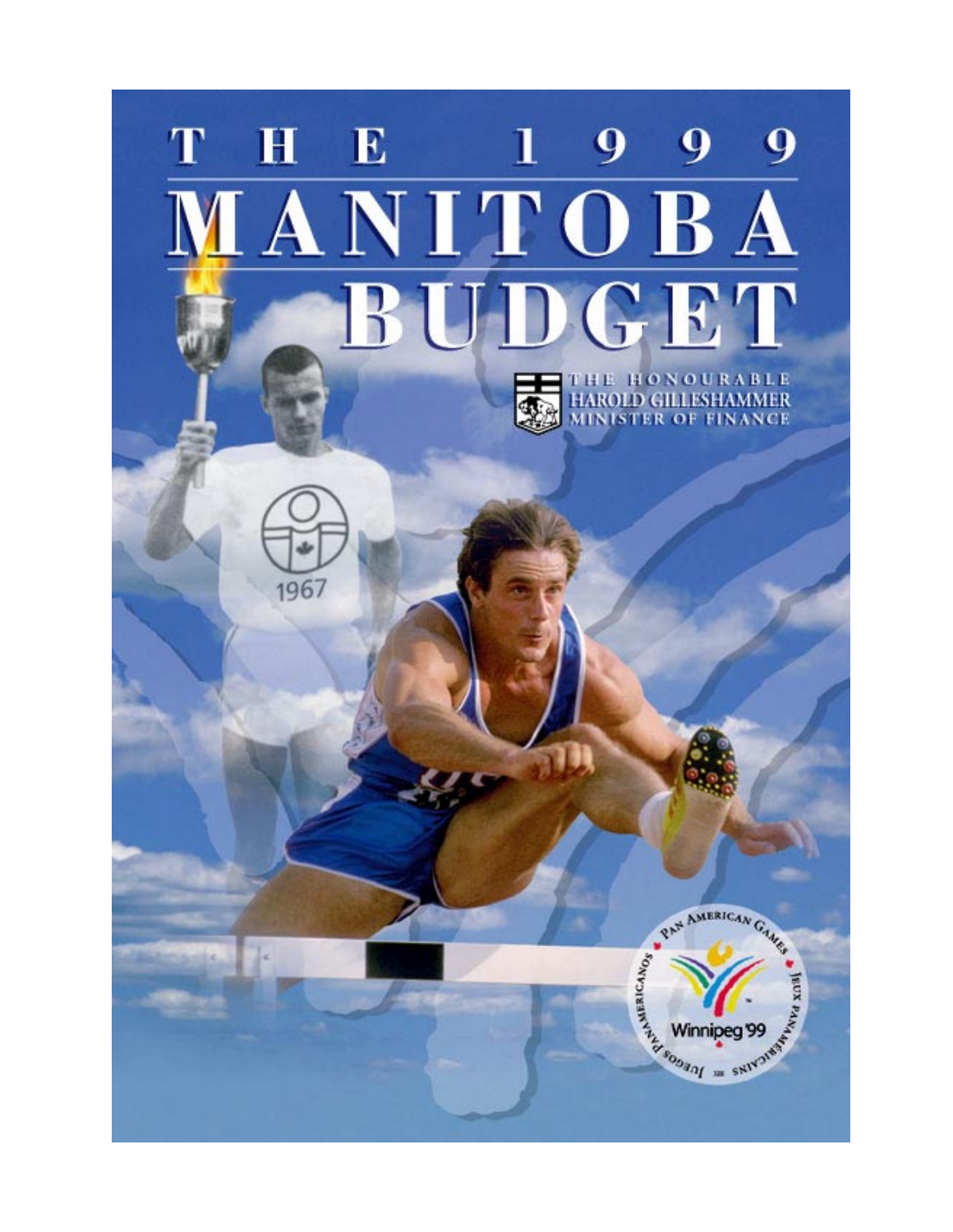

## **The 1999 Manitoba Budget Address**

The Honourable Harold Gilleshammer Minister of Finance April 29, 1999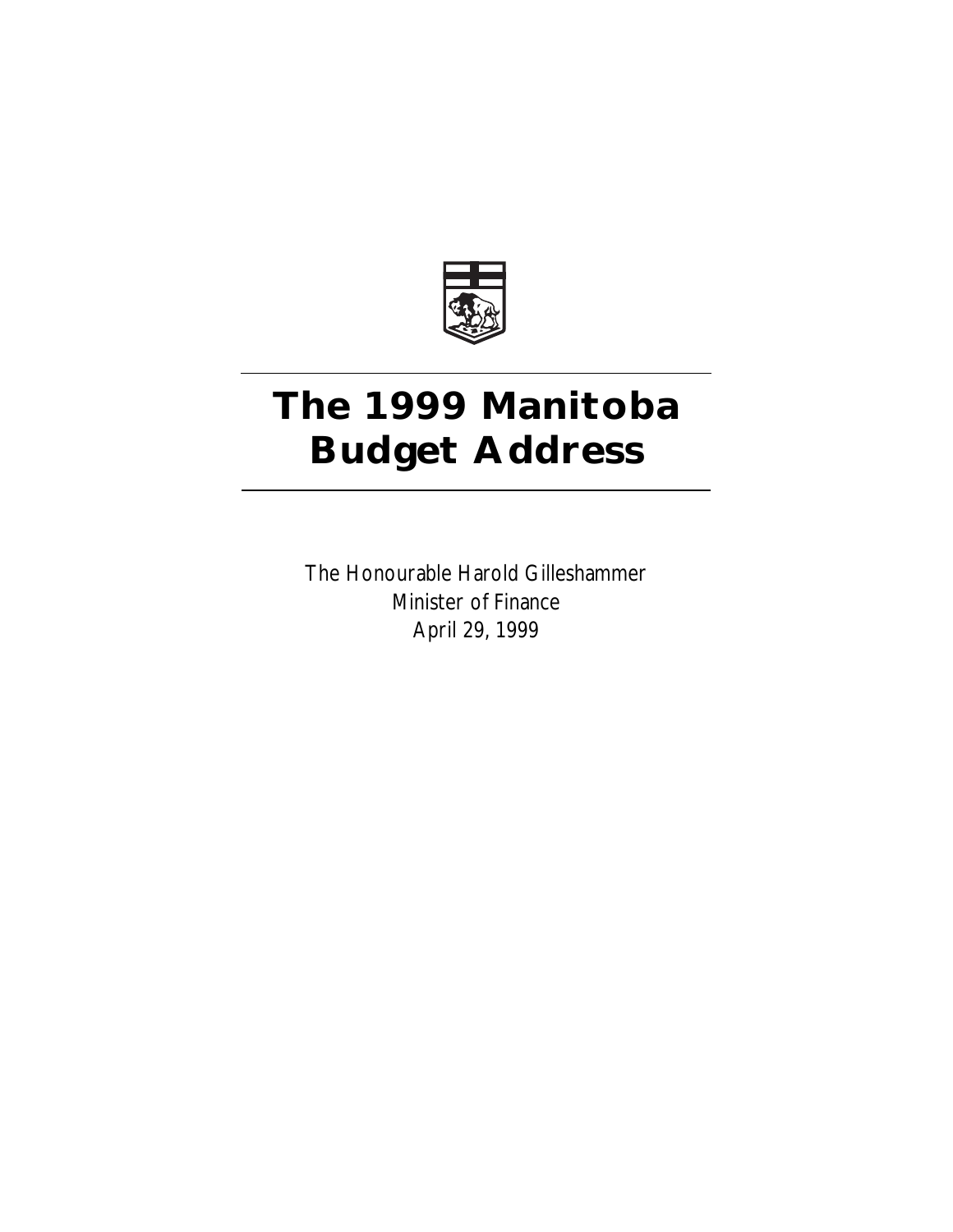This document is available on the Internet at: http://www.gov.mb.ca/finance Other information available at this site includes: *1999 Estimates of Expenditure, 1999 Estimates of Revenue,* the latest *Quarterly Financial Report* and *Highlights of Manitoba's Recent Economic Performance*

By special arrangement, sections of this document can be provided in alternative format for visually impaired persons requiring the information.

In 1967, Premier Duff Roblin welcomed the Pan American Games to Manitoba. This year, Premier Gary Filmon proudly does the same. The cover of the 1999 Budget features a torch bearer for the 1967 Games, with a modern-day hurdler in the foreground. Together, they represent our pride in past achievements, and our determination to meet new challenges.



The Manitoba Budget is printed on recycled paper.

ISSN 0380-4488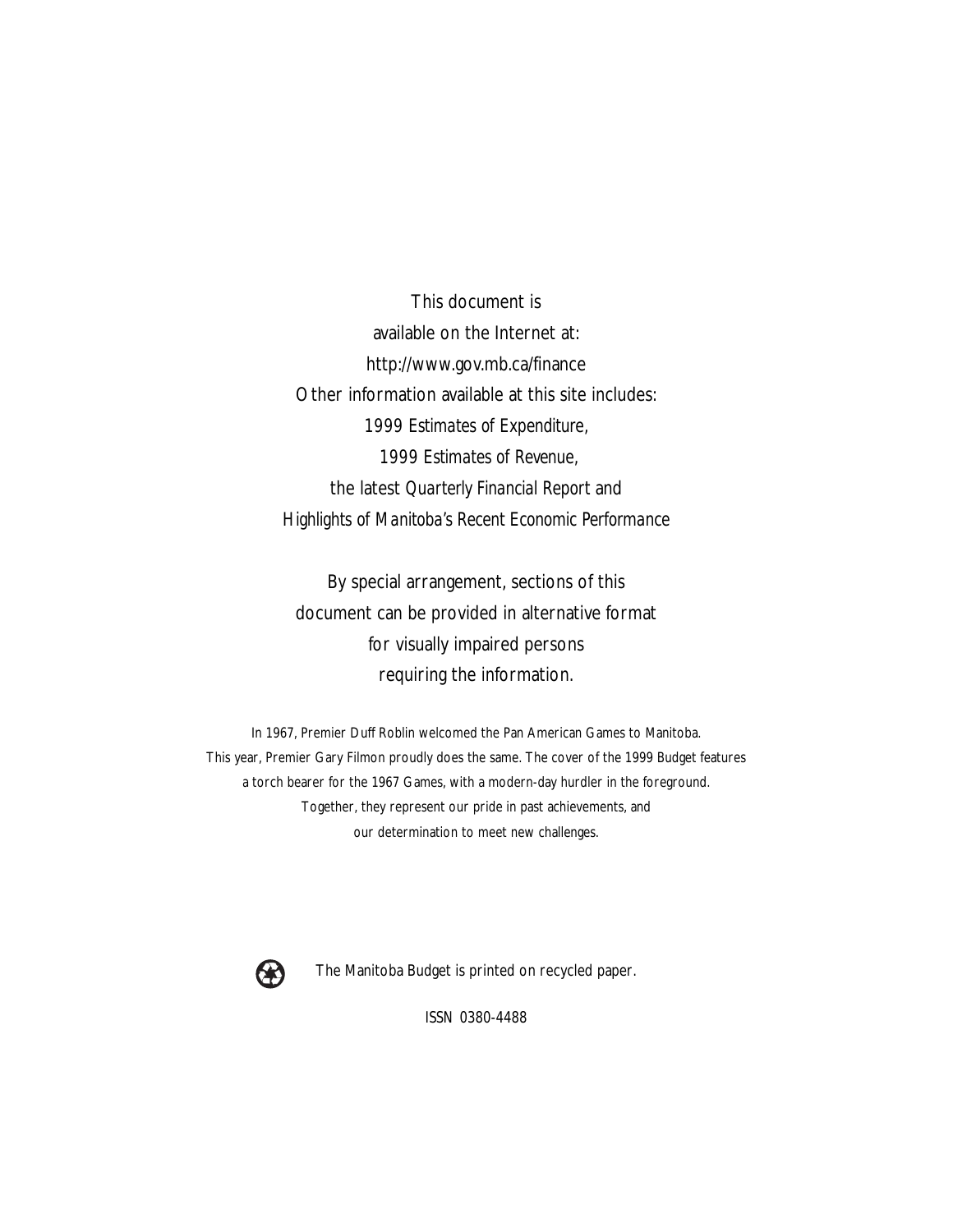## **THE 1999 MANITOBA BUDGET CONTENTS**

| $\overline{7}$                                                 |                                                              |    |  |  |
|----------------------------------------------------------------|--------------------------------------------------------------|----|--|--|
| 11                                                             |                                                              |    |  |  |
|                                                                |                                                              |    |  |  |
| SECURING THE FUTURE SUCCESS OF OUR CHILDREN AND YOUTH<br>23    |                                                              |    |  |  |
|                                                                |                                                              | 27 |  |  |
|                                                                |                                                              | 31 |  |  |
|                                                                | <b>WORKING WITH LOCAL GOVERNMENTS TO MEET NEW CHALLENGES</b> | 32 |  |  |
|                                                                |                                                              | 34 |  |  |
| <b>MANITOBA'S SAVINGS ACCOUNT -</b><br>38                      |                                                              |    |  |  |
| 40                                                             |                                                              |    |  |  |
| LET THE GAMES BEGIN - CELEBRATING THE SPIRIT OF MANITOBA<br>41 |                                                              |    |  |  |
| 42                                                             |                                                              |    |  |  |
| 42                                                             |                                                              |    |  |  |
| 45                                                             |                                                              |    |  |  |
| 46                                                             |                                                              |    |  |  |
| BUDGET PAPER A - The Economy                                   |                                                              |    |  |  |
| <b>BUDGET PAPER B</b><br>$\sim$                                | <b>Financial Review and Statistics</b>                       |    |  |  |
| <b>BUDGET PAPER C</b><br>$\sim$                                | A Renewed Fiscal Partnership to                              |    |  |  |
|                                                                | <b>Support Canada's Social Union</b>                         |    |  |  |
| <b>BUDGET PAPER D</b><br>$\equiv$                              | <b>Taxation Adjustments</b>                                  |    |  |  |
| <b>BUDGET PAPER E</b><br>$\sim$                                | The Manitoba Advantage                                       |    |  |  |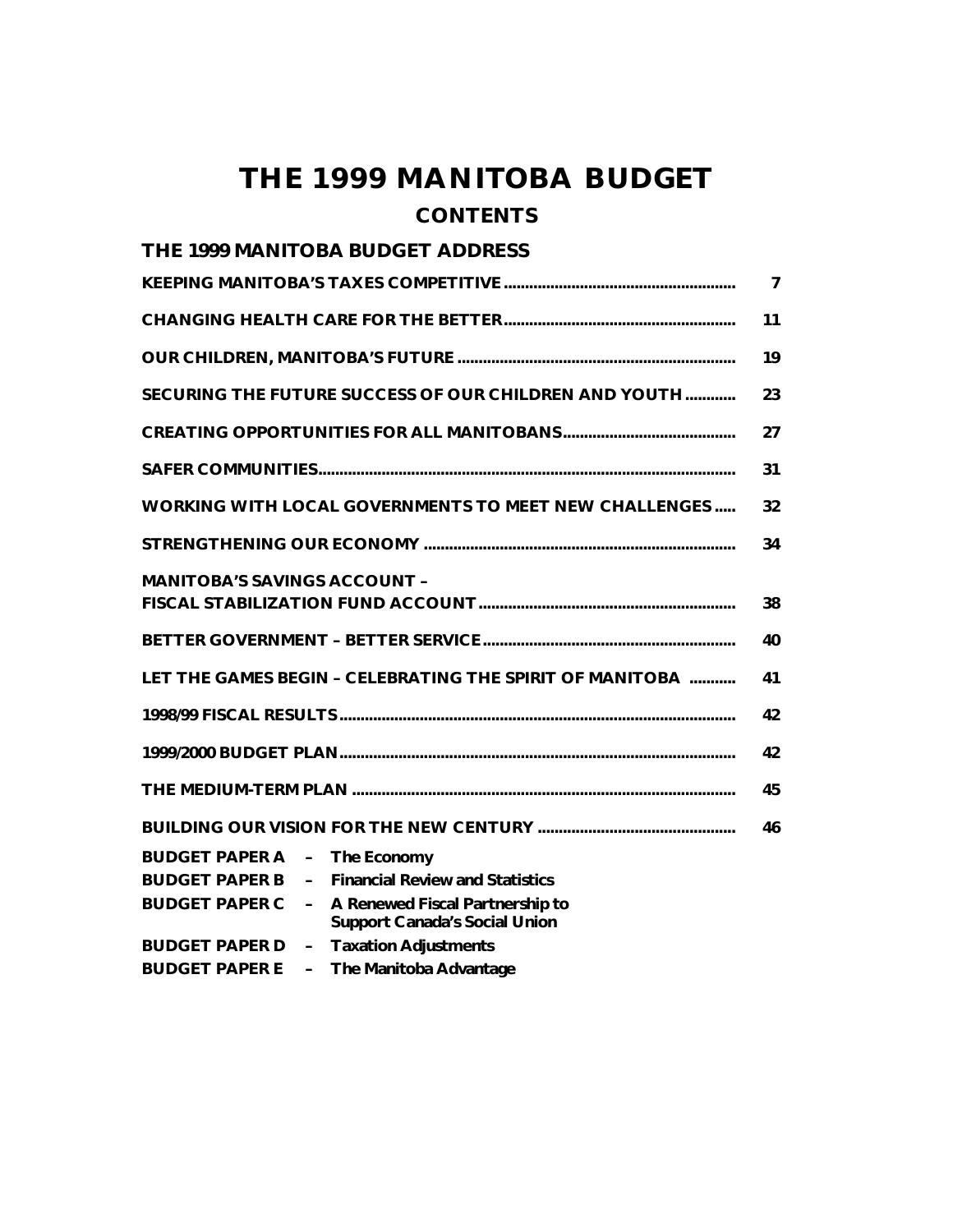I am pleased to present the 1999 Budget to the Legislature and people of Manitoba. This Budget affirms our Government's commitment to meet new challenges as we build the future of our province – a future in which our children will enjoy even greater opportunities than we do today. As we enter the 21st century, the outlook for Manitoba under the leadership of Premier Gary Filmon is very bright. This Budget presents our Government's plans for a brighter tomorrow.

Over the last 11 years, our Government has worked hard to develop opportunities for all Manitobans. We especially want our young people to see in Manitoba what we see – the limitless possibilities for success. We also want people from across Canada and around the world to enjoy, firsthand, everything that Manitoba has to offer.

In Manitoba, they will find jobs. They will find friendly and caring people – individuals and families more generous than anywhere else in Canada. They will find a province, a community, and a neighbourhood that welcomes them. In short, they will find Manitoba just as those who live here now find it – the best place in Canada to live, to work, and to raise a family.

They also will find a government that responds to their concerns. Manitobans from Winnipeg to Thompson, from Ste. Agathe to Russell, through formal Budget consultations, and through letters, e-mails and phone calls, took the time to give us their advice on the priorities for this Budget. We value that advice. Their thoughtful suggestions are reflected in the Budget that I have the pleasure of presenting today.

We are at a pivotal point in history, marking the end of one century and the beginning of the next. It is a time to look ahead to the 21st century. It is a time to put forward our plans to meet the new challenges and to build further on the momentum generated by our diverse and growing economy.

The last Budget of this century is also an opportunity to pause and reflect on the careful stewardship that has brought us to where we are today, and on all that we have accomplished together.



*This Budget affirms our Government's commitment to meet new challenges as we build the future of our province – a future in which our children will enjoy even greater opportunities than we do today.*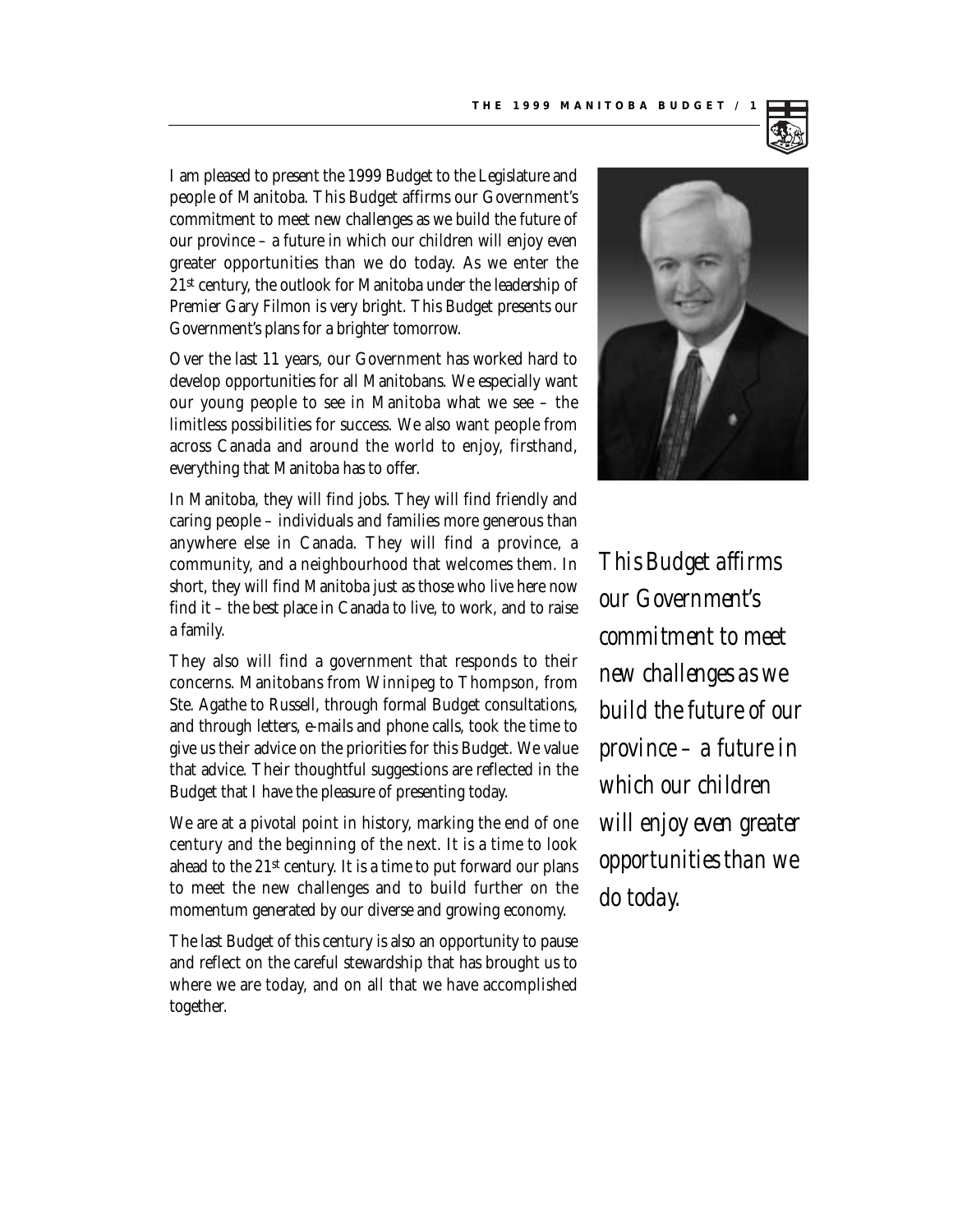

*We are acting on the thoughtful advice we received from Manitobans across our province.*

The favourable financial position in which we find ourselves today is due in no small measure to the leadership, vision, and energy of my predecessor, Honourable Eric Stefanson. I want to point out that the results of his work as Minister of Finance over the past five years will favourably affect the quality of life of Manitobans well into the future. I thank him, not only on my own behalf, but also on behalf of all Manitobans. I wish him well as he tackles new challenges in health care.

The basis for a better tomorrow is a strong economy today. At the foundation of our Government's commitment to the future of our great province is our record of prudent management. The legacy of many years of deficits, growing debt and rising taxes, brought on by the reckless spending practices of previous administrations, was reversed under the decisive leadership of our Premier, the Honourable Gary Filmon. Our Province's finances are healthier than at any other time in the last quarter century.

Our record speaks for itself. It proves, conclusively, that balanced budgets and competitive taxes are essential for a strong and diversified economy.

*Balanced budgets and competitive taxes are essential for a strong and diversified economy.*

Here are the results.

- Manitoba's economy outpaced the national economy in 1996, in 1997, and again in 1998.
- More people are working in our province than ever before. Manitoba gained almost 22,000 new jobs in the private sector in the last two years.
- Manitoba has the lowest unemployment rate in Canada and the lowest in our province in almost twenty years.
- As reported by Statistics Canada earlier this month, family incomes in Manitoba increased by over \$2,000 in 1997 alone – the largest increase in the country, and more than four times the national average.
- Manitoba continues to experience record levels of manufacturing shipments, exports and consumer spending.

But things haven't always been this good. Since our Government took office, our Province has faced some significant challenges, not the least of which was overcoming the legacy of deficits, high taxes and growing debt left by our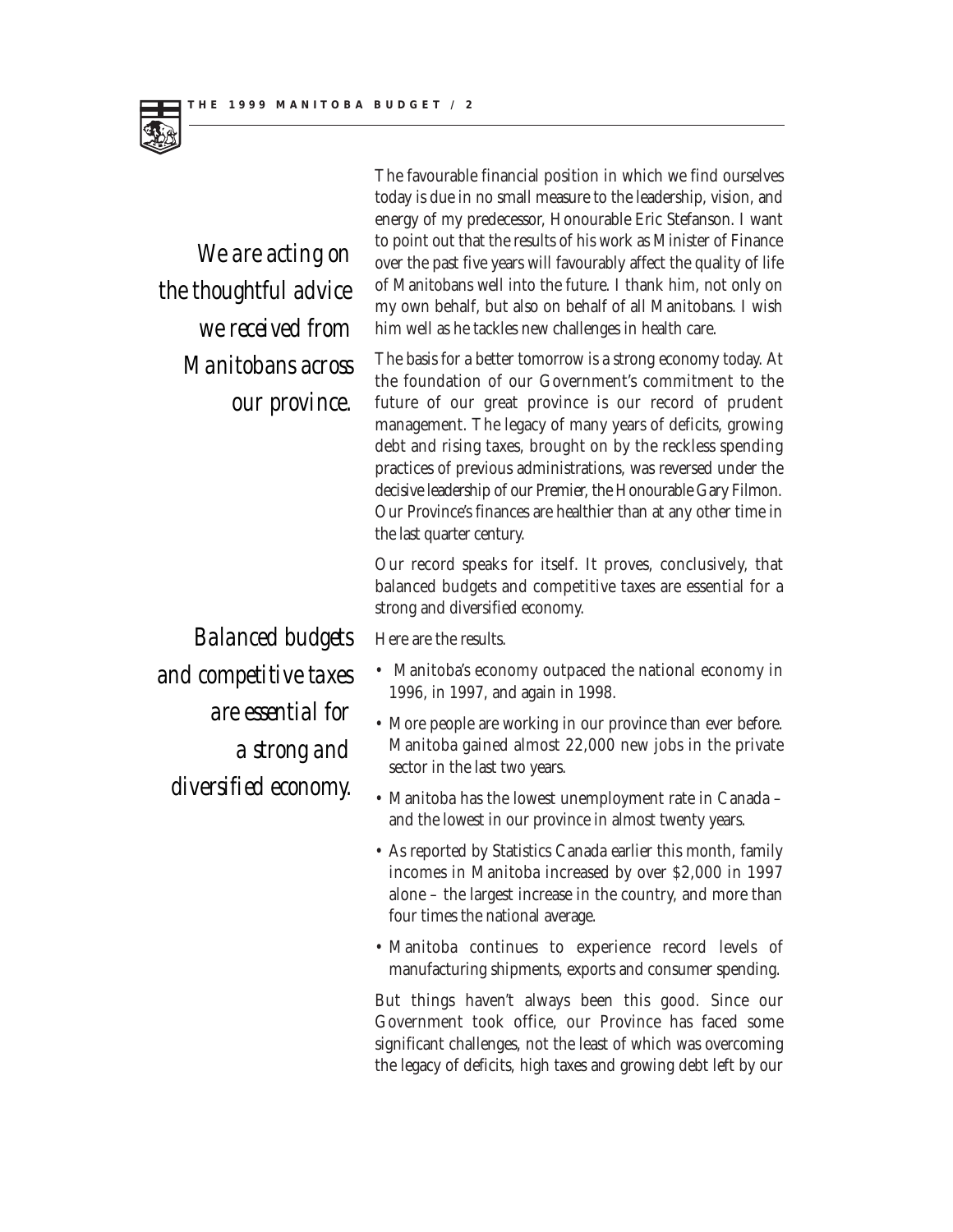

predecessors. In addition, Manitobans have had to cope with significant federal cutbacks in transfers for key social programs, such as health care.

Our Government worked hard to meet these challenges. We focussed spending on priority social programs, such as health care and education. We made a commitment to create a competitive tax environment. We froze major tax rates for 11 consecutive years – the longest running tax freeze in Canada – and we cut taxes. All of this effort has paid off most impressively.

In 1995, our Government tabled the first balanced budget the people of our province had seen in 22 years. To protect that hard-won accomplishment, our Government introduced balanced budget legislation – hailed as the best in North America. We made a commitment to Manitobans that our Government would never run deficits, would not raise major tax rates without a province-wide referendum, and would repay the Province's general purpose debt within 30 years. We followed up the 1995 Budget with balanced budgets in 1996, in 1997, and again in 1998.

Manitobans, including provincial civil servants, supported our Government when we had to make some difficult decisions, including carefully managing spending. I would like to take this opportunity to thank all Manitobans for helping us to balance the budget and to keep it balanced.

Manitobans understand that balanced budgets sustain vital programs by allowing us to direct additional resources to health care, education, and support to children and families. Over the past 11 years, our Government has devoted nearly 90 cents of every additional dollar to these important programs.

Prudent stewardship has strengthened business and investor confidence in our province. The Investment Dealers Association of Canada recently described Manitoba as having "the best-managed public finances during the 1990s." Nesbitt Burns gave the Province "full marks for fiscal integrity. Under Gary Filmon…Manitoba has not increased taxes and now is in the process of cutting them."

*Manitoba has the lowest unemployment rate in Canada – and with 22,000 more jobs created in the private sector in the last two years, more people are working than ever before.*

**"Manitoba is benefitting from the legacy of the best-managed public finances during the 1990s."** 

**Investment Dealers Association of Canada**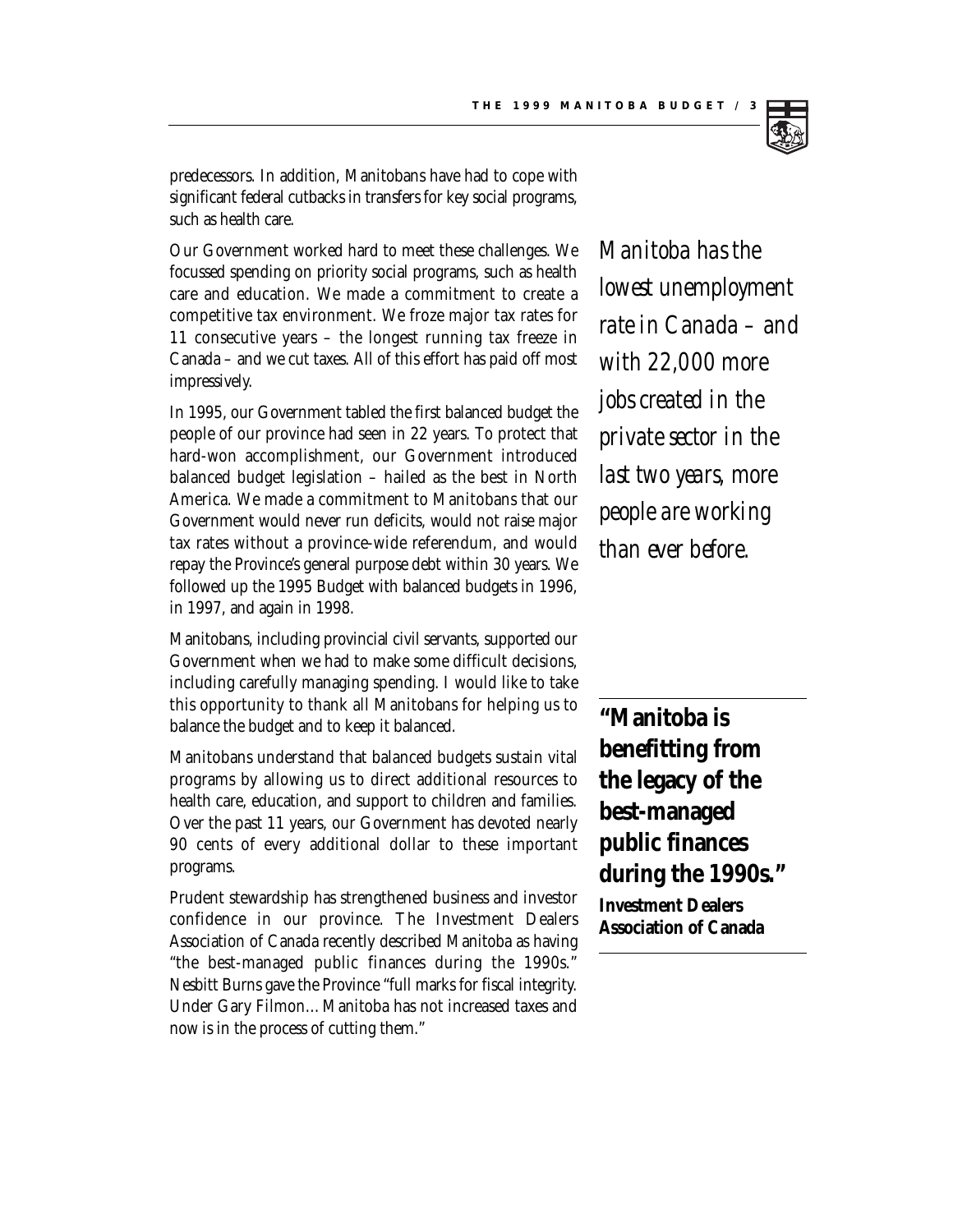

**Continue to spend money wisely – Manitobans can no longer afford deficits. Russell Budget Consultation**

> *This is the first time in a quarter century that a government in Manitoba has tabled a series of five consecutive balanced budgets.*

In 1998, both Moody's Investors Service and Standard and Poor's recognized our consistent efforts to improve our Province's financial position. Both agencies upgraded Manitoba's credit rating to double A. This is a remarkable turnaround from the mid-1980s when these same agencies downgraded the Province's credit ratings.

Balanced budgets underpin our legislated commitment to repay our Province's general purpose debt. Our Government established a 30-year plan to eliminate this collective mortgage because we believe that the money currently used to service the debt would be better used for key social programs and to sustain further tax cuts. A payment in 1997/98 and a double payment last year mean we are on track to pay off the debt in 27 years.

Balanced budgets, lower debt costs, and a strong and dynamic economy continue to give Manitobans real choices and real flexibility in setting budget priorities. During our annual Budget consultations, we asked Manitobans for their views on where we should concentrate available resources.

We received input from over 1,200 people from all across Manitoba. Manitobans told us to continue taking a balanced approach to improving health care and investing in education, reducing taxes, and repaying the debt. This Budget acts on their advice.

- Manitobans told us they value our Government's careful financial management. Therefore, I am extremely pleased to present our Government's fifth straight balanced Budget. This is the first time in a quarter century that a provincial government in Manitoba has tabled five consecutive balanced budgets. I am very proud to be a part of this accomplishment!
- Manitobans told us their highest priority for action was increased resources for health care and other important social programs, such as education. Therefore, this Budget devotes significant additional resources to improve health care services further, to expand educational opportunities, and to support children and families.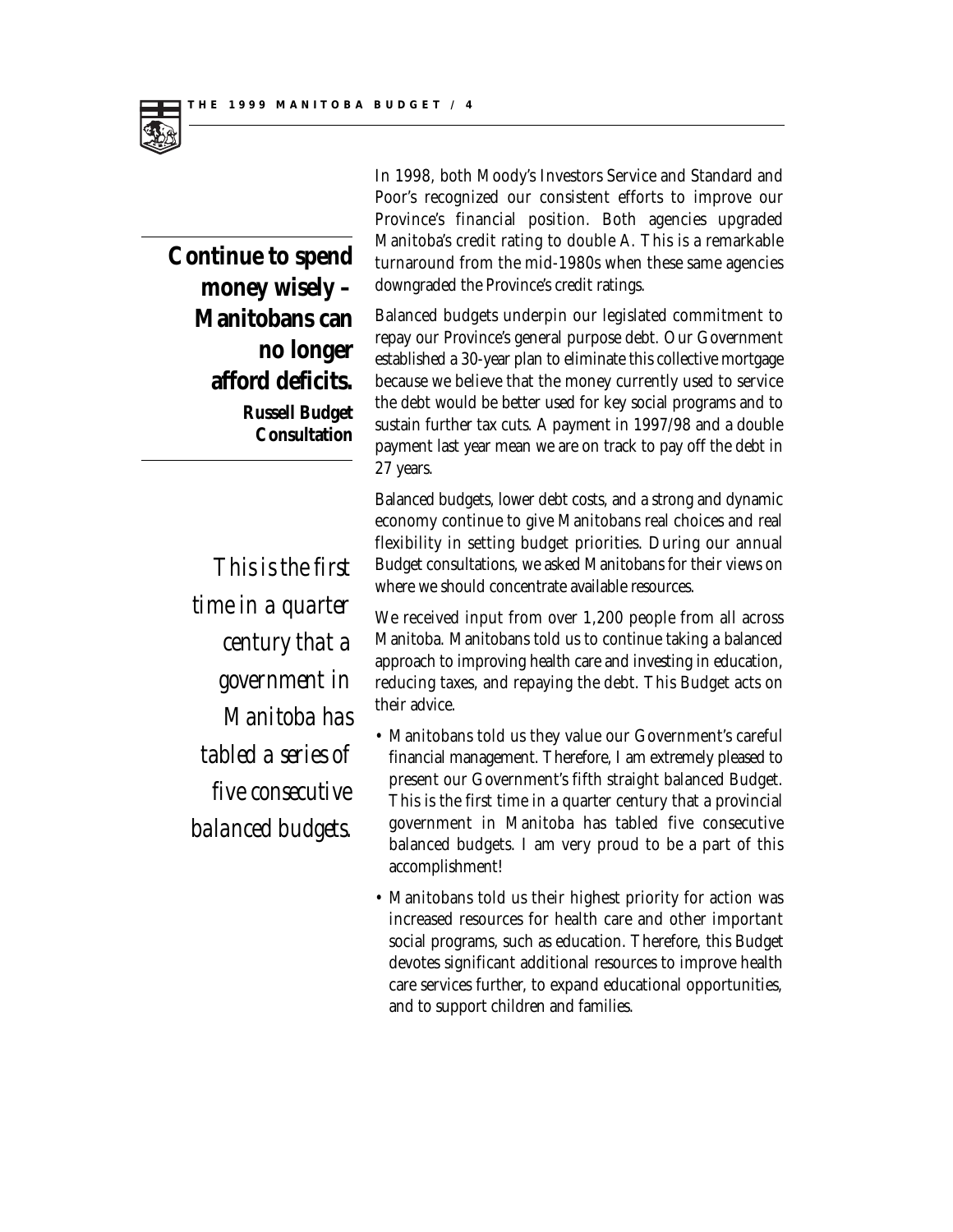

- Manitobans told us to continue cutting taxes to fuel our growing economy by keeping more money in people's hands. Therefore, the 1999 Budget makes further cuts to personal and small business taxes.
- Manitobans told us to continue to pay down the debt so our children will be free of this collective mortgage on our future. Therefore, I am pleased to announce that this Budget allocates \$75 million for debt repayment. We put this payment, along with the other funds that were set aside in the Debt Retirement Fund, to good use. Earlier this month, our Government made a \$305 million payment on Manitoba's debt.

## **Manitobans told us how best to use resources created by Budget surpluses**



Source: 1999 Budget Consultations Questionnaire Responses

With a vision, solid plans, hard work, and the support of Manitobans, we have come a long way and we look forward to an even brighter future for our province. But there is no room for complacency. Even though we have successfully met many challenges of the past, new challenges have arisen which, if not addressed head on, threaten to undermine all that we have achieved.

*During Budget consultations, Manitobans told us their highest priority for action was increased resources for health care.*

**Cutting taxes keeps more money in the hands of Manitobans and improves the overall economy. Souris Budget Consultation**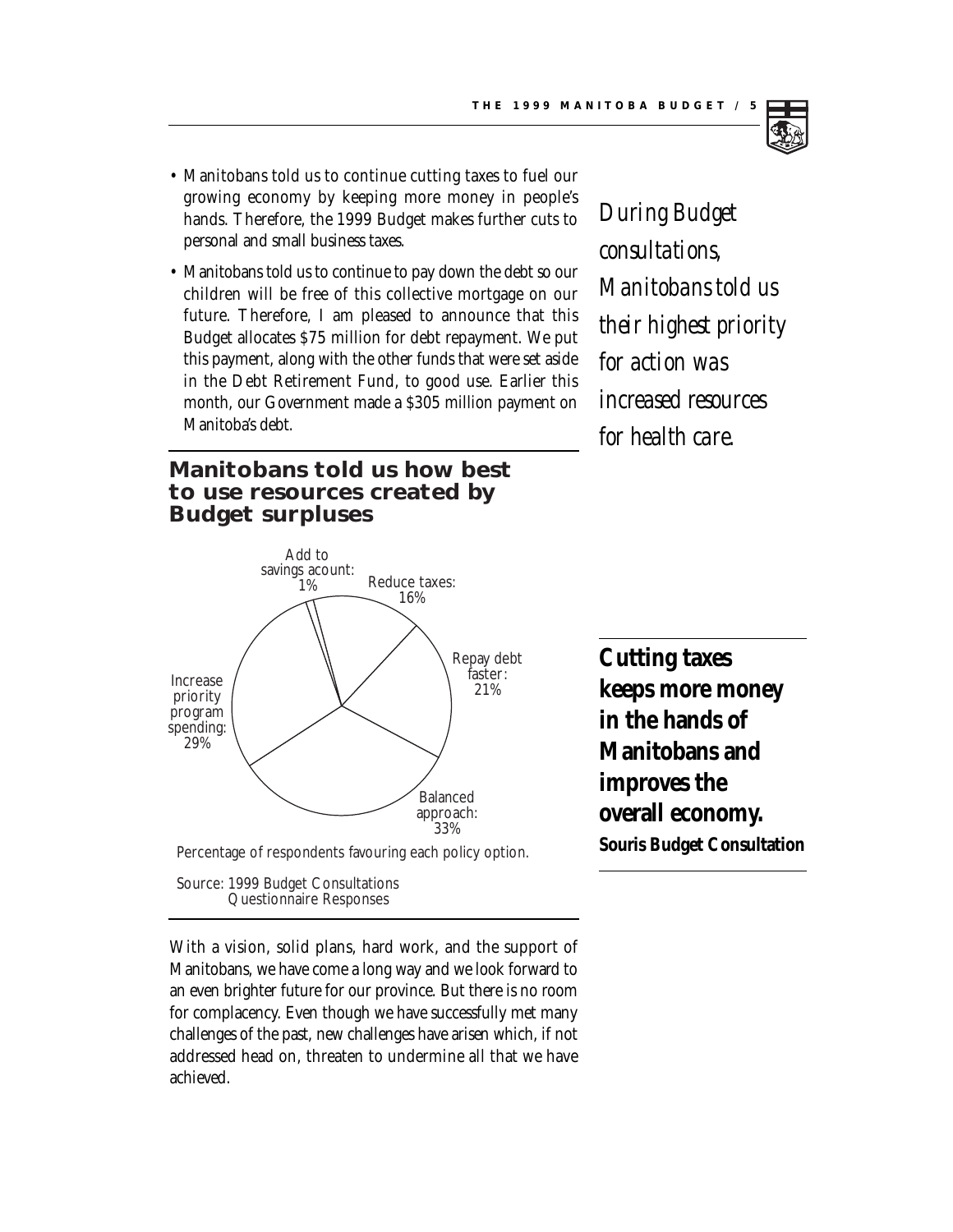

*challenges we face today will not disappear overnight. Building on our sound financial and economic foundations we can set priorities and be prepared for problems we cannot foresee today. We are at a* 

The world is changing quickly and Manitoba must be ready to meet new challenges.

*… we are at a critical junction….The problems and*

As was stated in the recent Speech from the Throne:

A recent study commissioned on the city of Winnipeg, recognized that the city and our province have enjoyed several years of solid growth, but warned that the status quo is not an option. One challenge outlined in the study is the need to make our urban centres, particularly Winnipeg, safer and more attractive places for our families. Another challenge is to further increase the competitiveness of our province as a place to live and do business.

The present era offers unprecedented freedom for our citizens to move, and we know we must take decisive steps to create an environment that is attractive for our children and our grandchildren. With neighbouring provinces taking steps to cut taxes, we know we must act immediately and be prepared with a longer-term plan for maintaining a competitive tax environment.

In line with our commitment to tackle these and other new challenges, this Budget looks ahead to the next century and charts a path that reflects the priorities of Manitobans. This is the path of fiscal fitness – a strong and growing economy, competitive taxes, and less debt.

By taking this path, we will secure the resources we need to make further investments in our health care system, and to continue building an education system that offers our children and youth the knowledge and skills they need to be successful, now and in the future.

We believe that the path we have chosen will make Manitoba an even more dynamic province, where our children will enjoy opportunities even greater than those we enjoy today.

*critical junction. The world is changing quickly and Manitoba must be ready to meet new challenges.*

> *We believe that the path we have chosen will make Manitoba an even more dynamic province.*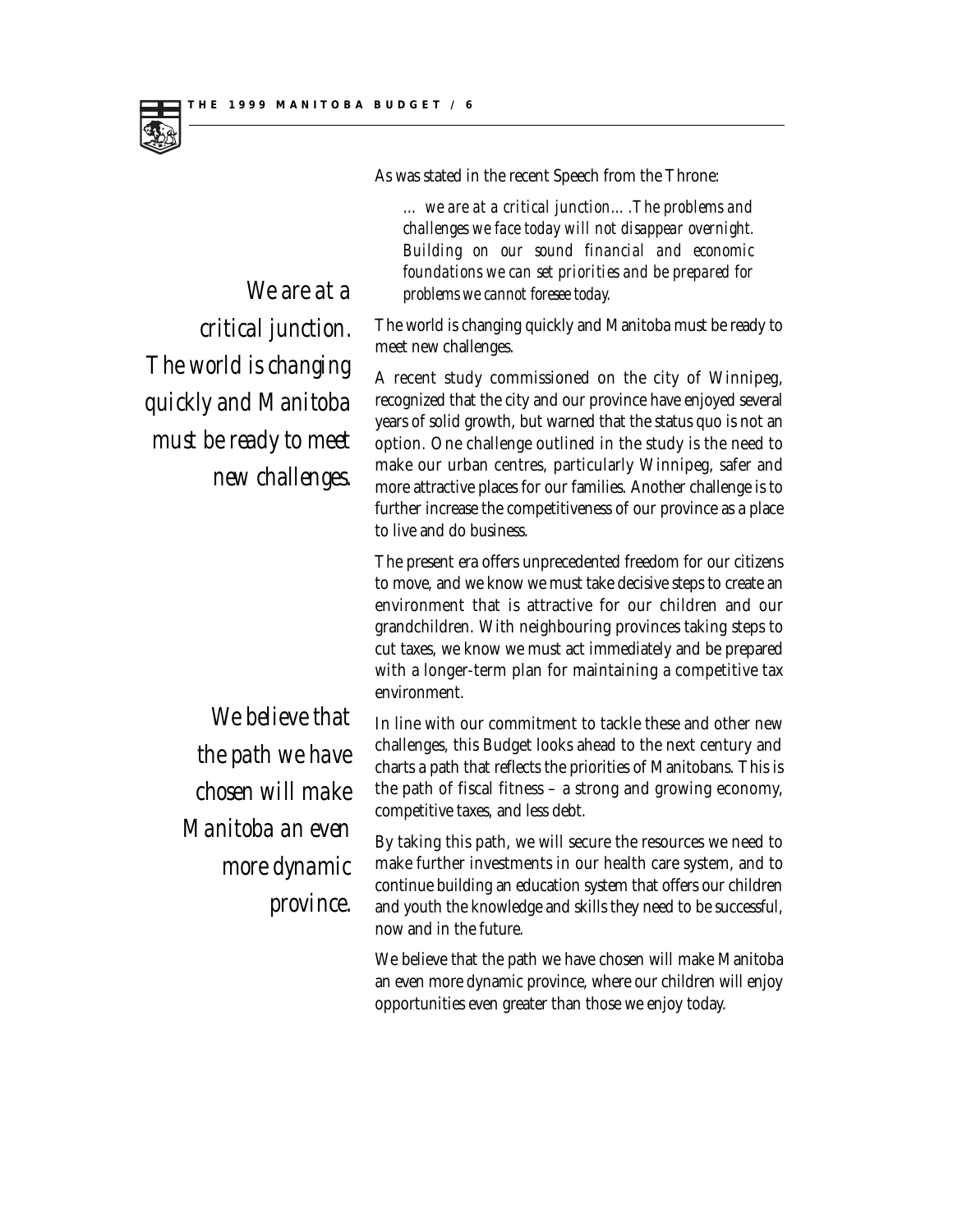## ■ Meeting New Challenges – Keeping **Manitoba's Taxes Competitive**

#### **Personal Income Tax Cuts**

Competitive taxes are an important factor in ensuring our economy remains successful. Our strong economic record underscores the fact that Manitobans can succeed in the world economy. Manitoba's competitive advantage has many components: an unsurpassed quality of life, affordable housing, low-cost office and industrial space, and electricity rates that are among the lowest in the world, to name a few. But we must not be complacent. Competitive taxes today mean a stronger economy tomorrow. And a stronger economy means more high-quality jobs for our young people right here at home, and a higher standard of living for all. A stronger economy also generates more resources to provide health care, education, and the other vital services that Manitobans value. In short, tax cuts help secure our future and the future of our children.

A fifth consecutive balanced budget for Manitoba represents a remarkable turnaround. Prior to 1995, there were 22 consecutive deficit budgets. That long period of deficit financing was also a period of rising taxes. In fact, the biggest tax increases occurred when the deficits were rising most sharply in the early- to mid-1980s. Now, with sustained balanced budgets, we are able to use the resources generated by the dynamic economy to provide tax reductions, and increased support for health care and other key programs.

The connection is clear: chronic, persistent deficits led to higher taxes that hurt the economy; balanced budgets have led to lower taxes, and have made our economy competitive. Because Manitoba's economy now is competitive, many more jobs are being created.

Manitobans understand this connection. In our Budget consultations, we heard clearly that Manitobans want sustainable tax reductions, consistent with our obligations to provide quality services, to balance the budget, and to pay down the debt. In particular, participants in the consultations indicated a strong preference for further personal income tax cuts.

**Cut taxes to keep our young people interested in staying in Manitoba. Winnipeg Budget Consultation**

**Competitive taxes and a diversified economy promote healthy viable communities and jobs. Swan River Budget Consultation**

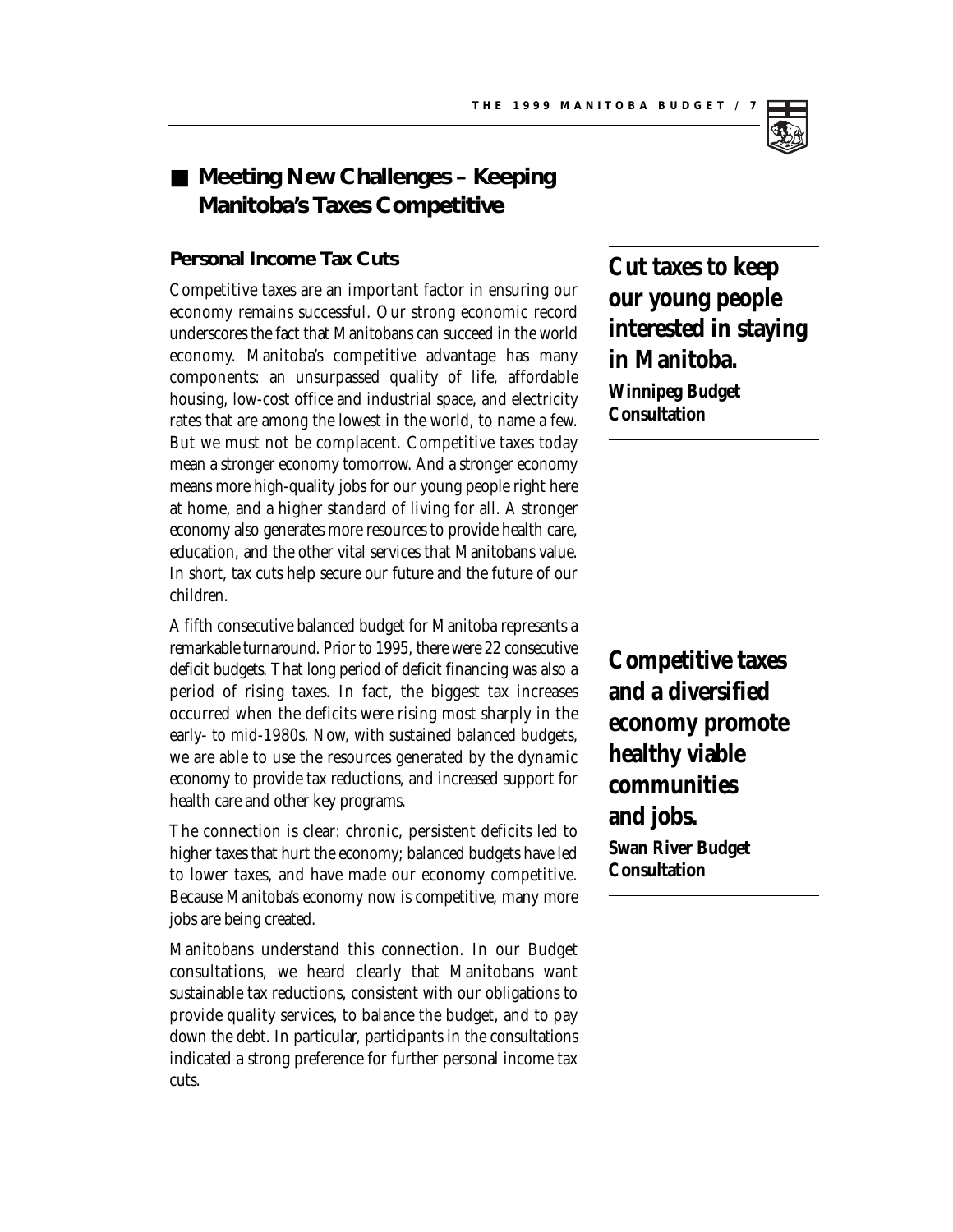

## **Tax Cut Priorities** Personal Small Business Income Tax: 11% Gasoline Tax: 5% Targeted: Other: 5% 6% Large Corporation Tax: 1% Retail Sales Tax: 13%

**1999 Budget Consultations:**

Income Tax: 59% Source: 1999 Budget Consultations

*Personal income tax cuts mean \$70 million more in the hands of Manitobans this year, and \$112 million more in 2000/01.*

We are acting on this advice. I am pleased to confirm that Manitoba's personal income taxes will be reduced as a result of changes to basic personal credits announced in the recent federal Budget. These changes reduce provincial income taxes by \$19 million in 1999/2000, and \$31 million in the following year.

These reductions complement the Manitoba tax cuts announced in last year's Budget, when our Government cut personal income taxes from 52% of Basic Federal Tax to 51% in 1998, and to 50% in 1999. There are those who have said that these reductions are enough. We disagree. We believe that hard-working Manitobans deserve additional tax reductions. Furthermore, during Budget consultations, Manitobans told us that taxes must remain competitive. I am, therefore, pleased to announce further "across-the-board" income tax cuts for all Manitobans. The personal income tax rate will fall from 50% to 47%.

The reduction will take effect in two stages. For 1999, we are cutting the rate to 48.5%. Manitobans will see the benefits of the reduction on their pay slips starting July 1. On January 1, 2000, we will cut the rate again, to 47%.

In total, our Government is cutting the income taxes of Manitobans by \$70 million this year, and \$112 million next year.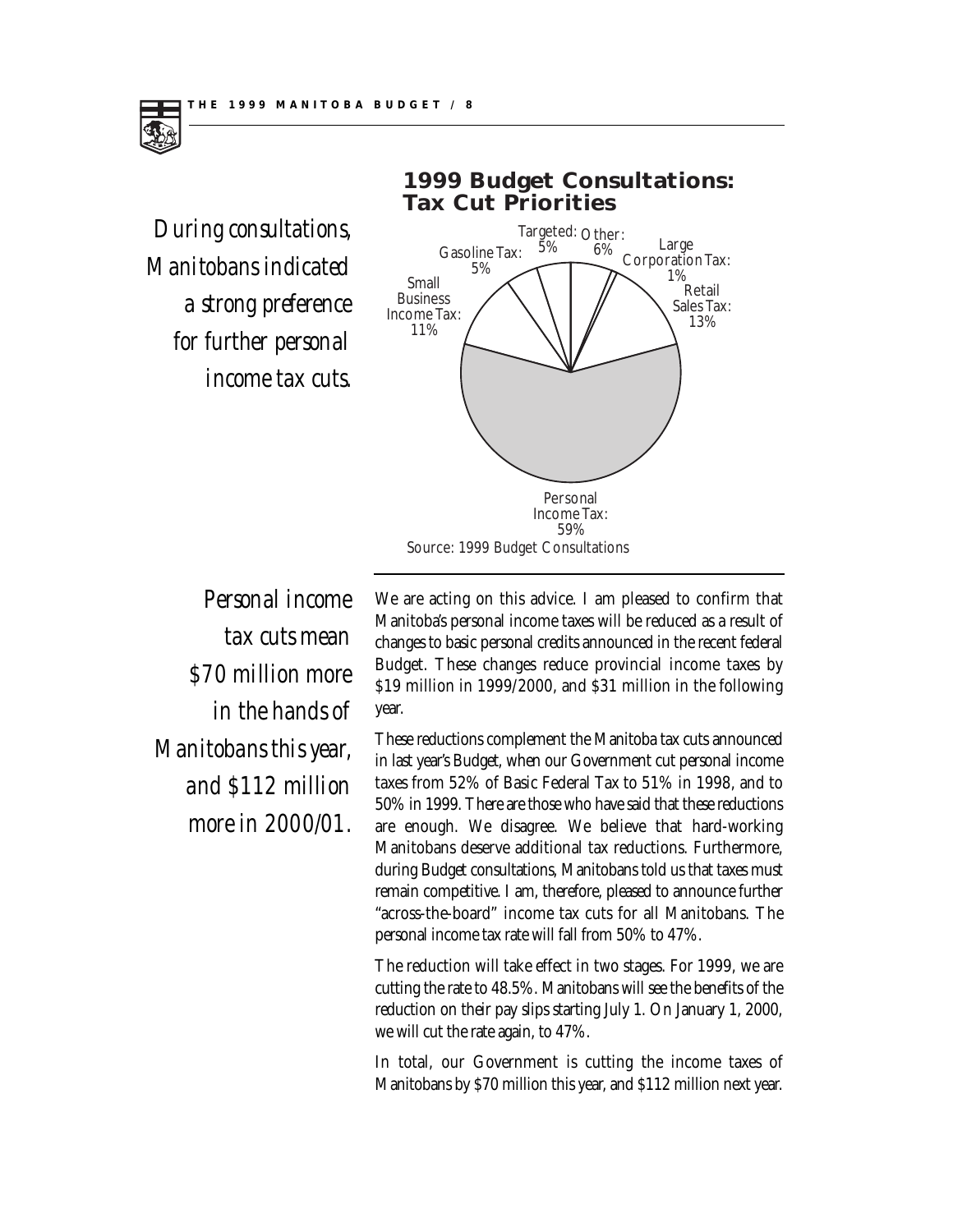

These income tax cuts leave Manitobans with more money to provide for their children, more money to save for retirement, more money to pay down mortgages, more money to spend in local businesses, and more money to invest in our province.

Let me give you a few examples of the impact of our income tax cuts between 1997 and 2000.

- A single senior earning \$15,000 sees her Manitoba taxes eliminated. Her combined Manitoba and federal tax reduction is \$423.
- A taxpayer earning \$40,000 and supporting one child sees an 11.5% Manitoba tax cut. The combined tax reduction is \$765.
- A taxpayer earning \$60,000 and supporting a spouse and two children sees a 9.3% Manitoba tax cut. The combined tax reduction is \$1,248.

Since taking office, we have increased the Manitoba Tax Reduction for children, and we now have cut personal income tax rates by seven points, saving Manitobans over \$200 million a year. As fiscal circumstances allow, we will look at opportunities to reduce taxes further in budgets to come.

*We will look at opportunities to further reduce taxes in budgets to come.*

## **Manitoba Personal Income Taxes are Falling**

|                            |                       | <b>Taxes</b><br>in 1997 | <b>Taxes</b><br>in 2000 | <b>Tax Savings</b> |            |
|----------------------------|-----------------------|-------------------------|-------------------------|--------------------|------------|
|                            |                       | (Dollars)               | (Dollars)               | (Dollars)          | (Per Cent) |
| Single Senior \$15,000     | Manitoba              | 115                     | 0                       | 115                | 100.0      |
|                            | Manitoba plus Federal | 630                     | 207                     | 423                | 67.1       |
| Single \$20,000            | Manitoba              | 1.473                   | 1.306                   | 167                | 11.3       |
|                            | Manitoba plus Federal | 3,658                   | 3.298                   | 360                | 9.8        |
| Single, 1 child \$40,000   | Manitoba              | 3.085                   | 2.729                   | 356                | 11.5       |
|                            | Manitoba plus Federal | 7.659                   | 7.019                   | 765                | 9.8        |
| Married, 1 income \$60,000 | Manitoba              | 7.060                   | 6.402                   | 658                | 9.3        |
| 2 children                 | Manitoba plus Federal | 17.973                  | 16,725                  | 1.248              | 6.9        |

#### **Supporting Manitoba's Small Businesses**

Our Government has always promoted a positive and competitive environment for small businesses. Not only do small businesses create a significant proportion of the jobs in our economy, they also form the entrepreneurial pool from which the large Manitoba firms of tomorrow will emerge.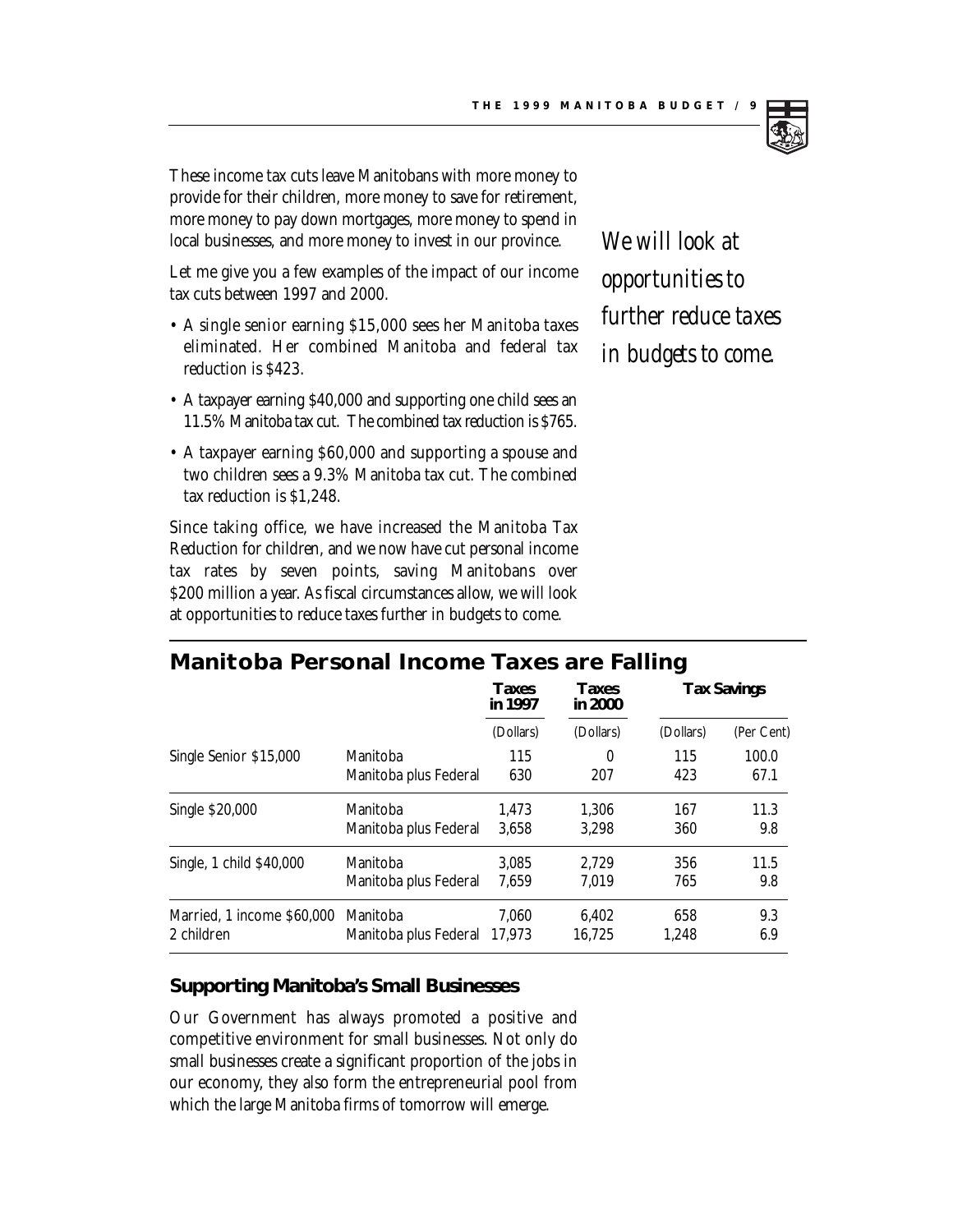

*The small business tax rate will drop to 5% over the next three years.*

Today, I am pleased to announce that our Government is slashing the small business income tax rate from 9% to 5% by 2002. On July 1 of this year, we are cutting the rate from 9% to 8%. We will then cut the small business income tax rate an additional 1% on January 1 in each of the next three years. By 2002, the rate will be just half of what it was in 1994. When fully implemented, this measure will save Manitoba small businesses \$24 million in taxes annually, better enabling them to compete, expand, and create even more jobs.

#### **Lower Tax Commission**

Manitoba has an impressive record of fiscal responsibility which has allowed our economy to flourish. However, we have to ensure that we continue to offer a competitive environment for further economic growth.

It is also important to make the tax system simpler and fairer. There has been substantial discussion across Canada recently about such issues as moving to a flat tax, and changing the tax treatment of parents who choose to stay home with their children. These issues warrant careful consideration, and the views of Manitobans must be taken into account.

As was recently announced, a Lower Tax Commission will consult with Manitobans, and will then identify options for a tax system for Manitoba that not only reduces the tax burden, but is fairer, simpler, and competitive.

The Commission will consider how Manitoba's tax environment compares with other relevant jurisdictions, and will suggest which taxes most influence Manitoba's competitiveness. It will examine whether Manitoba's structure and mix of taxes are appropriate for Manitoba's economy, and will advise on the relative merits of targeted and general tax reductions.

Provinces will soon be able to levy personal income taxes directly on taxable income, rather than on Basic Federal Tax. Such a system will give Manitoba the opportunity to simplify our income tax system by doing away with the net income tax and the surtax. The Commission will provide advice on the design of a tax on income system for Manitoba, including:

*The Lower Tax Commission will identify options for a tax system that not only reduces the tax burden, but is fairer, simpler, and competitive.*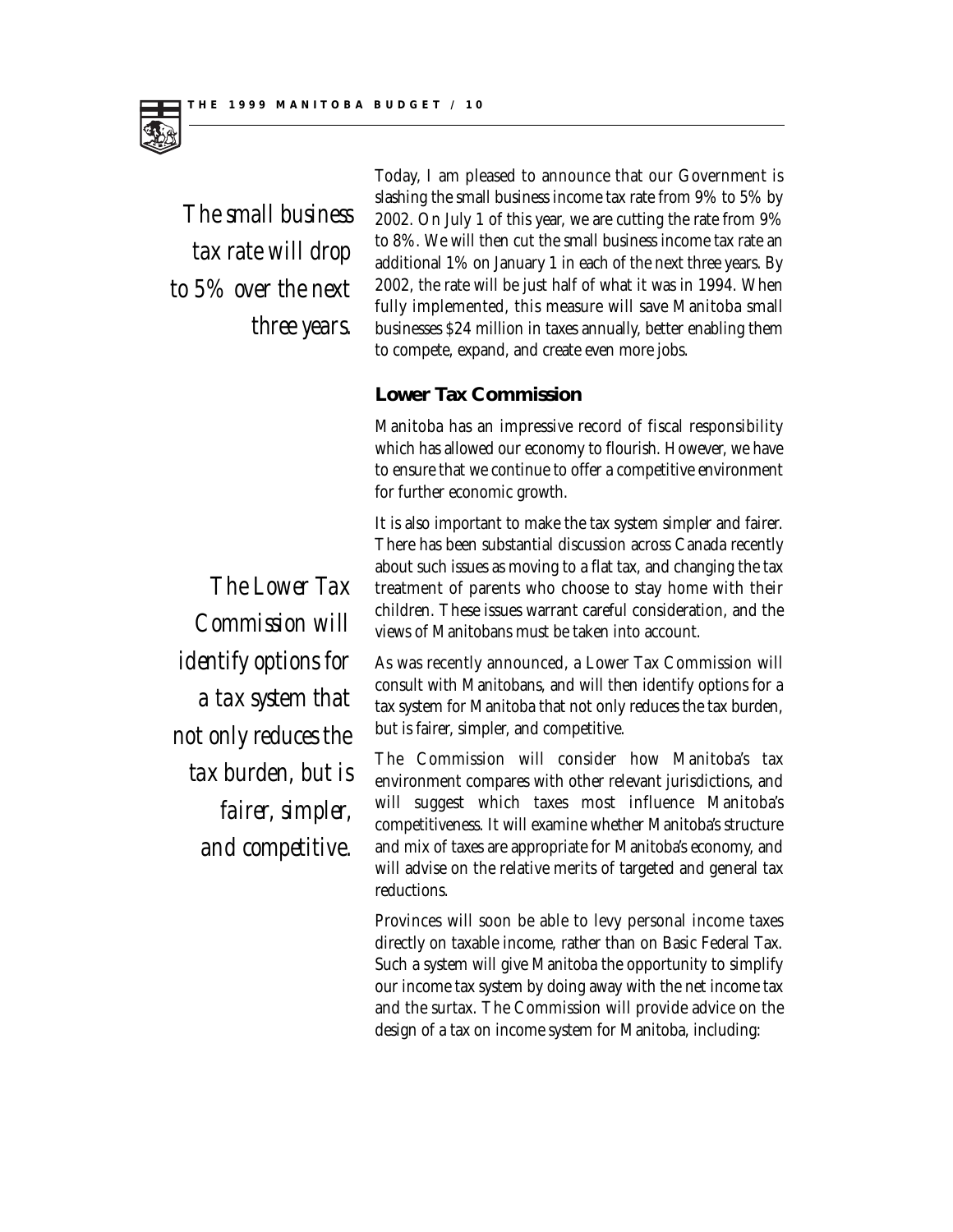- the number and level of tax brackets (including the possibility of a flat tax);
- refundable and non-refundable tax credits;
- the levels for the basic personal and spousal exemptions; and
- the tax treatment of families where one parent stays home with their children.

## ■ Meeting New Challenges – Changing **Health Care for the Better**

All across Canada, provinces are dealing with growing pressures and changing needs in health care. Health care systems in every part of this country face the challenges of reducing waiting lists, relieving hospital overcrowding, and overcoming nursing shortages. It is becoming clear that today, more than ever, we must ensure that available resources are used effectively, and focussed where they will do the most good.

Like Canadians from coast to coast, Manitobans want assurance that quality health care services will be there when they need them. That is why our Government has consistently made health care our top priority. Today, over 35% of our program spending is devoted to health. Since our Government took office, we have increased annual health care funding by almost \$800 million, or 60%.





*Available resources must be used effectively and focussed on where they will do the most good.*

*Since our Government took office, we have increased health care funding by almost \$800 million, or 60%.*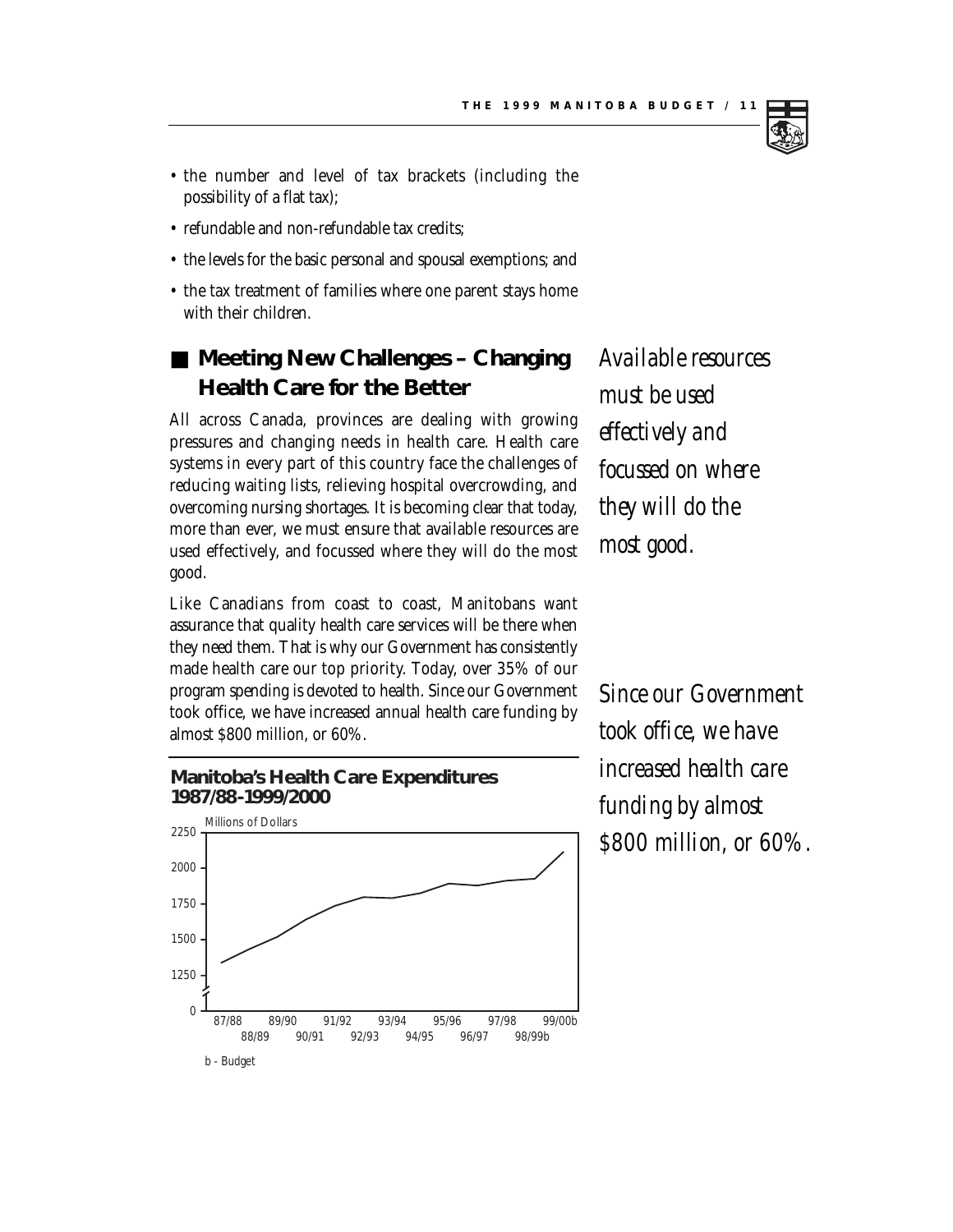

*This Budget increases health care funding by \$194 million. We are making the largest single investment in health care by any government in Manitoba's history.*

During Budget consultations, Manitobans told us that health care should continue to be our Government's top priority. I am pleased to announce that this Budget responds by increasing health care funding by \$194 million, a 10% increase over last year. In 1999/2000, our budget for health care is \$2.1 billion, which translates into over \$1,800 in health care services for every Manitoban this year alone. We are making the largest single investment in health care services by any government in Manitoba's history.

In the coming year, we will spend \$5.8 million every day in support of health care for Manitobans. That is a great deal of money, and it is very important that it be spent where it will do the most good.

As part of our plan to provide quality health care services for Manitobans, we established regional health authorities to co-ordinate hospital and community services, and to respond more effectively to local needs. Co-ordination allows regions to deal with changing health needs and to ensure that resources are used appropriately.

I would like to take a few moments to explain how the additional resources will be used to implement the next steps in our overall plan to meet the changing health care needs of Manitobans.

- We are reducing waiting times and increasing access to necessary medical services.
- We are actively recruiting and working to retain health care professionals, particularly nurses and specialists.
- We are continuing to provide more options for communitybased care to ensure timely and appropriate treatment for Manitobans.

We believe that our plan will make health care services better for Manitobans now and in the future.

## **Reducing Waiting Times and Increasing Access to Services**

A key objective of our health care plan is to reduce waiting lists so that Manitobans have faster access to tests and treatments. Our strategy is to:

*We will spend \$5.8 million every day in support of health care for Manitobans.*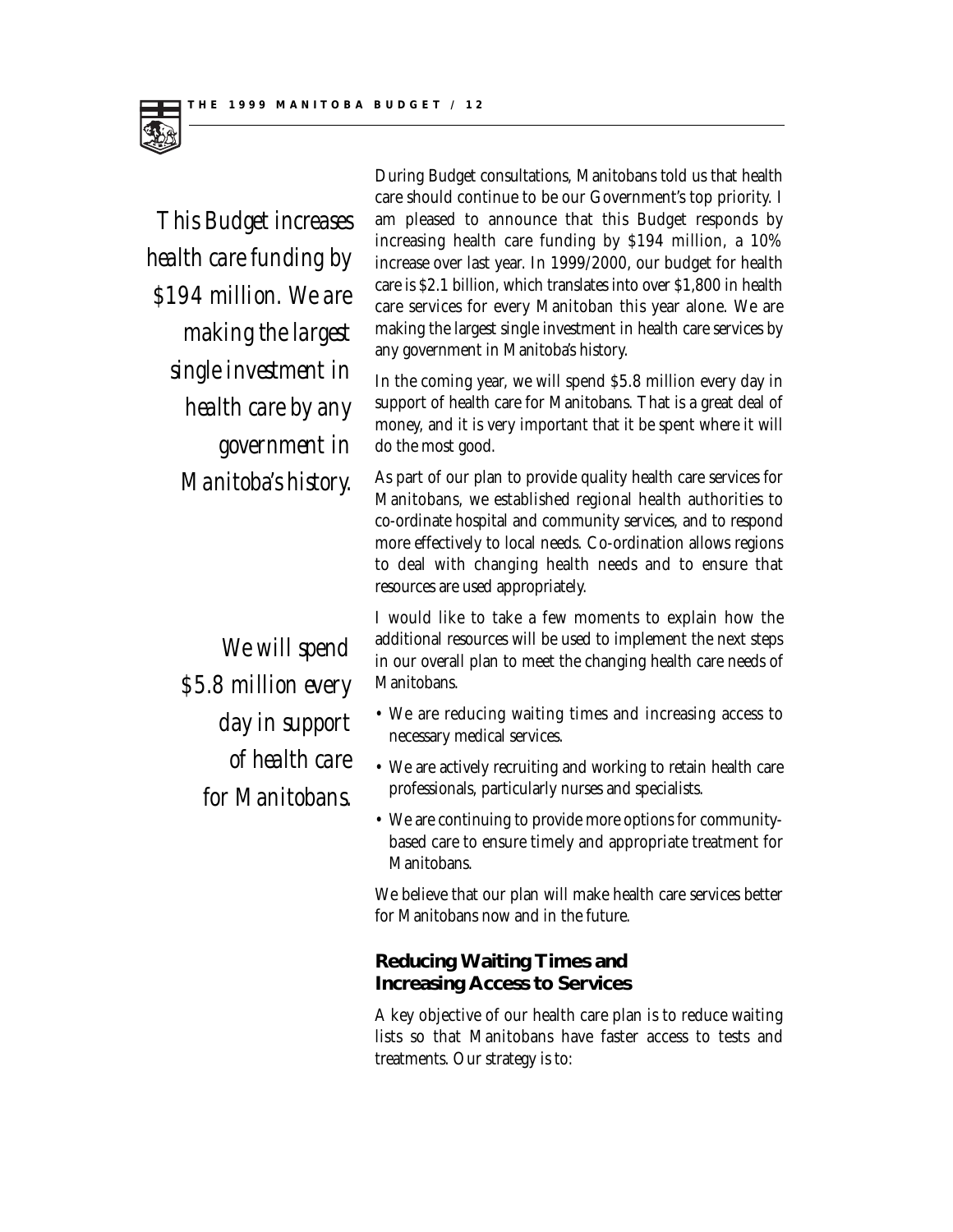- purchase additional medical equipment such as CT scanners;
- expand surgery capacity and provide more service; and
- further implement our comprehensive bed-management strategy to relieve hospital overcrowding.

A modern health care system relies on advanced and highly technical medical equipment. I am pleased to announce a further allocation of \$5 million to purchase additional equipment to meet clinical and patient care needs. This announcement extends the special funding commitments made in the last two years, and is over and above our ongoing annual commitment of \$22.5 million for the purchase of new, specialized and basic equipment.

To reduce waiting times further and to increase access to necessary procedures, we will expand surgery capacity and provide more services. To implement these next steps, we are increasing funding for acute care services by \$62 million, an 8% increase over 1998/99. This year alone, our health care system will provide a total of 33,000 mammograms, 11,000 more than last year. A 15% increase in our dialysis capacity means 15,000 more treatments annually. And, up to 600 more Manitobans will receive hip or knee replacement surgery than last year.



**"Waiting lists for diagnostic tests are shrinking." Winnipeg Free Press, March 30, 1999**

*Our health care system will offer 11,000 more mammograms and 15,000 more dialysis treatments annually.*

Manitoba's main centre for cancer treatment and research is doubling in size through a partnership between the Manitoba Cancer Treatment and Research Foundation and our Government. We also will provide an additional \$1.3 million to increase the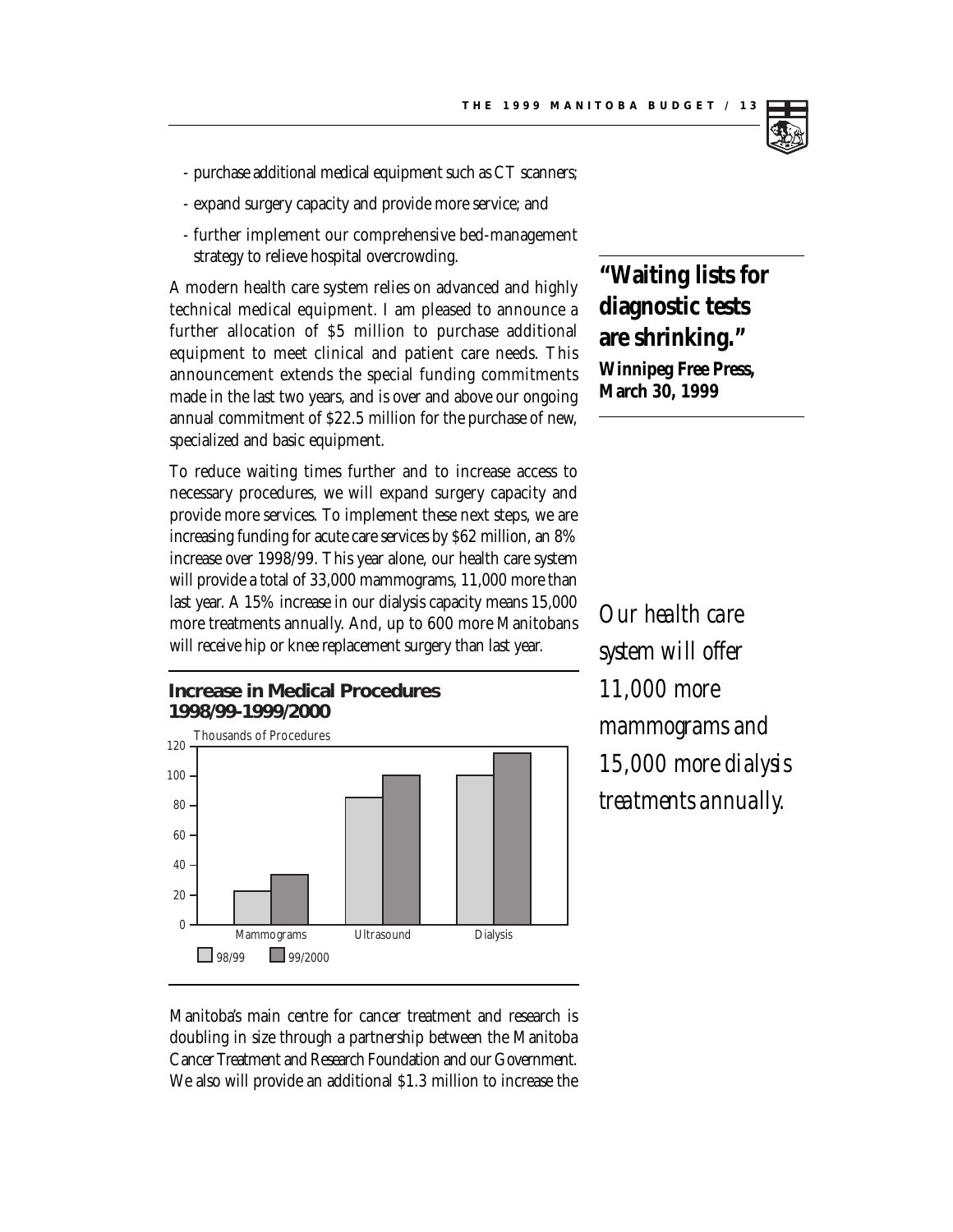

*We will increase the number of radiotherapy treatments by 30%.* 

**Develop more incentives for health care staff to stay and work in Manitoba.** 

> **Ste. Agathe Budget Consultation**

number of radiotherapy treatments by 30%. This expansion will significantly reduce waiting times to ensure that Manitobans have access to the treatments they need on a timely basis.

Another key objective of our plan to reduce waiting times is to relieve hospital overcrowding. As part of a comprehensive bedmanagement strategy, the Winnipeg Health Authority (WHA) and the Winnipeg Community and Long Term Care Authority (WCA) are working together to seek appropriate solutions. One successful example of the bed-management strategy was the opening of Misericordia Urgent Care Centre to take pressure off emergency rooms by offering faster care for urgent needs. In the first four months of operation, the Urgent Care Centre served over 14,000 patients.

## **Actively Recruiting and Working to Retain Health Care Professionals**

We appreciate the hard work and dedication of Manitoba's health care professionals. In the coming months, our Government will continue to work diligently to address the shortage of health care professionals in our province. Our strategy is to:

- improve working conditions;
- attract more students into the health care professions; and
- recruit enough staff to ensure quality care.

To implement our strategy, this Budget allocates an additional \$55.5 million for medical services, bringing total expenditure to over \$416 million, an increase of 15%. This funding will be used to expand services such as anesthesiology, orthopaedic surgery, cardiac care, obstetrics, intensive care and additional physician resources.

In particular, our Government is taking proactive steps to address the shortage of nurses across our province. The Provincial Nursing Resources Task Force was established to identify the extent of the nursing shortage, and to facilitate more effective monitoring of the numbers of nurses required throughout Manitoba.

Through the Nursing Recruitment and Retention Fund, we have set aside \$7 million to encourage former nurses to re-enter the profession, to recruit nurses who have left the province, and

*Our Government is working diligently to recruit and retain health care professionals, especially nurses.*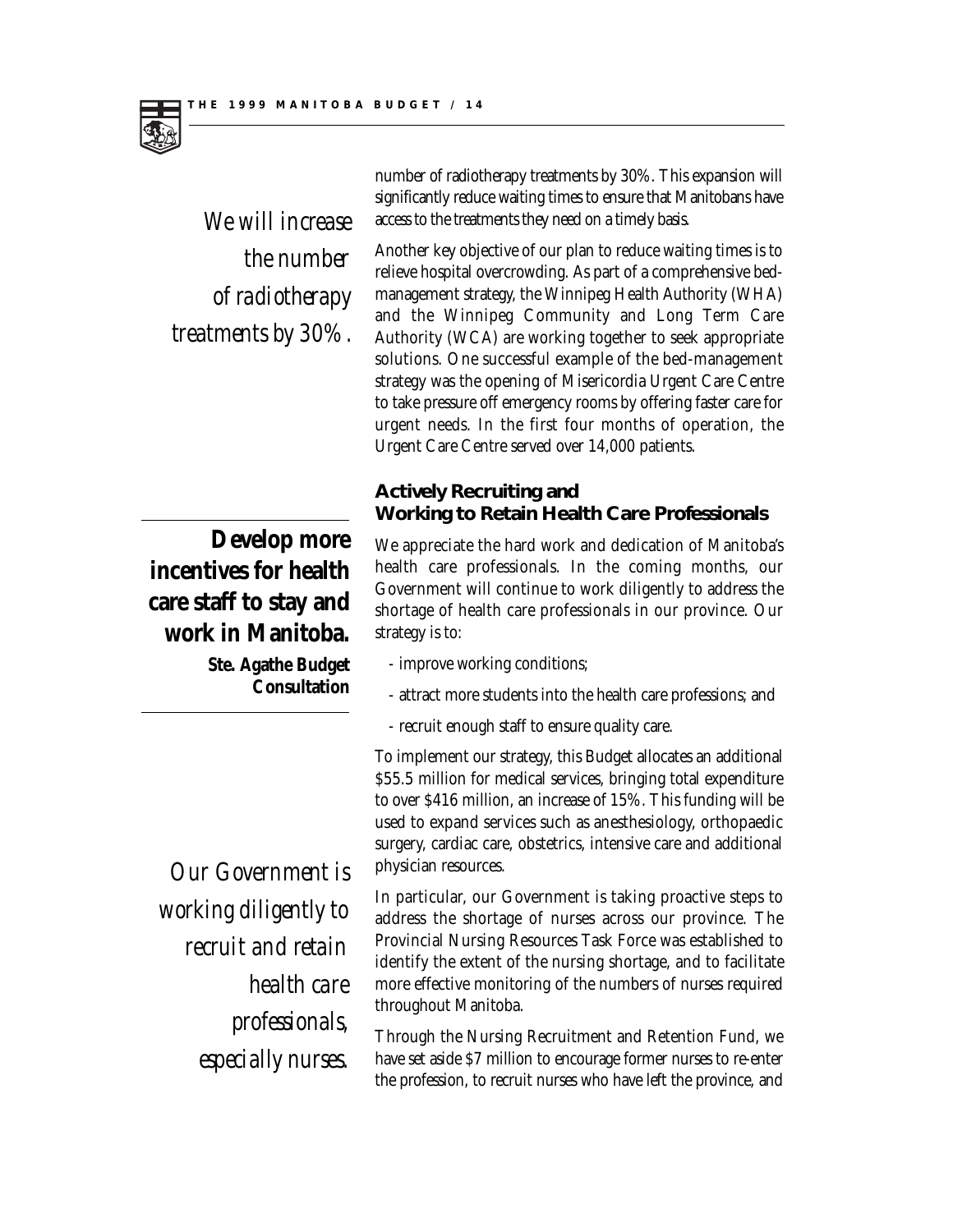

to assist nurses who wish to upgrade their skills. This year, there will be up to 174 graduates from nursing programs in our province. More graduates are needed to meet the growing demand for nurses across our province. Our Government will work with Manitoba's universities and community colleges to recruit more students into nursing.

This Budget includes \$32.5 million to fill about 650 nursing positions. These include existing vacancies and the new positions created as a result of additional health care initiatives.

#### **More Options for Community-Based Care**

In the coming year, our Government will provide more options for community-based care, including primary care initiatives. The primary health care concept is a communitybased approach, where health care providers – such as nurses, dieticians, mental health workers, physiotherapists and physicians – all deliver services and care in one location. This Budget allocates \$2.8 million for the development of primary health care centres. The first site, at the St. Boniface General Hospital, will offer primary health care services in both English and French.

Our population as a whole is aging. In fact, after Saskatchewan, Manitoba has the highest percentage of population over 75 years of age. In the past, the focus was institutional care. Today, however, services such as home care allow Manitobans to remain in the comfort of their homes, facilitate shorter hospital stays, and provide an alternative to personal care homes or other long-term care arrangements. Expanding community-based care options, such as home care, companion care, personal care home services, and community and mental health services, free up hospital beds and make it possible for more Manitobans to remain independent in comfortable, familiar surroundings.

We are proud of Manitoba's home care services, which are unrivalled in North America. I am pleased to announce that this Budget provides an additional \$20.5 million to bring total funding to our Home Care Program to \$147 million. This 16% increase will help us provide home care services to approximately 32,000 Manitobans in the coming year. In addition, we will spend over \$300 million on long-term care services, an increase of \$15 million.

**Focus health care spending on community-based care. Brandon Budget Consultation**

*We are meeting the growing needs of an aging population by expanding home care, long-term care services and Pharmacare.*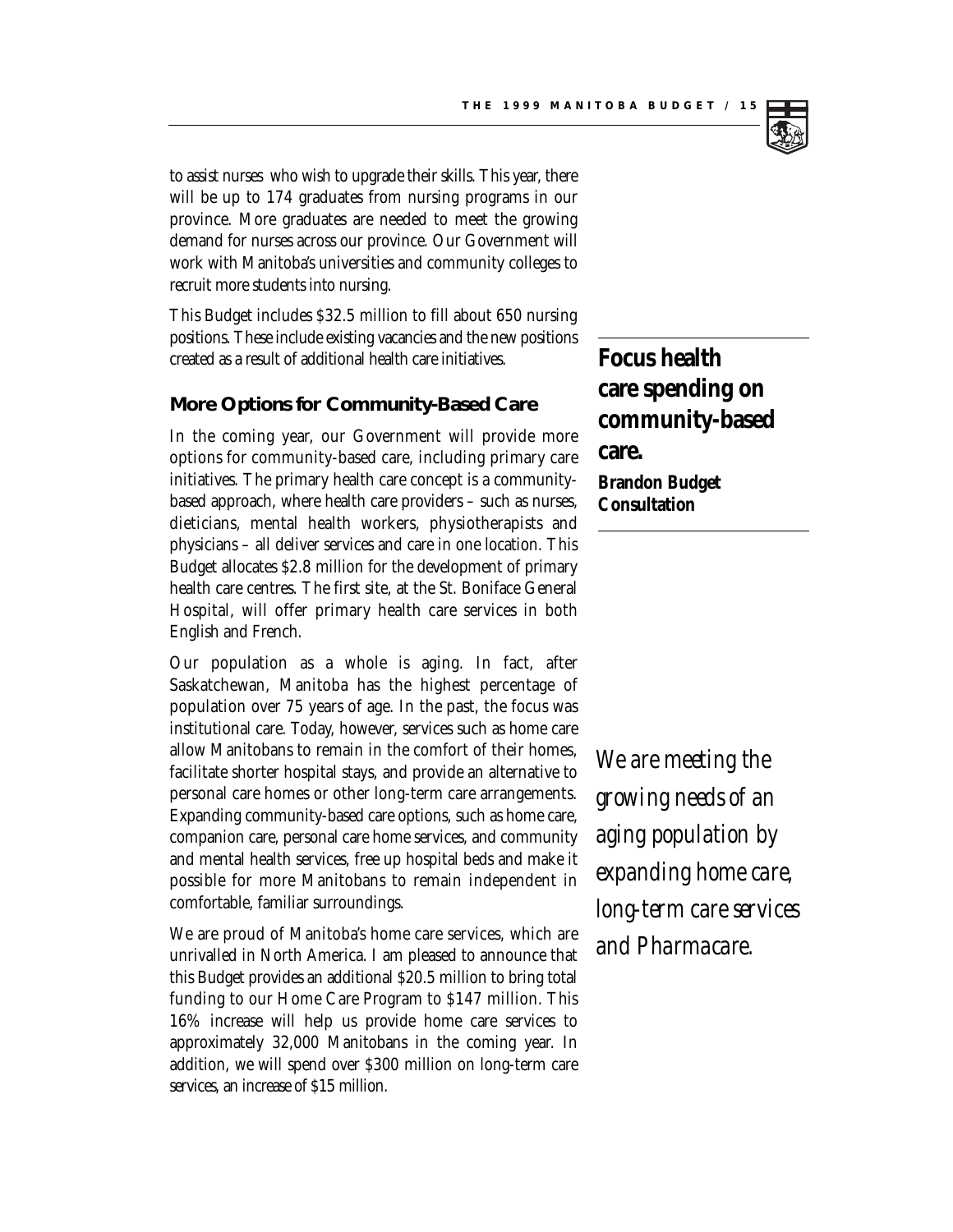

*enhanced palliative care services and a new Stroke Services Plan will ensure Manitobans have access to the care and treatment they need.*



We also are expanding palliative care services for the terminally ill and providing enhanced support for their families. Palliative care is a specialized service that has traditionally been offered in hospitals. With our Palliative Care Strategy, we will provide terminally ill people the option of receiving care in their home. We will provide funding to each of the northern and rural regional health authorities to allow them to hire a palliative care resource person. Over the next two years, we will put into place a 24-hour response team, offer expanded home care services, and enhance the palliative care unit at St. Boniface General Hospital. This Budget provides \$3 million to begin implementing our plan to expand palliative care services.

Since 1990, Winnipeg hospitals have reported that they are caring for increasing numbers of patients who have suffered acute strokes. This Budget expands rehabilitation and therapy services for stroke patients in Winnipeg personal care homes. Due to our aging population, it is estimated that the incidence of strokes will continue to increase by 10-20% per year. The WHA and WCA are working together to develop further a Stroke Services Plan to meet this anticipated growth.

Manitoba has one of the most comprehensive publicly funded pharmacare programs in Canada. To help meet rising costs, we are allocating over \$72 million to our Pharmacare Program in 1999/2000, an increase of \$10.3 million.

**Ensure the health system is equipped to respond to changing demographics. Stonewall Budget Consultation**

#### **Increased Commitment to Home Care Services**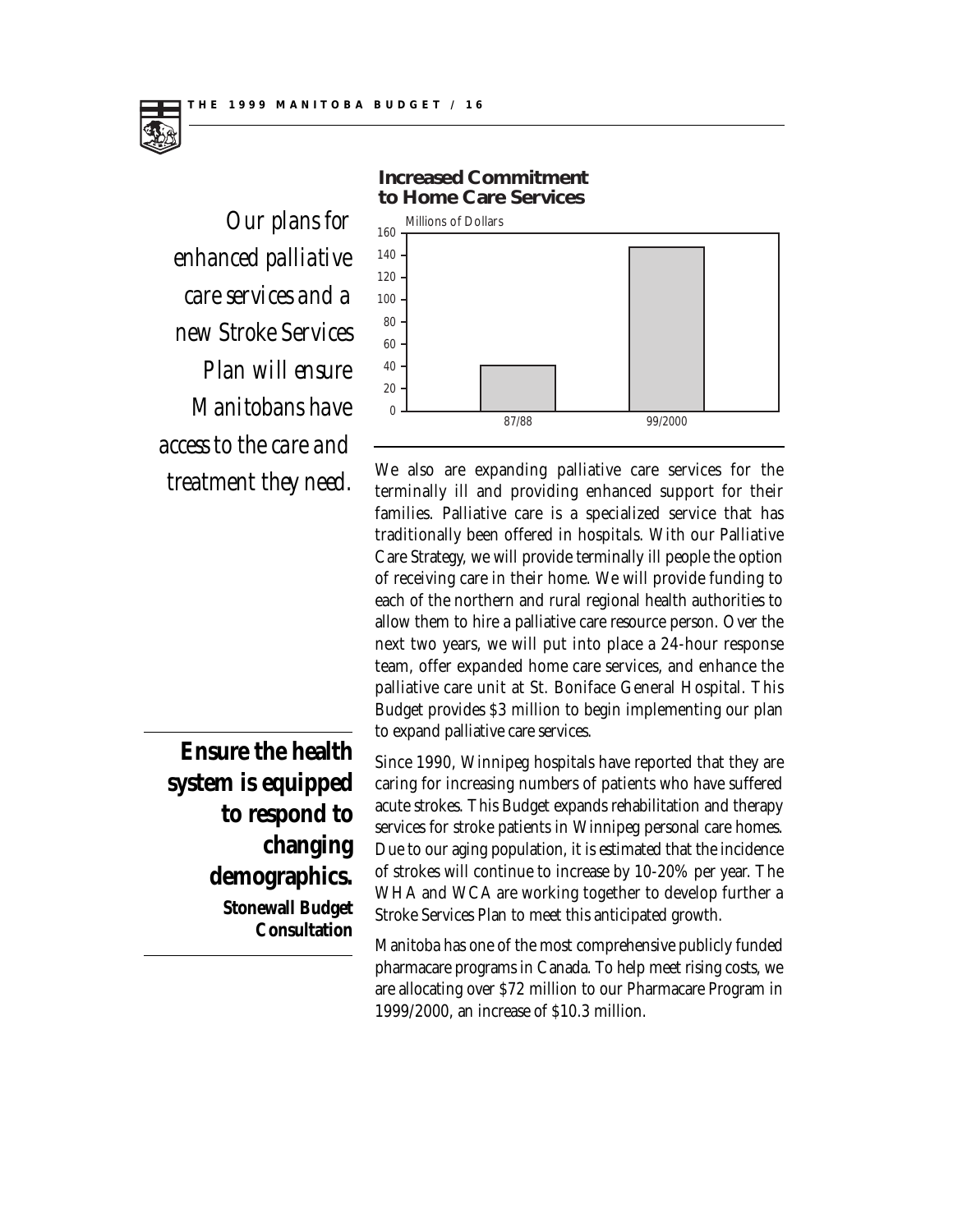#### **Keeping Manitobans Healthy**

A key emphasis of our health care plan is to help Manitobans stay healthy. By encouraging good health and lifestyle choices at an early age, we will reduce future demands on the health care system. Consistent with this goal, we are expanding a number of programs and strategies designed to prevent future health problems. These include child health programs such as Women and Infant Nutrition, and Stop Fetal Alcohol Syndrome. We are also continuing our work with communities to develop strategies to prevent and treat diabetes. To reduce the incidence of diseases such as Hepatitis B, this Budget provides \$1.2 million to initiate a program of immunization for newborns.

#### **Health Capital and Research**

As was recently announced, our health capital commitment will total \$123 million in 1999/2000. New projects to be undertaken include the redevelopment of the Obstetrics and Neonatal Intensive Care Unit at Brandon Regional Health Centre, expansion and renovations to Gimli Hospital to provide for community and primary care, as well as hospital services, major renovations to the Flin Flon Hospital, and over 200 more personal care home beds. With the completion of these projects, our Government will have added over 850 personal care home beds since April 1997.

Manitoba's research centres and institutions undertake vital health research in many significant areas. Our Government recognizes the importance of their search for new solutions and treatments. This Budget provides \$3 million for the Health Research Initiative in 1999/2000, an increase of \$1 million over 1998/99. This funding supports over \$50 million in new health research activity being undertaken at the Manitoba Cancer Treatment and Research Foundation, Children's Hospital Research Foundation, St. Boniface Research Centre, Health Sciences Centre Research Foundation, and the University of Manitoba.

#### **Changing Health Care for the Better**

We are changing health care for the better. The health care system will deliver more high-quality health services this year than ever before. It will offer more options for appropriate,

*In recognition of the work of Manitoba's research centres and institutions, we are providing \$3 million for the Health Research Initiative.*

*Our health care system will deliver more high-quality health services this year than ever before.*

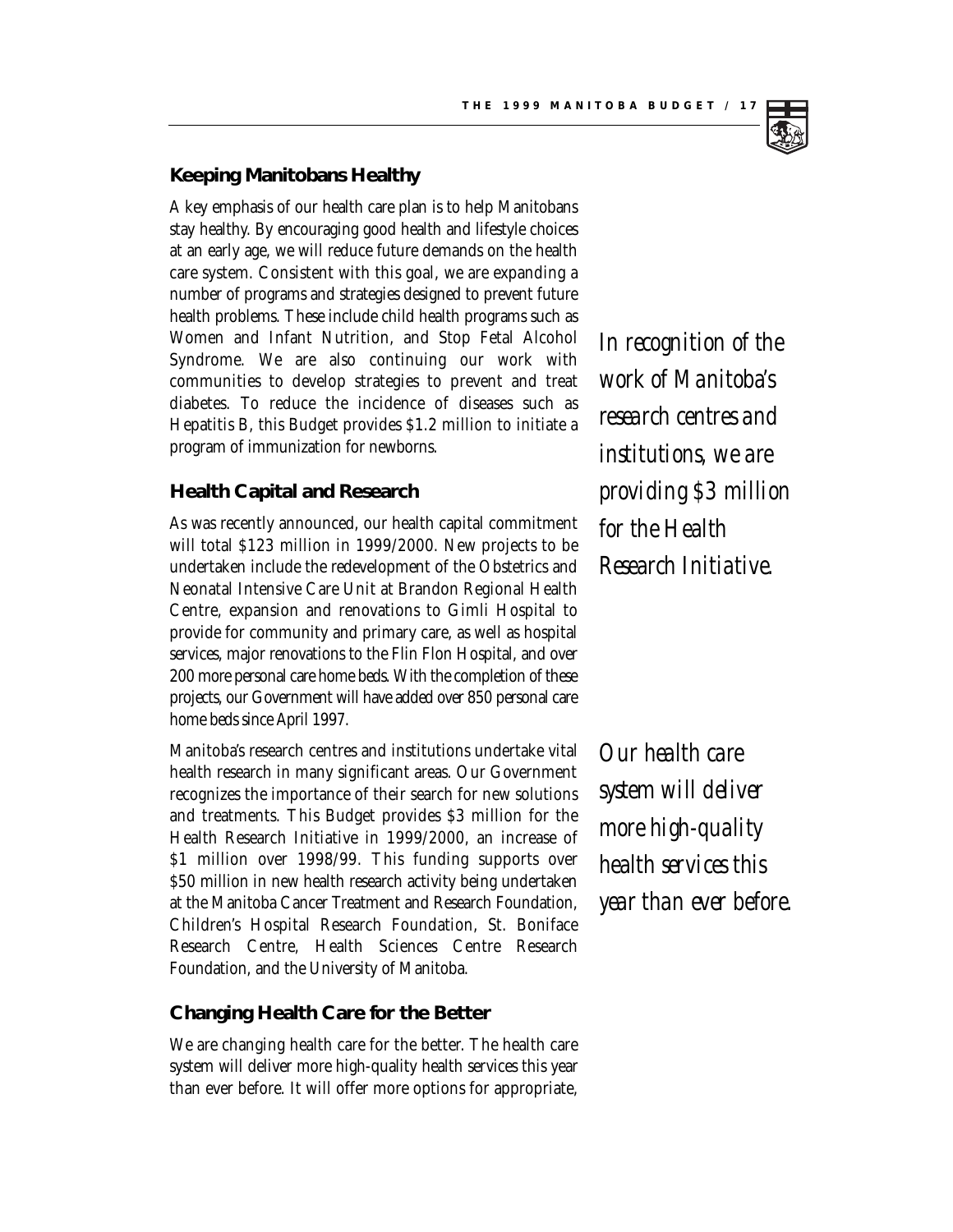

flexible and responsive care. And, our Government will continue to implement high standards of service across our province. Manitobans are already seeing the difference.

## **Federal Funding for Health Care**

*Addressing health care issues is the top priority of all Canadians.*

As the people of Manitoba know, our Premier, along with all other Premiers and Territorial Leaders, consistently urged the Government of Canada to respond to the top priority of all Canadians by restoring federal health funding. As a direct result, the 1999 federal Budget took a first step toward restoring Ottawa's funding for social programs. On behalf of all Manitobans, I would like to extend my appreciation to Premier Filmon and his colleagues for their diligent efforts.

Action was required because the federal government, since 1994/95, reduced its funding to all provinces for health care and other social programs by \$19.4 billion. During that same period, Manitoba lost \$752 million in Canada Health and Social Transfer (CHST) payments, including \$347 million in cuts for health care. Since 1994/95, we not only backfilled these federal cuts, we provided an additional \$700 million to our health care system.

## **Manitoba Health Care Funding Increases Since the 1998 Budget**

(Millions of Dollars)

|                                                            | 1998<br><b>Budget</b> | 1998/99<br>Projected | 1999<br><b>Budget</b> | Total<br><b>Health Care</b><br>Increase |
|------------------------------------------------------------|-----------------------|----------------------|-----------------------|-----------------------------------------|
| <b>Total Health Care Expenditures</b>                      | 1.925                 | 2.035                | 2.119                 | $\overline{\phantom{a}}$                |
| <b>Additional Health Care</b><br>funding since 1998 Budget |                       | 110                  | 194                   | 304                                     |

Throughout 1998, the federal government assured Canadians that it was preparing a health care Budget for 1999. Acting on those assurances, our Government accelerated our plans to invest more in health care services. In 1998/99, we devoted an additional \$110 million to our health care system. We believed immediate action was preferable to deferring some of our more important initiatives. In 1999/2000, we are adding a further \$194 million to health care over last year's budget. In total, our funding for health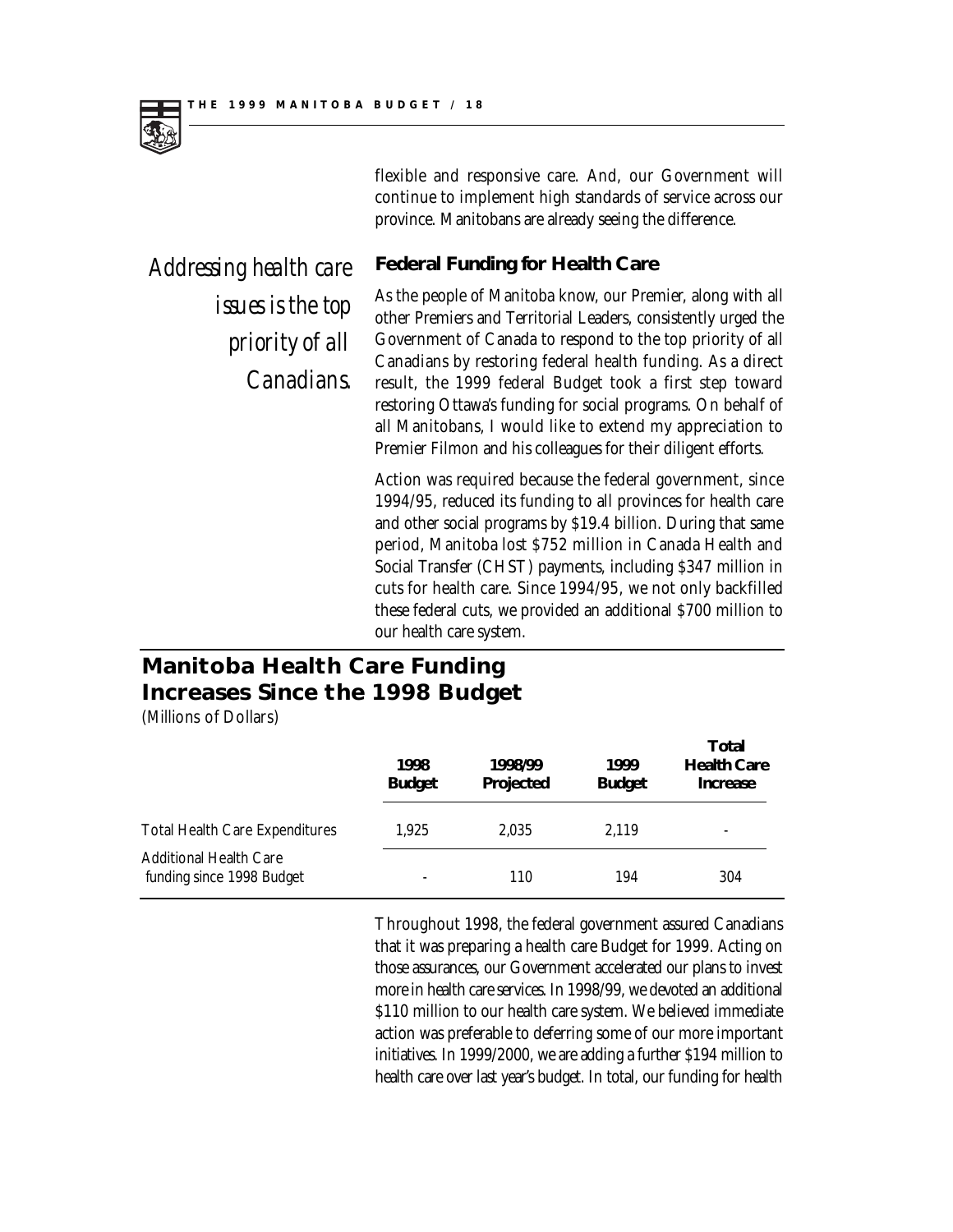

care over the last two years is up by \$304 million. To support this increase, we are drawing our \$131 million share of the one-time \$3.5 billon federal health supplement.

While the federal Budget set out a plan to restore a portion of the federal funding for health care, further federal action is necessary commensurate with the importance that Canadians attach to these services. Action is also required to restore federal funding for post-secondary education and other social programs supported through CHST. Otherwise, by 2003/04, the federal government's contribution to health and other key social programs will be under 12%, and will continue to fall.

**Federal Government's Declining Share of Health Care Funding, 1980-2003**



*Further action is necessary to ensure adequate federal funding for health. Otherwise by 2003/04, the federal share of health and other social programs will be under 12%.*

As a partner in managing Canada's social union, our Government expects that the federal government will continue to respond to the priorities of Canadians, and make adequate levels of federal funding available to provinces and territories so they can sustain and improve health care and other key social programs.

## ■ Our Children, Manitoba's Future

Investing in our children is simply the best way to invest in Manitoba's future. Our Government firmly believes that the future of our province's social and economic life will be measured in the healthy development, well-being and educational accomplishments of our children.

*Investing in our children is simply the best way to invest in Manitoba's future.*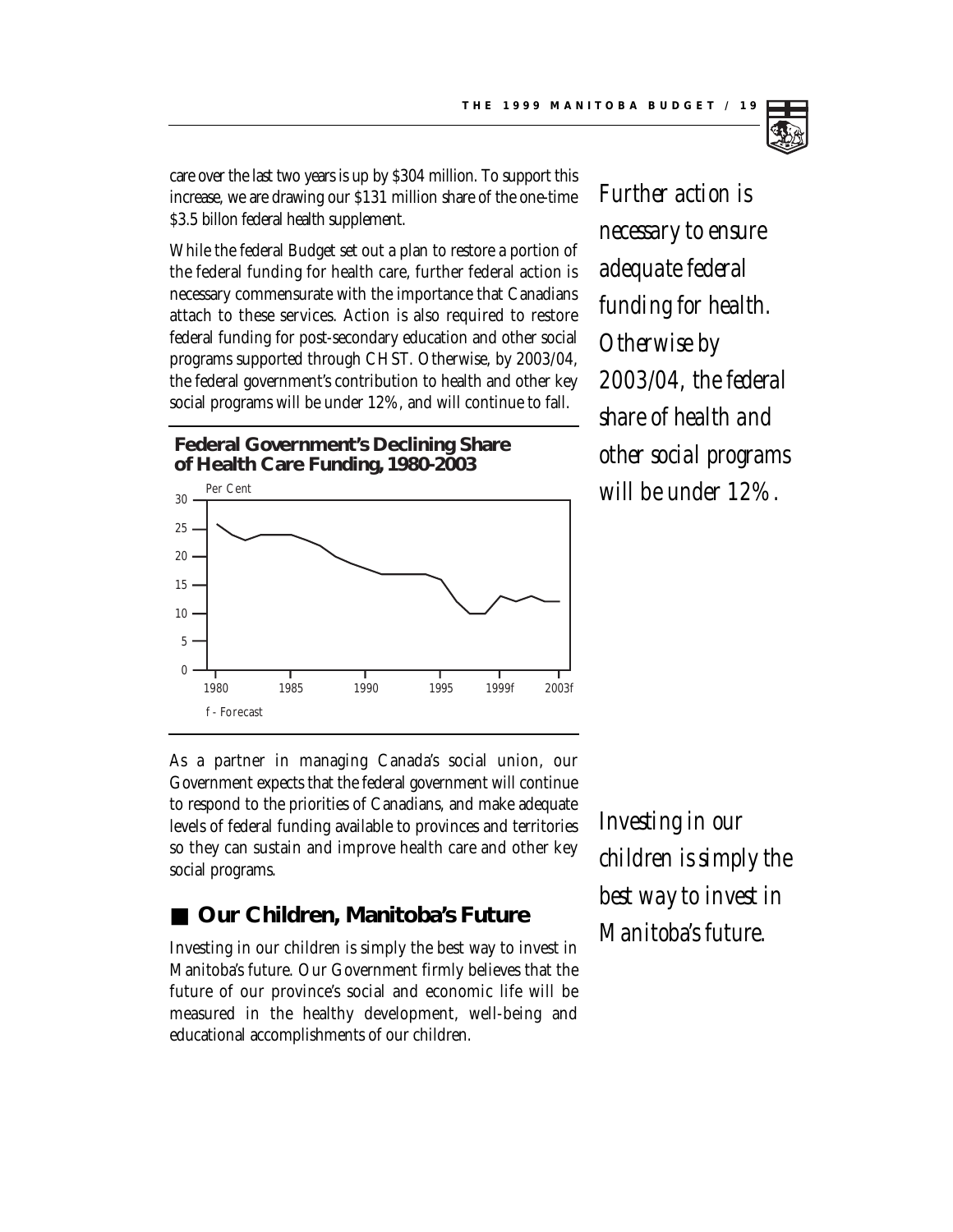

*This Budget allocates an additional \$25 million for programs designed to identify problems early, and to provide supports that will help families better meet the needs of their children.* 

> **Target additional funding to prevent problems such as FAS.**

> > **Thompson Budget Consultation**

Our *ChildrenFirst* policy outlines our Government's commitment to children, and reinforces our commitment to Manitoba's future. *ChildrenFirst* sets out our plan for prevention services, early identification and intervention, and ongoing support to families. Through the Children and Youth Secretariat and partner departments, our Government has co-ordinated and expanded the range of programs and services available to children and families in their communities and, wherever possible, in their homes.

In addition to the immediate benefits that children and families realize from these programs, studies have shown that they will provide life long advantages. By working closely with a variety of partners, our Government is helping families with young children access a number of community-based resources. In total, this Budget allocates an additional \$25 million for programs designed to identify problems early, and to provide supports that will help families better meet the needs of their children.

In Canada, Fetal Alcohol Syndrome (FAS) is recognized as the leading cause of preventable birth defects and developmental delays in children. In this Budget, we are increasing funding to over \$1 million to improve the diagnosis and treatment of children with FAS. Additional resources will go to the Stop Fetal Alcohol Syndrome Program to connect at-risk women with mentors and other existing community-based resources. In addition, to help families in Northern Manitoba, \$170,000 has been devoted for a tele-diagnostic link to connect health practitioners in Thompson with FAS experts in Winnipeg. The tele-diagnostic model developed in Manitoba will lead to the creation of common screening tools and referral materials that can be shared with other provinces.

Through our Government's participation in the Winnipeg Development Agreement, we are working with Ma Mawi Wi Chi Itata Centre to introduce a parenting support project designed to work with at-risk adolescent mothers and their children. The project will provide adolescent mothers with support, and help them to build parenting skills in a residential setting, prior to independent living. In 1999/2000, we will provide almost \$500,000 in operating support for the project, plus an additional \$346,000 for refurbishing living space.

Two excellent examples of the type of early intervention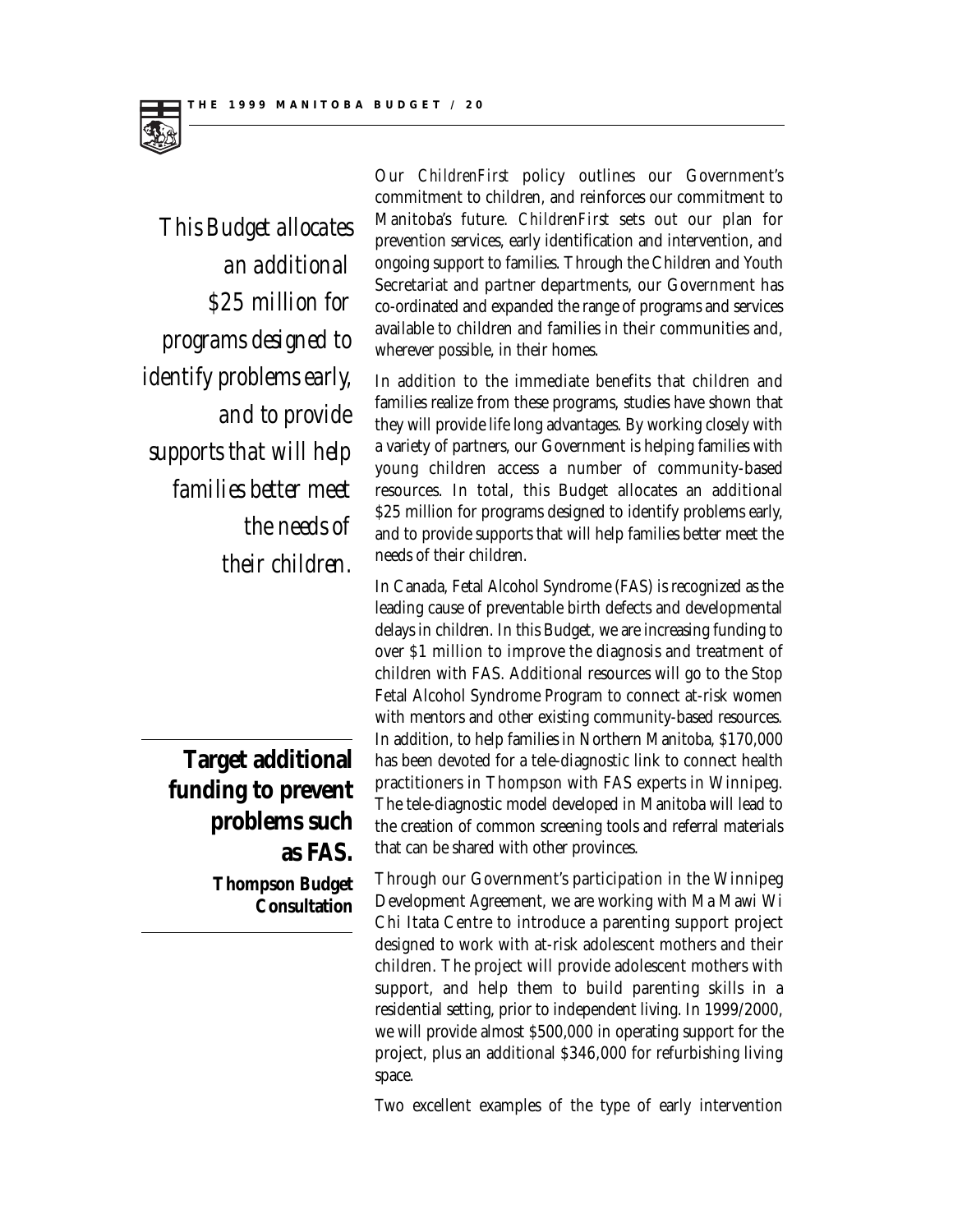

programs that we developed and are providing in partnership with community-based resources, are BabyFirst and Early Start. BabyFirst provides in-home assistance and education through public health nurses, to ensure infants receive the care and stimulation so crucial to their healthy development and longterm well-being. I am pleased to announce that our Government is providing an additional \$1.1 million to expand the BabyFirst initiative across Manitoba. In 1999/2000, our Government will direct over \$2.7 million to this important initiative.

We are also expanding Early Start. This program provides home visitor services to families with children aged 2-5 who have been identified as being at risk. The home visitors provide emotional support, teach parenting skills, and link families to community resource programs. I am pleased to announce that our Government will contribute an additional \$400,000 to this program, bringing the total commitment in 1999/2000 to almost \$1 million.

As part of our focus on providing a continuum of early years programming, we provide funding to schools for early literacy programs. These programs have already helped 2,000 grade one students develop the reading skills they need to succeed in school and later in life. The parent and student response to these programs has been very positive – parents tell us that early literacy programs are giving their children a real chance to learn. To increase the total number of students who will benefit from this early intervention, this Budget allocates an additional \$1.9 million for early literacy programs.

Children with special needs require special assistance. We will provide better co-ordination of services for children and youth with a lifelong disability. In addition, we will allocate significantly more resources to help families and schools care for children with special needs.

- We are developing a comprehensive response to the recommendations of the Report of the Special Education Review. However, as an immediate first step, I am pleased to announce that our Government will provide \$2 million to help schools provide appropriate support for children who have emotional and behavioural disorders.
- We are providing an additional \$800,000 to introduce innovative special needs programming for pre-school and school-age children.

**Early literacy programs are helping to give children a good head start. Niverville Budget Consultation**

*We will provide better co-ordination of services and significantly more resources to help families and schools care for children with special needs.*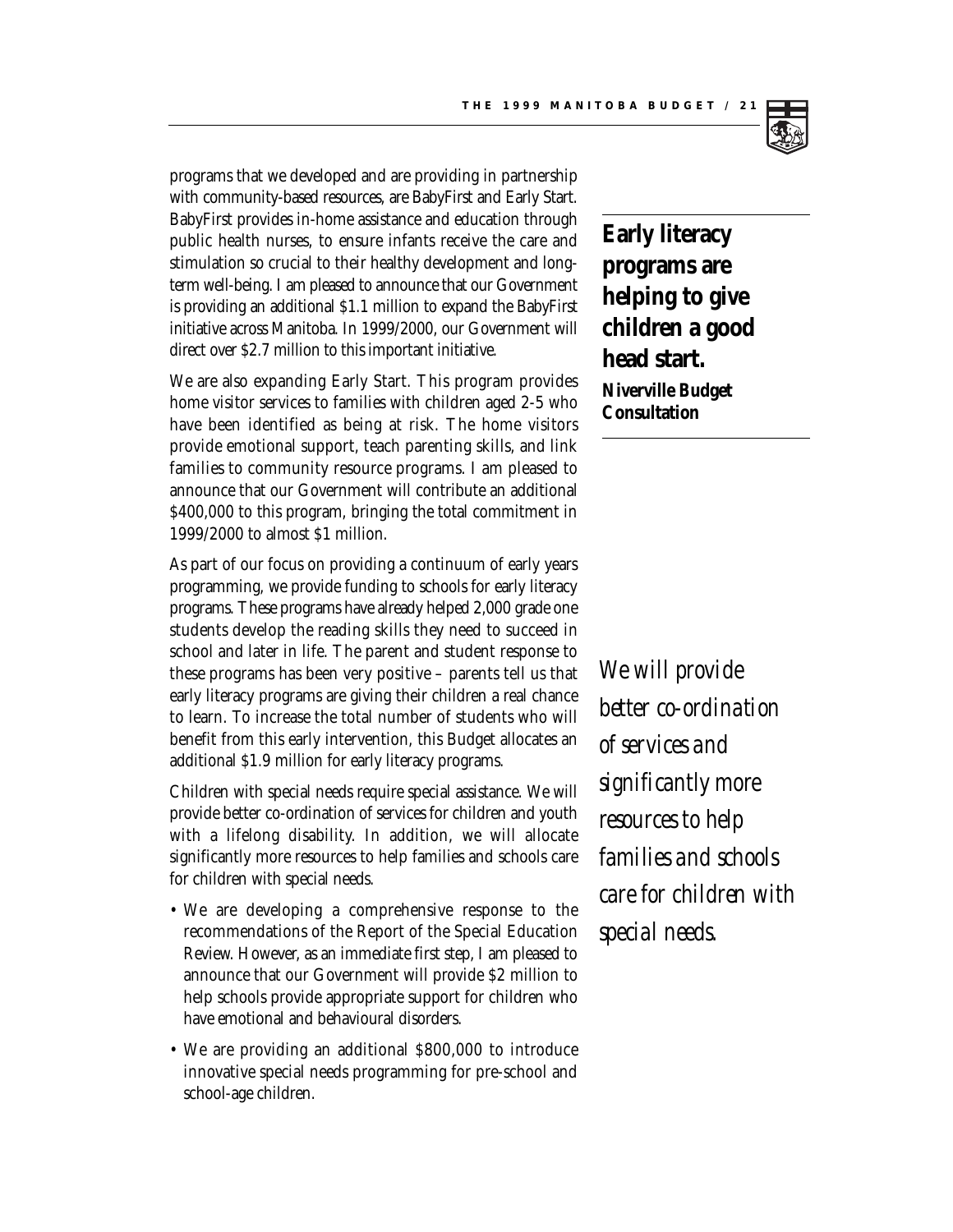

*Accessible, quality child care helps parents to enter and remain in the work force.*

- Families caring for a child with a disability may need access to respite care, child development assistance and counselling. To ensure that more families can access these services, I am pleased to announce that we are increasing funding to Children's Special Services by \$645,000.
- Following up on our announcement of \$420,000 for speech, language, and audiology services in Winnipeg, we are providing \$1 million to enhance remedial paediatric speech, language, and audiology services in rural and Northern Manitoba. In conjunction with service providers, professionals, and parents, we will develop a comprehensive and integrated plan for the delivery of therapy services for all children throughout the province. A provincial therapy program will help children with a lifelong disability receive the necessary physiotherapy, occupational, and speech and language services.
- To ensure that families with children with a disability are able to access child care support, this Budget allocates \$1 million to expand the Children with Disabilities Program.

Accessible, quality child care helps parents to enter and remain in the work force. In Manitoba, we have one of the best licensed child care systems, with our standards among the highest in Canada. We have recently announced a new child care policy to accommodate the development of child care centres not only in new schools, but also when an existing school is renovated. In addition, to increase further the number of child care options available to children and their parents, this Budget dedicates a further \$4.3 million to the Child Day Care Program. By increasing grants, adding new licensed child care spaces, and increasing the number of subsidies, we are ensuring that parents will be able to access quality child care services.

Our Government understands that it is expensive to provide for all the needs of growing children. That is why clothing and footwear for children under 15 are exempt from the provincial retail sales tax, up to a limit of \$100 per item. Because some necessary clothing items, such as snowsuits, now exceed that level, I am pleased to announce that the exemption limit is being raised to \$150 per item, effective at midnight tonight. This change will save parents an estimated \$1 million per year.

**Increase the exemption for children's clothing – to keep pace with increased costs.** 

**Ste. Agathe Budget Consultation**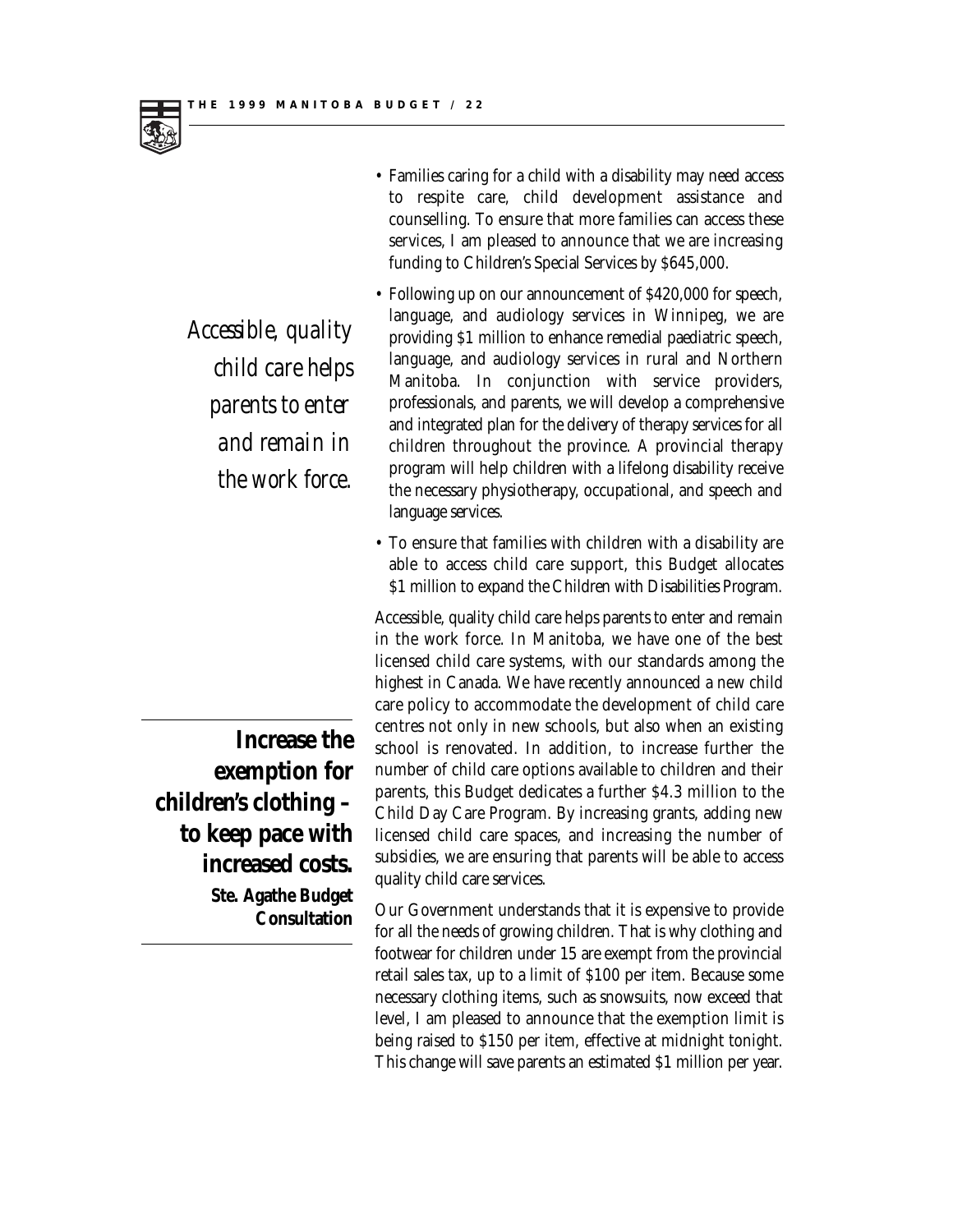

The National Child Benefit (NCB) was successfully launched over the past year, and is recognized across Canada as a good step in addressing child poverty. In 1999/2000, an additional \$7 million for services to lower-income families with children has been made available through our participation in the NCB.

Our Government will continue to work with other governments to improve support and services for families with children. In the coming weeks, we expect that a broad vision document for a National Children's Agenda (NCA) will be released for discussion with Canadians. This Canada-wide approach builds on the one that we began in 1995 with our *ChildrenFirst* policy. The programs our Government has developed in partnership with many community organizations and other stakeholders, have made Manitoba a leader in the provision of innovative children's services.

## ■ Securing the Future Success **of our Children and Youth**

#### **Support for Schools**

As a parent, and a former teacher and school principal, I fully understand that the education of our children is one of the best investments we can make in Manitoba's future. An effective education system helps to prepare our children and youth for the opportunities that will be available to them in the coming years. During the Budget consultations, Manitobans emphasized that a quality education system that focusses on results was the key to a child's successful future.

Our Government is continuing to implement our educational renewal initiatives, which enhance our education system by:

- focussing on core subjects including mathematics, science and language arts;
- establishing regular assessments to measure student performance;
- giving parents a stronger voice in our schools;
- opening the doors to new learning opportunities through the use of technology; and
- enhancing professional development opportunities for teachers.

*The programs our Government has developed in partnership with many community organizations and other stakeholders, have made Manitoba a leader in the provision of innovative children's services.*

**A good education today gives children and youth more opportunities tomorrow.** 

**Winnipeg Budget Consultation**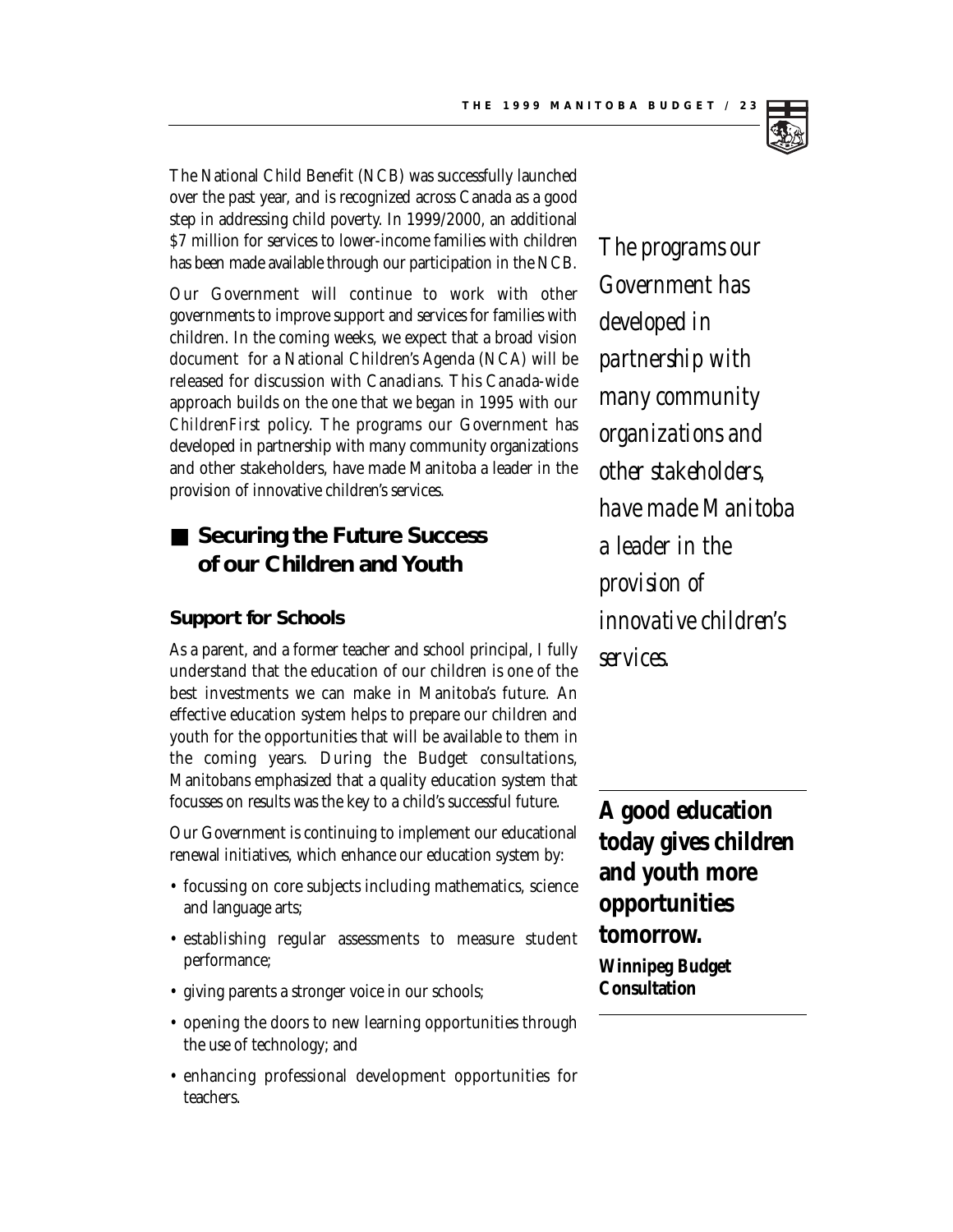

*As part of our Government's plan to improve the quality of education, we will continue to implement standards testing so that parents, teachers and school divisions know how well students are learning.*

As part of our Government's plan to improve the quality of education, we will continue to implement standards testing so that parents, teachers and school divisions know how well students are learning. This information also will help us to improve further the curriculum and the learning environment. I am pleased to report that this Budget provides an additional \$3.2 million to support curriculum development, standards development, piloting, and implementation. Since 1994/95, our Government has committed over \$17 million more for education renewal.

This Budget increases funding to school divisions so they will have more resources to meet the needs of our children. In total, we will provide \$17.7 million more in public school funding in the 1999/2000 school year, a 2.3% increase. This brings the budget for public school funding up to \$779 million. To provide school divisions with predictable funding to assist them with future planning, we have made a further commitment to increase overall education funding again in 2000/01 by at least 2%.

The additional funding in 1999/2000 will be directed to a number of priority areas, including \$5 million to offset increasing classroom costs, \$900,000 more for professional development opportunities for teachers related to the introduction of new curricula, and an extra \$1 million for the purchase of school buses.

We recognize that there are some students who need additional support to help them succeed at school and to graduate. As part of the additional funding for public schools, we will provide \$1.3 million more, or \$11.4 million in total, toward programming for students at risk of dropping out or underachieving while in school.

Our Government recognizes that training in technology has become one of the new "basics" in education. We want Manitoba students to have the tools they need to excel in the new economy. We are increasing the Information Technology Grants from \$10 per pupil to \$40 per pupil. The total funding available for a variety of technology-related purposes, such as computer hardware and software, curriculum-based technology requirements, and the wiring and cabling of schools, is up by almost \$8 million in 1999/2000.

**Use technology in schools to open doors to new opportunities. Thompson Budget Consultation**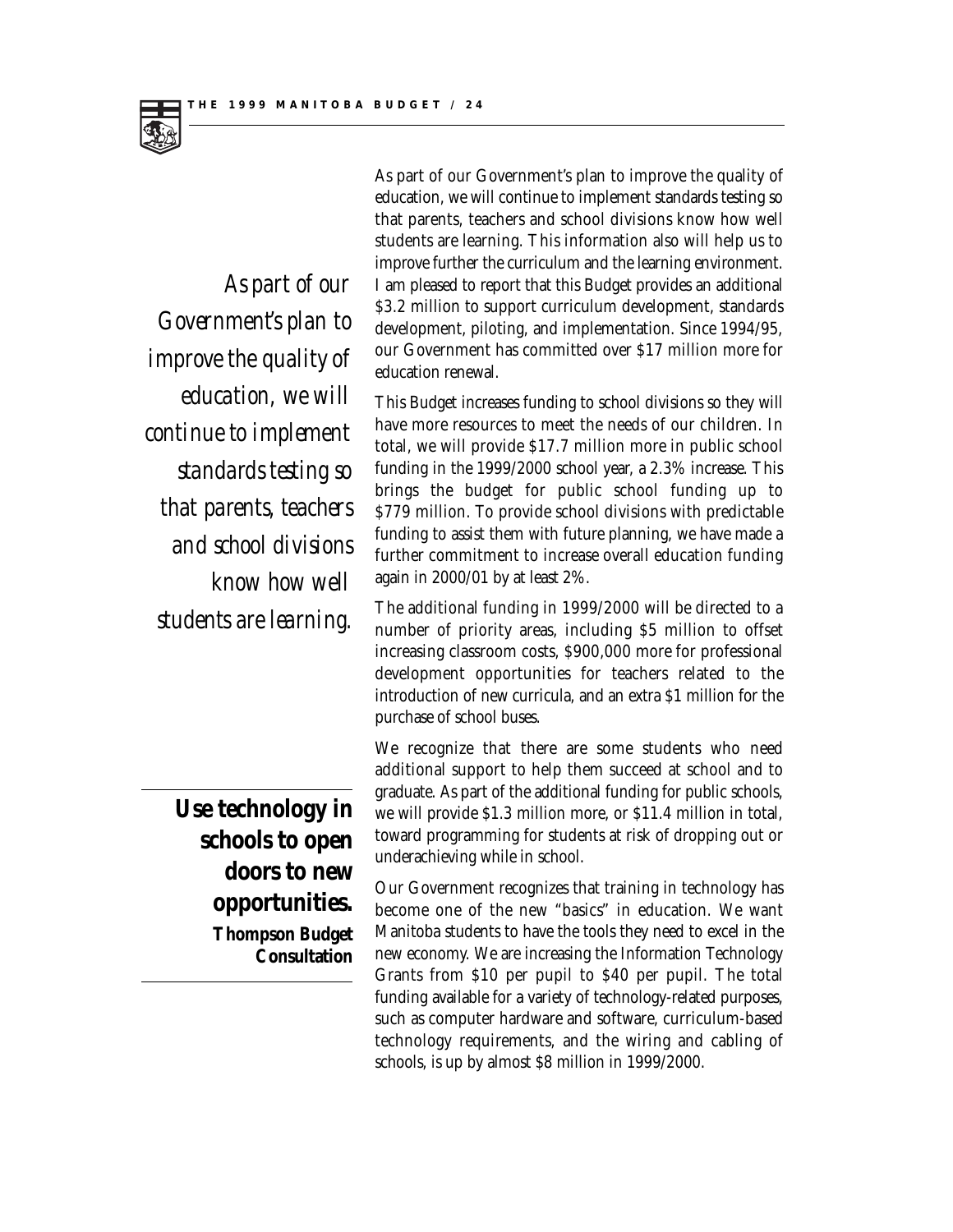

To expand access to the number of courses available to senioryears students, in particular those attending rural and northern schools, we are in the process of developing a number of webbased courses for delivery through the Internet. The first of these courses, Senior 3 (Grade 11) Applied Math, will be online to pilot sites in September 1999.

We want our students to receive quality instruction in a quality learning environment. As was recently announced, our Government has made a long-term \$60 million commitment to the Aging Buildings Program. As part of this Program, \$13 million will be available for upgrade projects in 1999/2000 to help school divisions extend the life of structurally sound older schools. In addition, this Budget provides significant support for the Schools Capital Program. \$34.6 million will be available for improvement initiatives such as roofing projects, systems replacement projects and new capital projects. In total, we have committed \$47.6 million toward the Schools Capital Construction Program in 1999/2000.

### **Accessing Post-Secondary Opportunities**

We want our young people, and indeed all Manitobans, to access the educational opportunities that will prepare them for future success in the new economy. I am proud that Manitoba's colleges and universities have among the lowest tuition fees of post-secondary institutions in Canada. Low tuition fees, coupled with our Learning Tax Credit, the Manitoba Scholarship and Bursary Initiative, and our student financial assistance programs, all continue to keep postsecondary education in Manitoba among the most accessible and affordable in Canada.

- The Manitoba Learning Tax Credit, the only one of its kind in Canada, will provide up to \$15 million in support to post-secondary students and their families in the coming year.
- Our Scholarship and Bursary Initiative will continue to provide up to \$5 million to Manitoba's post-secondary institutions to match the contributions made by private donors and other partners. On a matching basis, our longterm commitment to the Initiative will generate \$40 million in scholarships and bursaries, and benefit up to 10,000 students in each of the next four years.

*To expand rural and northern students' access to senior-years programs, we are developing a number of web-based courses for delivery through the Internet.*

**"Congratulations for recognizing that investment in university and college students makes sense. A very special thanks…for daring to make education available for students who merit scholarships or require bursary support."** 

Dr. Emőke Szathmáry, **President of the University of Manitoba**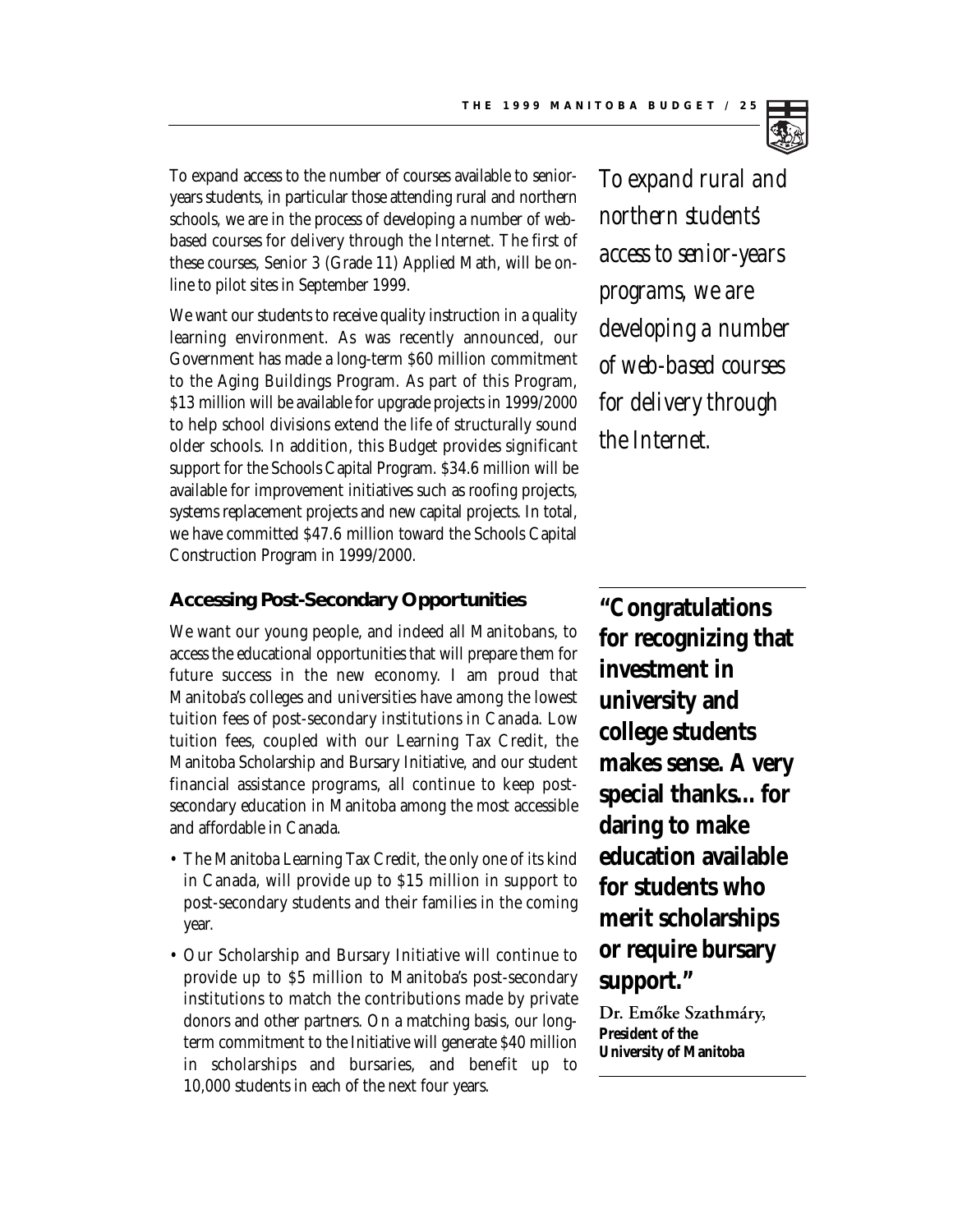

*We are keeping post-secondary education in Manitoba among the most accessible and affordable in Canada.*

• Through our participation in the national harmonized student loans program, we are reducing duplication and providing better assistance to students and recent graduates. In 1999/2000, we will devote \$8.7 million to support student loans and bursaries, and \$2.2 million to our Interest Relief and Debt Reduction Programs.

Our support for students and post-secondary institutions gives all Manitobans the freedom to develop the knowledge and skills they need to take advantage of the growing opportunities in our province. In 1999/2000, our Government will provide \$339 million in support of post-secondary education, including assistance to students, operating grants and capital grants, an increase of almost 5% over last year.

We are introducing new resources to help our post-secondary institutions respond to labour market needs.

• During the past several years, our colleges have developed an impressive track record of providing Manitobans with the knowledge and skills they need to be successful in the work force. To help our colleges develop new programs that respond to current labour market needs, and to expand existing high-demand programs, I am pleased to announce our new \$4 million Colleges Growth Plan. It is anticipated that the Colleges Growth Plan will create 1,000 new spaces at our colleges.

#### **Interprovincial Comparison of College Tuition Fees\***



*Our new Colleges Growth Plan will help meet labour market needs by expanding high demand college programs and creating new ones.*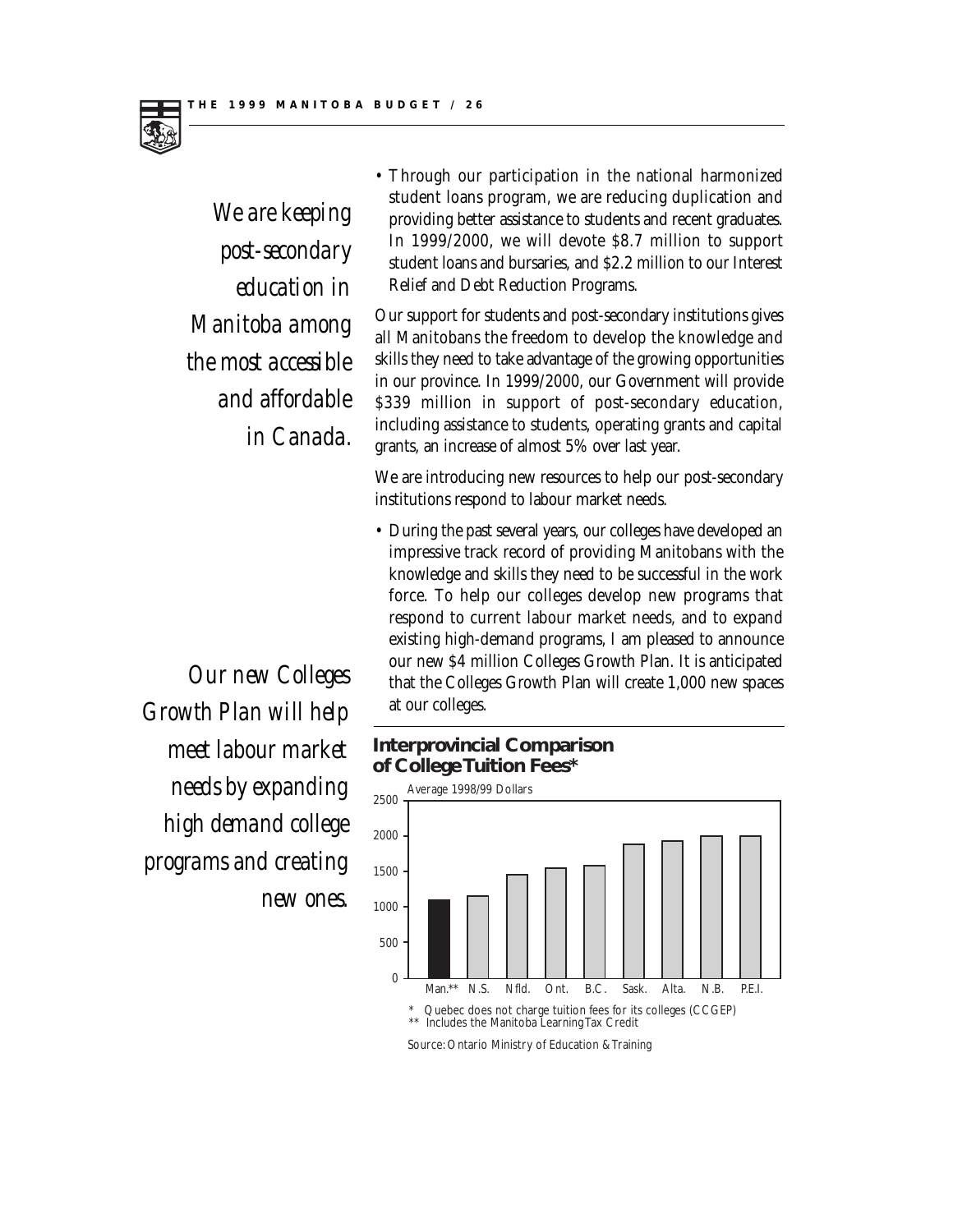

• Our Government is working with universities and community colleges to provide them with the resources that they need to expand high-demand training opportunities. Our Post-Secondary Strategic Initiatives Fund will receive \$1.3 million to help Manitoba's post-secondary institutions support the ongoing costs of developing new and expanded programs.

For 2000/01, we will increase overall support to the postsecondary education sector by at least another 2%.

## **Interprovincial Comparison of University Tuition Fees**



## ■ **Creating Opportunities for all Manitobans**

Our economy continues to grow and to create jobs for Manitobans, driving our unemployment rate down even further. Across Canada, the media have showcased the abundance of good jobs available in our province. For example, a Cape Breton radio station recently broadcast the "help wanted" section of a Manitoba newspaper to its listeners, encouraging them to move to our province of opportunity.

Generating this economic momentum has not come easily. When our Government first took office, we faced the challenge of creating the right conditions to stimulate economic development and job growth. I can say with confidence that we fully met that challenge, and our province has been rewarded with strong job growth. Looking forward to the 21st century, our province's challenge now lies not just **Manitoba has "an astounding competitive advantage…it has the knowledge base to compete effectively in this smart new economy." Nuala Beck and Associates**

**A well-educated work force will attract further investment in Manitoba. Winnipeg Budget**

**Consultation**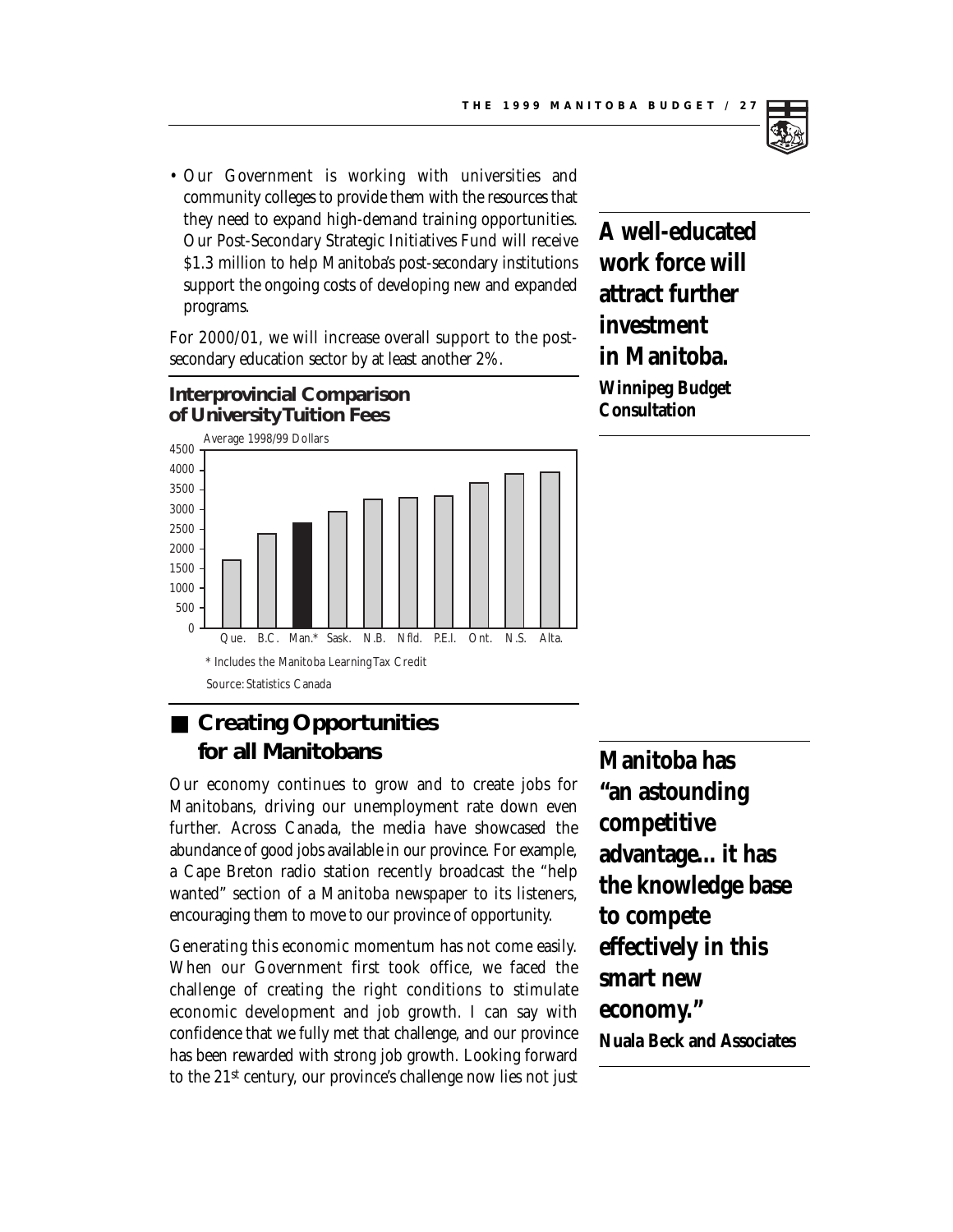

## **Emphasize employability skills and apprenticeship. Swan River Budget Consultation**

**"Manitoba… on the basis of our research, [has] the most productive work force in the country." Angus Reid, Angus Reid Group, Inc. Winnipeg Free Press, April 15, 1999** in job creation but also in assuring sufficient numbers of skilled workers – workers that our businesses need to keep growing.

To ensure that all Manitobans can take advantage of the growing number of job opportunities in our province, we are expanding our Apprenticeship Program, focussing our youth employment programs, and targeting training to available job opportunities.

- We will double the apprenticeship training system by 2000/01 to support 6,000 apprentices. To achieve our goal of 4,800 apprentices by the end of this year, we will devote an additional \$2.4 million to further expand our in-school Apprenticeship Program.
- We continue to develop new opportunities for our young people. For example, in the past year, we introduced three new programs – Business Mentorships, Youth Serves Manitoba, and Part-time STEP – to generate career-related employment. In total, last year, 16,000 young Manitobans took advantage of our youth employment programming. In 1999/2000, we will provide over \$7 million for these successful programs.
- By offering EI claimants access to training opportunities that complement the needs of our provincial economy, our Government helped almost 10,000 Manitobans develop the skills and knowledge they needed to find jobs last year. In the coming year, \$2 million has been earmarked for training programs associated with the development of the Maple Leaf Foods plant in Brandon. In total, almost \$50 million will be invested in labour market development programs in 1999/2000.
- Through our *Employment First* focus, we continue to help hundreds of Manitobans make the transition from welfare to work. This Budget invests \$6.5 million in our Making Welfare Work programs, such as Opportunities for Employment, and Taking Charge! These programs provide education, training and job search services to enhance the employment prospects of income assistance recipients. Since 1996, the overall number of income assistance recipients has dropped significantly, and general assistance caseloads are at their lowest level since 1980.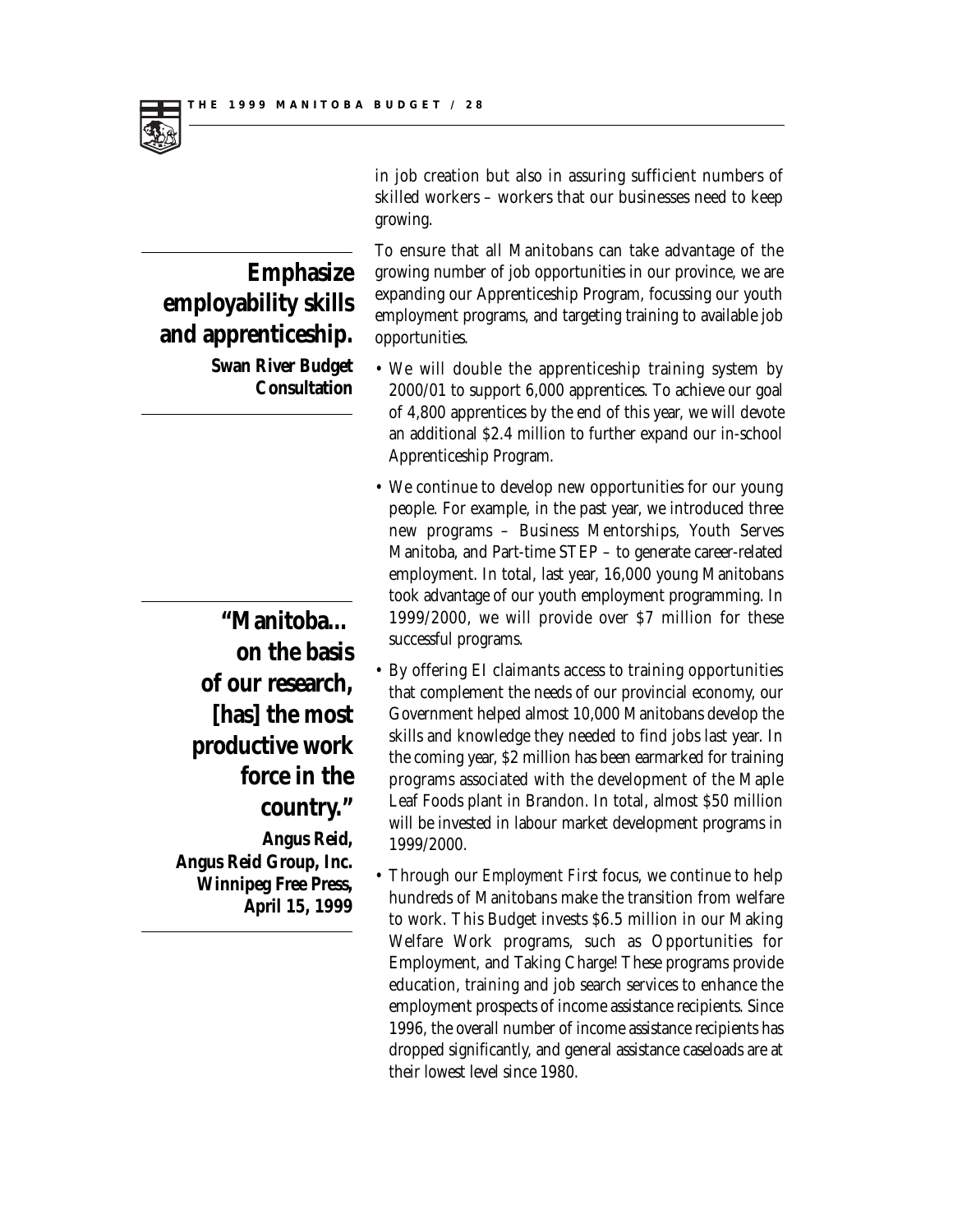

Aboriginal peoples comprise 12% of Manitoba's total population, the highest proportion among provinces. In fact, Aboriginal youth represent the fastest growing segment of our population. Our Government continues to support partnerships among governments, Aboriginal organizations, the community, and the private sector as the best way to address the education, training and employment, social services, and other needs of Aboriginal peoples. Our Government provides programs and services, including health care, support to families, education, and job training for all Manitobans. In addition, we have worked to develop a number of programs designed to help Aboriginal peoples enjoy the opportunities of Manitoba's growing economy.

One successful initiative that has emerged from a co-ordinated partnership is Partners for Careers. I am pleased to announce that we are directing an additional \$100,000 toward this program in 1999/2000, with our total expenditure reaching \$400,000. This federal-provincial job placement program has helped place 520 unemployed Aboriginal high school, college, and university graduates in career-oriented, entry-level positions with private sector employers.

We also are developing new programs for Aboriginal youth. As announced in the Throne Speech, we are creating an Aboriginal Education Strategy to improve graduation rates from both high school and post-secondary institutions. In the coming weeks, my colleague, the Minister of Education and Training, will provide further details on the Aboriginal Education Strategy.

We continue to support strategies that will make our civil service more diverse and representative of Manitoba's population. Our Aboriginal Public Administration Program will recruit and introduce Aboriginal participants to the processes of government. This training will provide Aboriginal peoples with access to employment opportunities in government and the broader public sector. Furthermore, our Aboriginal Management Development Project will continue to give Aboriginal employees the skills they need to compete effectively for management positions within the Manitoba Civil Service.

*The successful Partners for Careers Initiative has helped place over 500 Aboriginal youth in career-oriented jobs.*

**Continue assisted employment and training opportunities for Manitobans. Stonewall Budget Consultation**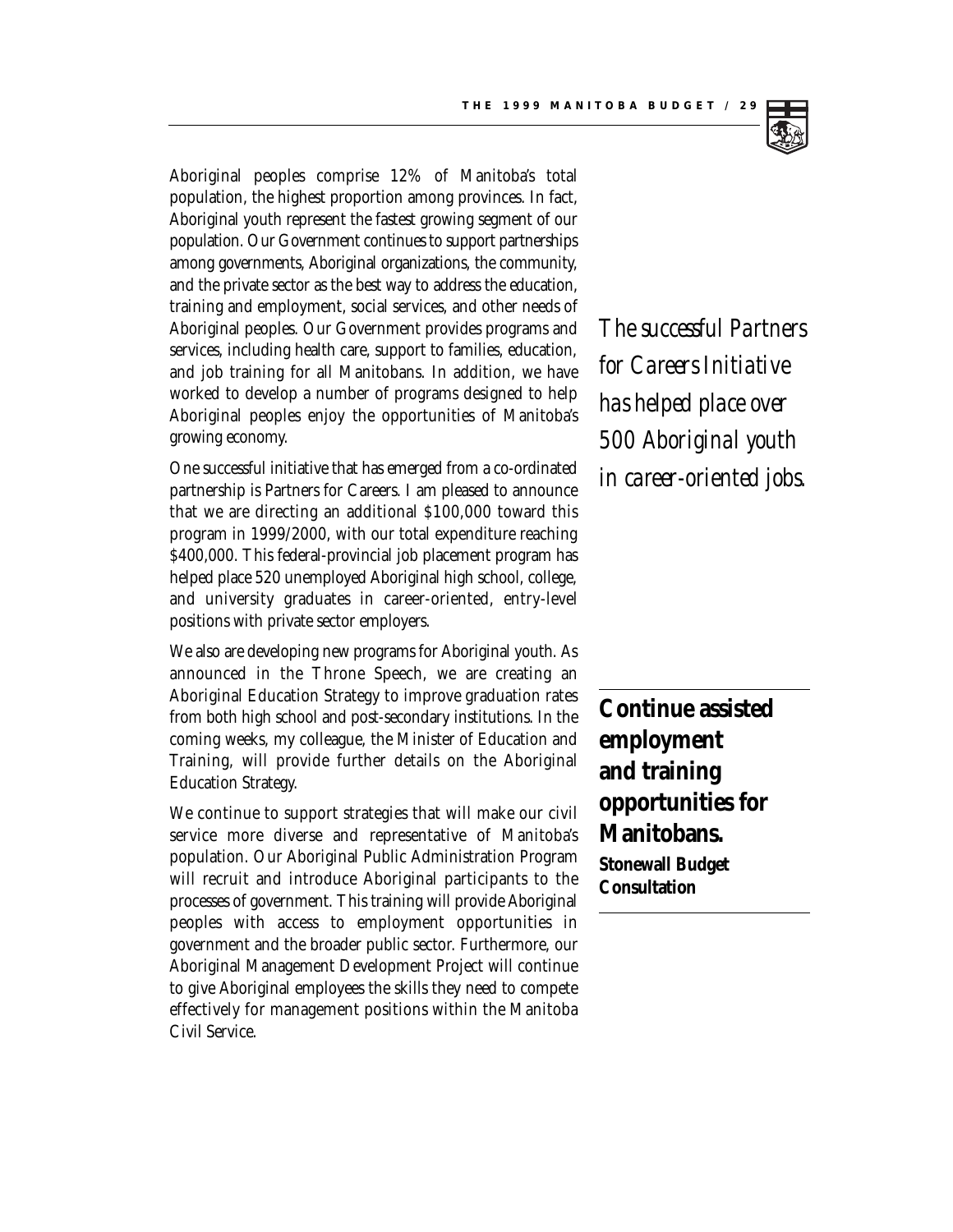*Adult Literacy Programs help to remove obstacles that keep some Manitobans from taking advantage of the opportunities that arise from our growing economy.*

*We are devoting \$8.7 million more to help adults with a disability live independently and participate fully in the community.*

Our Government is helping to foster a greater level of autonomy within Northern communities. To ensure that Northern communities have resources to provide for local delivery of municipal services, this Budget provides over \$1.6 million to the Self-Reliance Initiative. A recent success of this Initiative was the incorporation of South Indian Lake, through which the community gained the powers and responsibilities of a municipality.

The early successes being achieved in some of the more focussed initiatives are encouraging. In the coming months, we look forward to continuing work with Aboriginal organizations, the federal government, the City of Winnipeg, and the community to find solutions that help to meet the significant challenges facing Aboriginal peoples.

Four years ago, we made a commitment to increase Adult Literacy Grants by \$500,000 over five years. Consistent with this promise, our Government, for the fourth straight year, is increasing Adult Literacy Grants by \$100,000. In 1999/2000, \$1.1 million will allow 2,500 Manitobans to participate in community-run literacy programs. Programs such as Partners for Careers and Adult Literacy Grants remove obstacles that keep some Manitobans from taking advantage of the opportunities that arise in our growing economy.

We recognize that living with a disability poses an additional challenge for many Manitobans. We offer support to these Manitobans through a variety of programs, including our Income Assistance for the Disabled Program. I am pleased to announce that this Budget provides an additional \$1.4 million to increase the support provided by this Program by \$10 per month. Almost 12,000 Manitobans with a disability will benefit from this increase.

Our Government also believes it is important to provide support to adults with a mental disability so they can live as independently as possible, and participate fully in the community. Therefore, I am pleased to announce that this Budget increases funding for Adult Services programming by \$8.7 million, a 12% increase. These funds will extend community living services, including residential and day services, to more Manitobans with a mental disability, and provide additional resources to community organizations.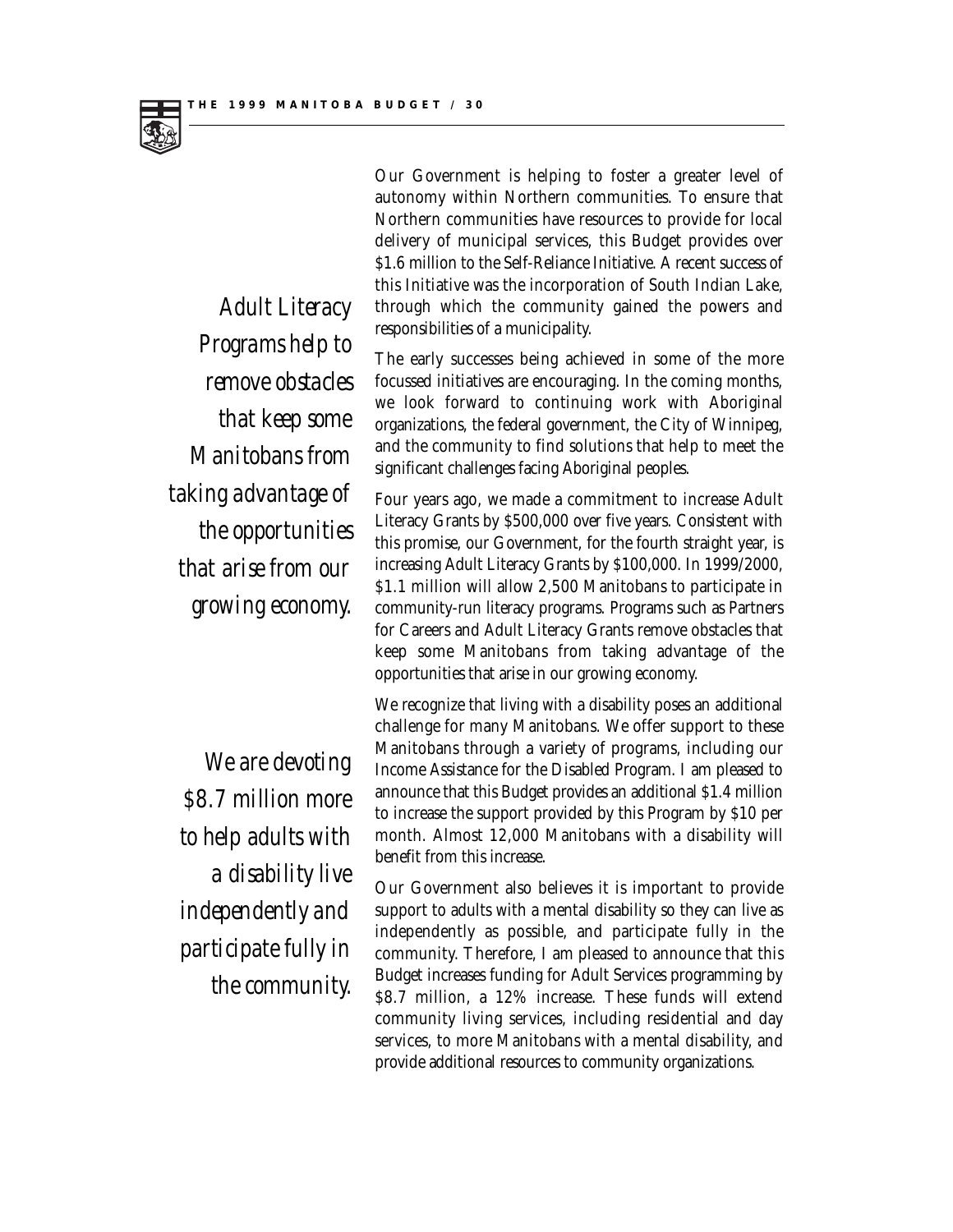## ■ Safer Communities

Our Government remains committed to the safety and security of Manitobans. We continue to work in partnership with other governments, police and community organizations to ensure that Manitobans feel safe in their neighbourhoods.

Preventing crime is the first and best way to protect our citizens and our communities. Throughout Manitoba, crime prevention programs such as Citizens on Patrol, are reducing crime. I am pleased to announce that in 1999/2000, we will increase the crime prevention grants to expand these effective initiatives. We will also continue to support programs, such as Urban Sports Camps and Urban Safety Initiatives, that help to protect our youth by reducing their chances of involvement in street gangs and crime.

As was recently announced in the Throne Speech, we will develop a Take Back The Streets Initiative which will create Neighbourhood Renewal Committees to lead the way in finding solutions to local problems.

The Winnipeg Police Service's community policing program keeps police visible in neighbourhoods, helping to prevent crime and to provide positive role models for children and youth. As our part in a seven-year agreement signed in 1995, our Government will continue to provide \$2 million to offset the cost of an additional 40 police officers in the City of Winnipeg. Winnipeg now has the second-highest per capita number of police officers of any major city in Canada. This Budget also provides a \$1.3 million increase for the RCMP Provincial Police Service Agreement. In total, our Government will contribute almost \$56 million to provincial police services in 1999/2000.

Living free of violence is a right, not a privilege. Domestic violence is a matter of deep concern for our Government. Manitoba is widely acknowledged as a leader in dealing with domestic violence, with such initiatives as the first Family Violence Court, specialized prosecutors for domestic violence crimes, and automatic charging practices where evidence of abuse exists. However, the problem still persists in our province. That is why we moved swiftly to implement the recommendations of the Lavoie Inquiry Report. In 1999/2000, we have allocated almost \$1 million toward

*Preventing crime is the first and best way to protect our communities.*

*Our Take Back The Streets Initiative will create Neighbourhood Renewal Committees to lead the way in finding solutions to local problems.*

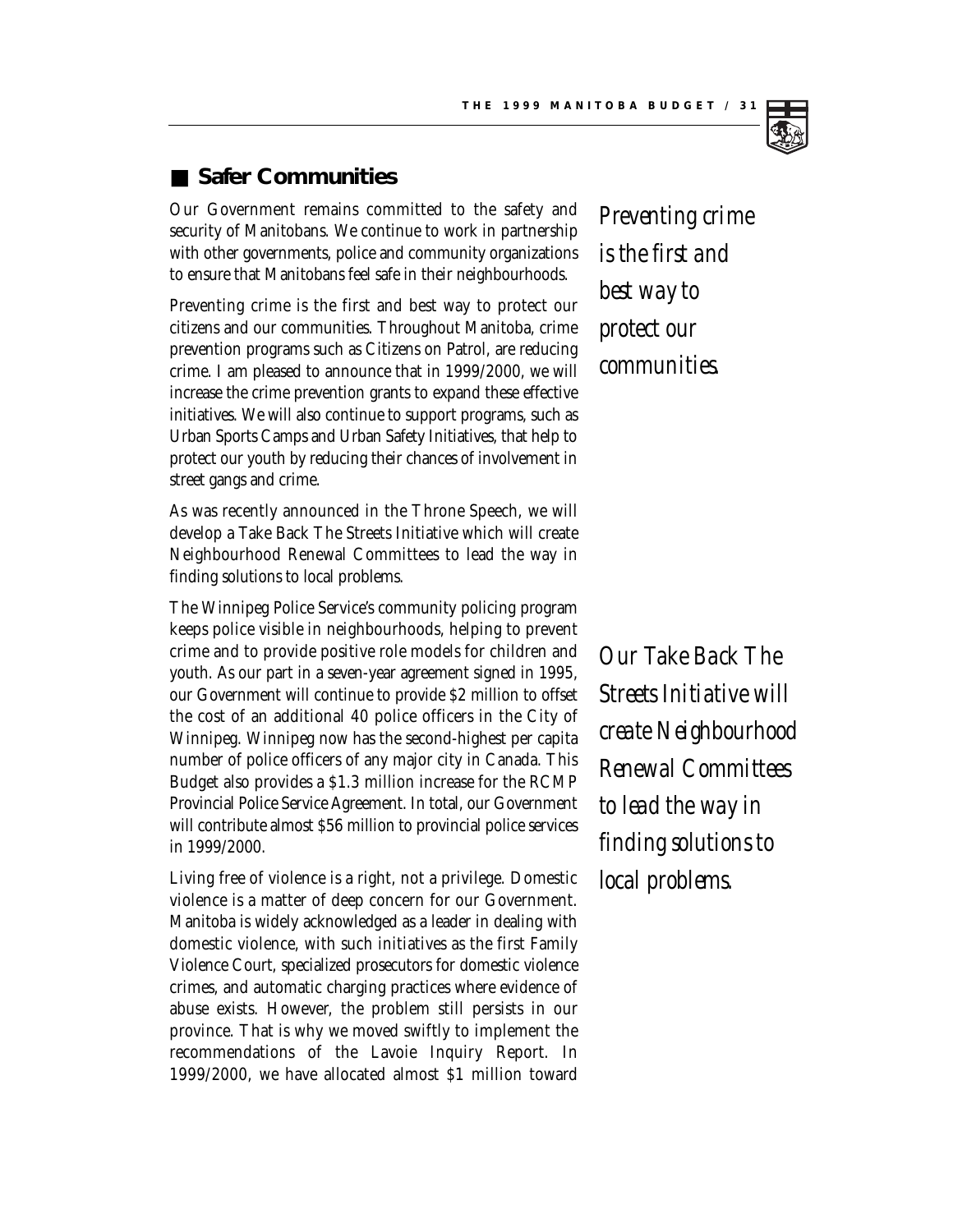

*Living free of violence is a right, not a privilege.*

We recognize that the criminal justice system must acknowledge and support victims of crime. Manitoba's Victims' Rights Act affirms that victims have a voice and will be treated with courtesy, compassion and respect by the criminal justice system. Almost \$1 million has been allocated to Victim Services so victims of crime have access to comprehensive services. In 1999/2000, we will allocate an additional \$500,000, or a total of \$3.2 million, to reimburse victims of crime for personal injuries, out-of-pocket medical costs, and counselling services.

further implementation of the Lavoie Inquiry Action Plan, bringing our total commitment to this initiative in the last

two years to \$2.8 million.

To ensure that staff are working in safe and secure environments, this Budget commits over \$20 million for improvement, expansion, and upgrading of our adult and youth correctional institutions and courtrooms. Capital projects include the construction of security units at Headingly Correctional Institution and Agassiz Youth Centre, and a high-security courtroom. This Budget also allocates an additional \$4.2 million to increase staff at correctional institutions.

Our Government is committed to the safety and security of all Manitobans. Reflecting this commitment, this Budget also provides a \$23.5 million increase to Justice, bringing our total allocation in 1999/2000 for services provided through this Department to \$205 million. To maintain safe communities, we must continue to develop partnerships among the community, police, other governments, businesses and people in our neighbourhoods. Only by working together will we have lasting success in reducing crime.

## ■ Working with Local Governments to **Meet New Challenges**

Close partnerships among governments help to provide Manitobans with efficient and effective public services. Our Government continues to work closely with local governments to make Manitoba the best place in Canada to live.

Direct grants to municipalities include the Provincial-Municipal Tax-Sharing (PMTS) payments. This year,

*Manitoba is the only province to allocate a portion of provincial personal and corporate income tax revenue directly to local governments.*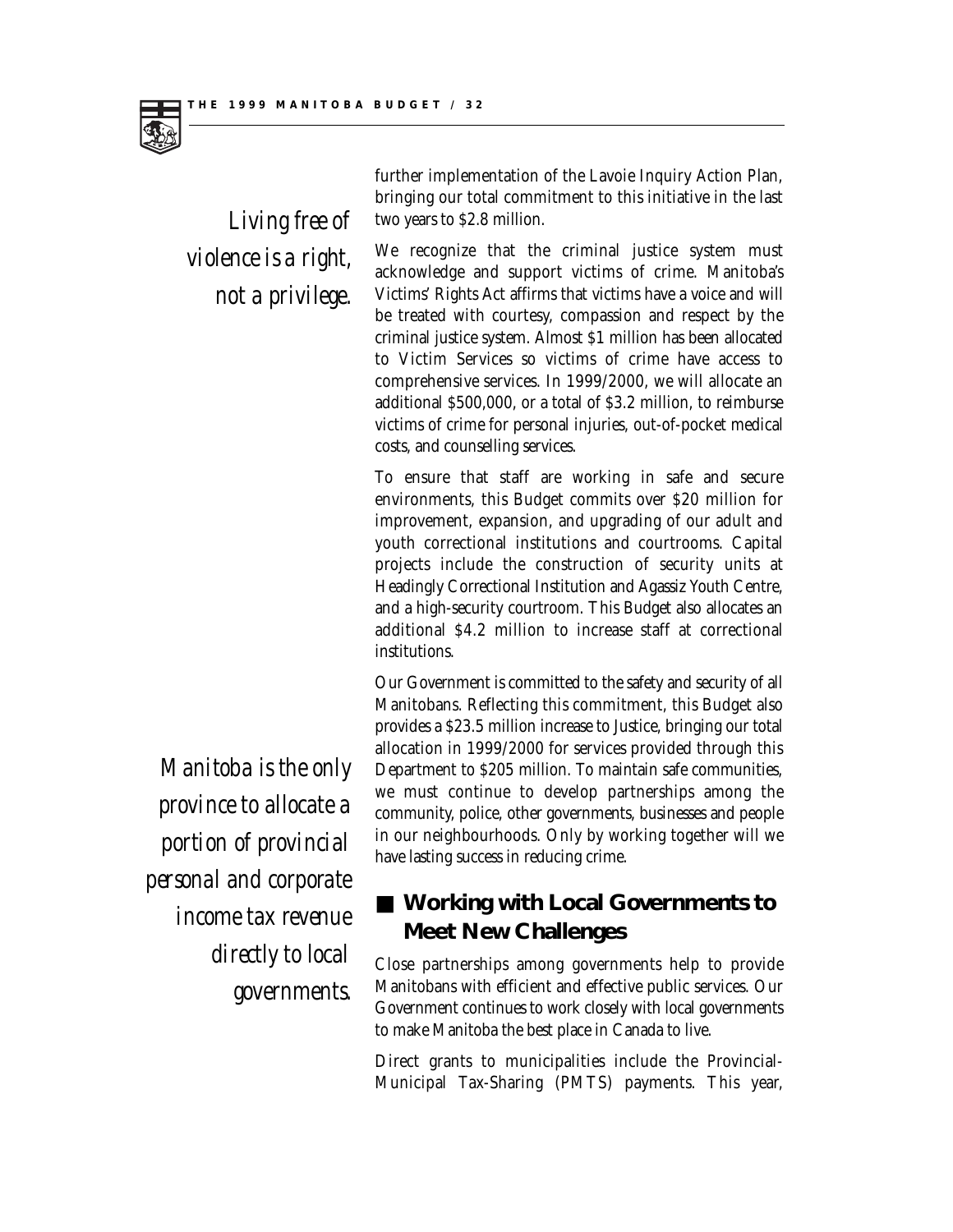

PMTS payments will total almost \$71 million, up 10% over last year's Budget. Manitoba is the only province to allocate a portion of provincial personal and corporate income tax revenue directly to local governments. Moreover, last year, we were one of only three provinces to increase grants to local governments.

We continue to support the Rural Economic Development Initiative (REDI), which was established by our Government in 1992 to stimulate long-term economic development and diversification in rural communities. REDI supports projects in areas such as business development, infrastructure development, and tourism. This year, our Government has allocated \$21 million for this Initiative.

In 1997/98, our Government committed \$96 million in capital funding to the City of Winnipeg through a six-year Urban Capital Projects Allocation. Unique in Canada, this program supports the renewal and enhancement of urban infrastructure. This Budget provides \$18.6 million for our contribution toward urban capital projects in 1999/2000. In addition to this funding, I am pleased to announce that for the second year in a row, we are providing the City of Winnipeg with \$5 million for residential street repairs.

Our Government believes that the federal government must place priority on the renewal of the National Infrastructure Program. The former Program has been hailed as a good start in meeting a growing infrastructure deficit across Canada, especially at the municipal level.

In 1994, our Government introduced a retail sales tax rebate program for first-time buyers of new homes. Under this program, first-time homebuyers can apply for a rebate of up to \$2,500 of the provincial sales tax paid on the materials used in the construction of a home. To date, this program has assisted more than 1,500 Manitoba families purchase their first house, and they have saved a total of \$3.4 million in taxes. I am pleased to announce today that this program will be extended for another year.

*We are providing \$21 million to the Rural Economic Development Initiative (REDI) which supports business development and tourism.*

*For the second year in a row, we are providing \$5 million for residential street repairs in Winnipeg.*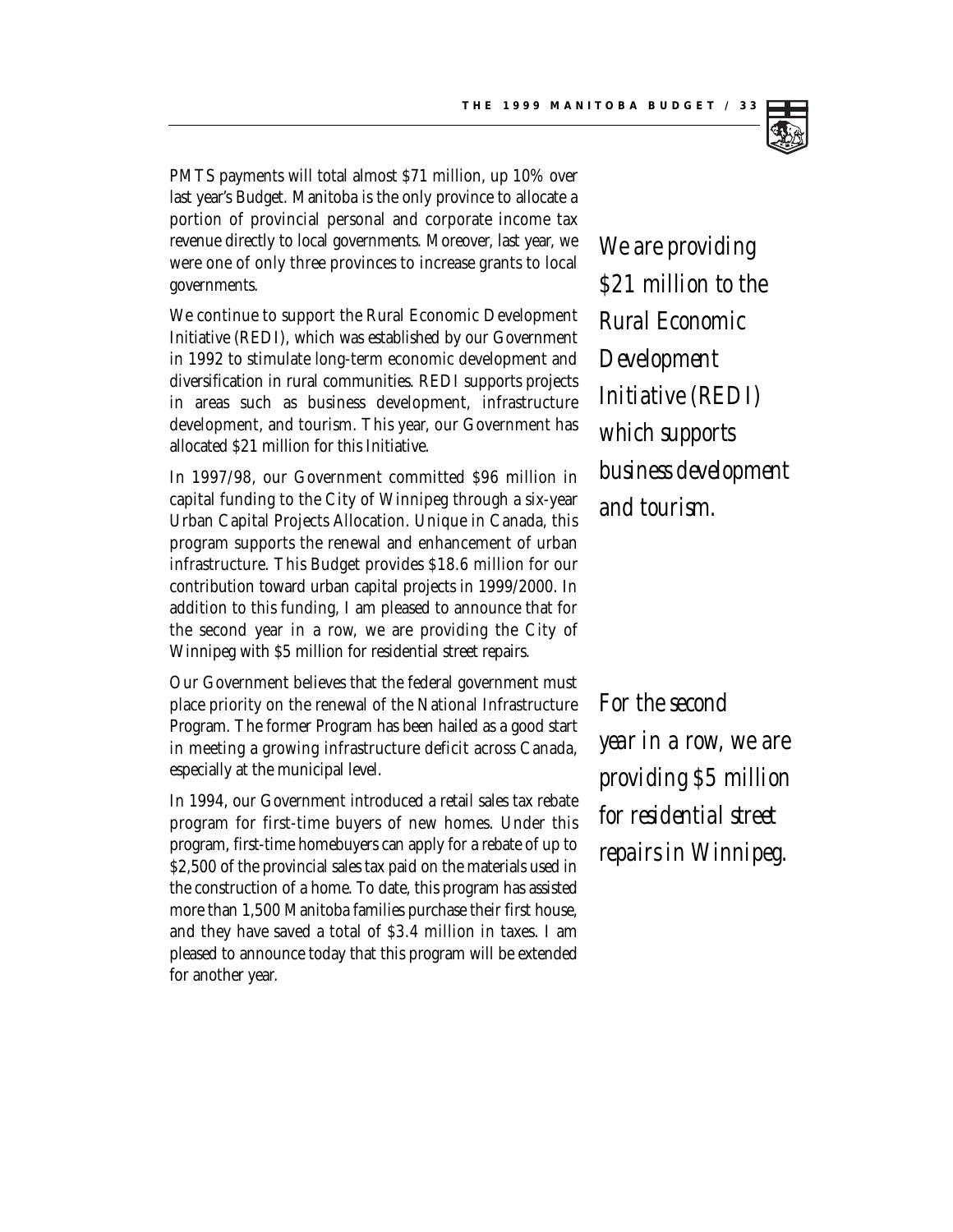

*Our new Manitoba Equity Tax Credit will strengthen the links between Manitobans with savings to invest, and those who can put that capital to good use in our province.*

## ■ Meeting New Challenges – **Strengthening our Economy**

### **Investing in Manitoba**

To grow and to create jobs, businesses need access to capital. For the Manitoba economy to reach its full potential, there must be a well-developed capital market. That is why our Government has introduced a number of initiatives to facilitate investment by Manitobans in Manitoba businesses. Manitoba's successful tax credit for two labour-sponsored investment funds has encouraged Manitobans to invest well over \$100 million in Crocus and Ensis. These Funds, in turn, invest in Manitoba companies and create jobs for Manitobans.

To provide much needed capital to Manitoba's small businesses, we have committed \$3 million to create the Renaissance Capital Manitoba Ventures Fund. Our investment is expected to leverage \$7 million in private sector risk capital, which will be used to assist small Manitoba growth companies in the information technology, communications, value-added agriculture, and health care sectors.

To further strengthen the links between Manitobans with savings to invest, and Manitobans who can put that capital to work right here in our province, I am pleased to announce an important new initiative. The Manitoba Equity Tax Credit will encourage local investors to purchase new shares of smalland medium-sized Manitoba companies on the Winnipeg Stock Exchange. The Credit will be 5% per year for up to three years, and the maximum Credit for an individual in any year will be \$1,500. This initiative is another step in our ongoing plan to expand local capital markets so that the Manitoba economy can reach its full potential.

In 1992, our Government introduced the 10% Manufacturing Investment Tax Credit. Since then, manufacturing investment in Manitoba has tripled. More than 10,000 new manufacturing jobs have been created. I am pleased to announce that the Manufacturing Investment Tax Credit will be extended for a further three years to June 30, 2003.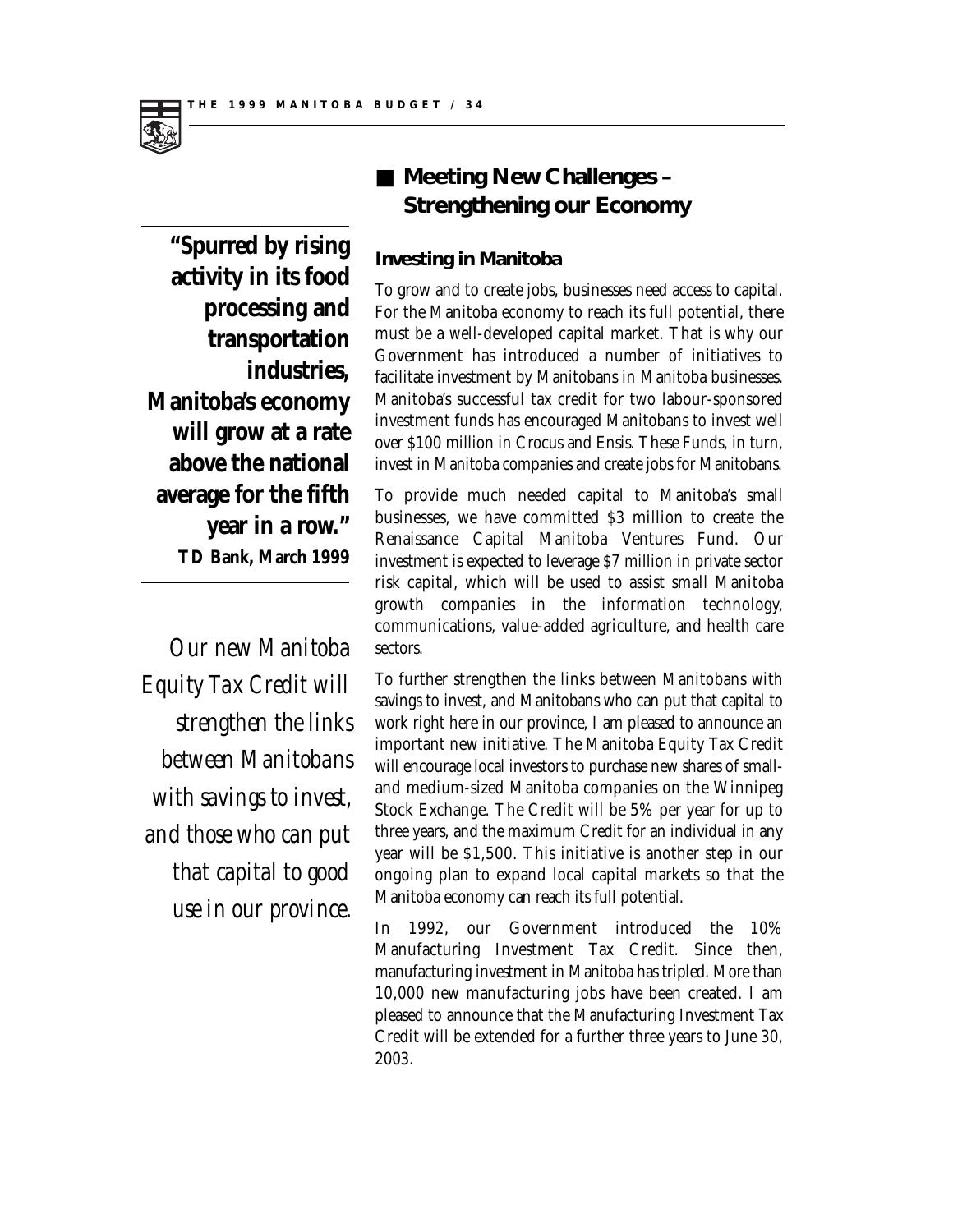

The successful Manitoba Film and Video Production Tax Credit has been instrumental in promoting Manitoba as a prime location for the making of films and videos. Between 1997/98 and 1998/99, production budgets almost tripled to approximately \$50 million. Manitobans earned an estimated \$10 million in wages working on these productions. In light of these strong results, I am pleased to announce that the Manitoba Film and Video Production Tax Credit will be extended to March 1, 2002.

The annual Invest Manitoba Venture Showcase has developed into a focal point for the Government's "access to capital" strategy. The event, held in Winnipeg each April, gives 20 of Manitoba's most exciting young growth companies exposure to a motivated audience of local investors.

#### **Highways and Transportation**

Manitoba enjoys unsurpassed transportation links. We are served by three continental railways. We are home to a number of Canada's major trucking firms. We have a seaport at Churchill. And Winnipeg International Airport is an important centre for cargo because it is one of the few airports in North America that operates 24 hours per day.

To help Manitoba's transportation system support our growing economy, our Government is committed to maintaining and improving our highway system. For the second year, we are allocating an additional \$10 million from capital initiatives for highway construction, for a total highway construction budget of \$110 million. In 1999/2000, our Government will spend almost \$180 million on infrastructure programs related to highways and transportation, including construction and maintenance.

Our Government continues to call upon the federal government to work with provinces and territories to establish a National Highways Program. In every other G-7 country, the national government invests in its highway system because there is an important link to economic development and jobs. The time has come for the Government of Canada to make a National Highways Program a top priority.

Our Government has participated in a number of initiatives in recent years to help secure the future of the Port of Churchill,

*We are extending the successful Manitoba Film and Video Production Tax Credit which has been instrumental in promoting Manitoba as a prime location for the making of films and videos.*

*In the coming year, we will spend almost \$180 million on infrastructure programs related to highways and transportation.*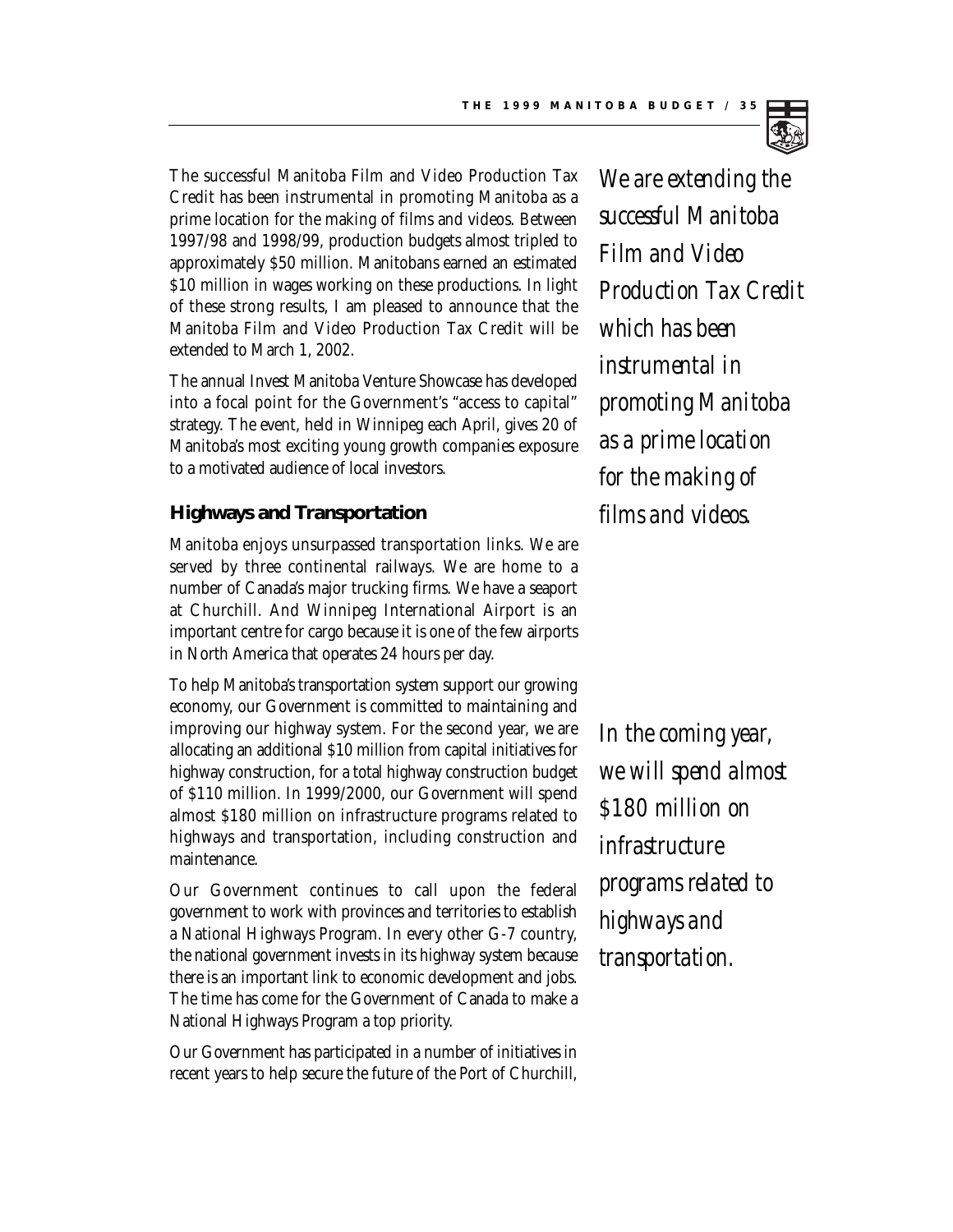

*Through the Diversification Loan Guarantee Program, farmers can access the capital necessary to diversify into more profitable commodities.*

*We are providing \$4 million to support our growing agri-food industry and agricultural projects that promote longterm, sustainable farming practices.*

including our \$6 million contribution toward the harbour dredging program. At present, international ships do not purchase fuel at Churchill because they can purchase it taxfree at other ports. Effective at midnight tonight, motive fuel purchased by international vessels in Manitoba will be exempt from the motive fuel tax. This measure will boost the Churchill economy by making refuelling at Canada's northern port more attractive to shippers.

#### **Promoting Agricultural Diversification**

Our Government is continuing to promote diversification and value-added activities. Despite low commodity prices, the Manitoba agriculture and agri-food sector continues to achieve significant success in diversifying and adding value to primary production.

Through the Diversification Loan Guarantee Program, farmers can access the capital necessary to diversify into more profitable commodities, and add value to primary production. Since the Program began in 1996, over 35 loans totalling approximately \$35 million have been approved. Given its success, I am pleased to announce that this Program will be extended until March 31, 2001.

Sustainable agricultural practices contribute to a healthy environment, economic growth and efficient food production. We continue to support the Agri-Food Research and Development Initiative (ARDI) which helps our province's expanding agri-food industry to develop ways to process commodities into higher-valued products. In 1999/2000, we will contribute \$2.6 million to this Initiative. Since the program began, more than 100 agricultural research projects, valued at over \$19 million, have been undertaken, including the National Centre for Agri-Food Research in Medicine at the St. Boniface General Hospital.

In addition, this Budget provides \$1.2 million to the Agricultural Sustainability Initiative to support agricultural projects that promote long-term, sustainable farming practices and environmental improvements, and \$200,000 for regional agricultural services. The objective of the latter is to work with producers through on-farm demonstrations on how to diversify their operations and increase incomes.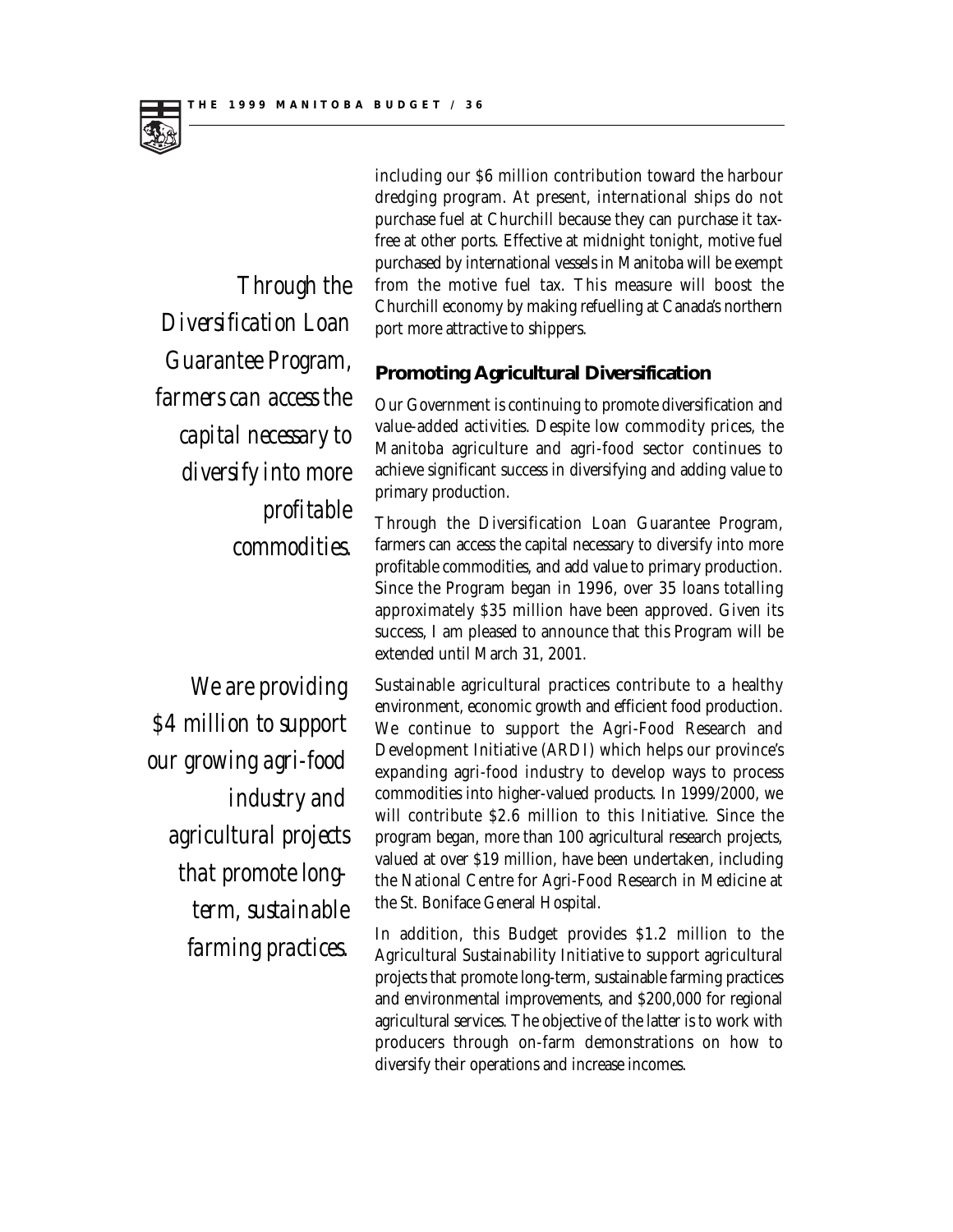

Manitoba's livestock industry has experienced very strong growth in recent years. This development has been very important for our economy – especially in rural Manitoba. Given this growth, it is important for producers to continue to take action and protect our environment. To reduce the cost of manure management and to promote sustainable practices, I am pleased to announce that manure slurry tanks and lagoon liners for use in farm livestock operations will be exempt from retail sales tax from midnight tonight until December 31, 2000. This exemption will reduce costs for livestock producers by \$1 million per year.

In recent years, there has been an increased need for veterinary services in order to support sustainable diversification and the continued expansion of the livestock industry. Last year, our Government announced \$300,000 to upgrade equipment in veterinary clinics. This Budget commits an additional \$300,000 to upgrade veterinary clinics in agricultural areas throughout Manitoba. The upgraded facilities will allow veterinarians to service the growing livestock numbers, ensuring effective disease control and increasing production efficiency.

#### **Supporting Farmers**

Our Government is committed to providing safety-net programming that helps farmers overcome the risks inherent in agriculture.

To ensure that producers have the cash flow to help them plant the coming year's crops, and to maintain their livestock herds, in December 1998, our Government announced a \$25 million Manitoba Producer Recovery Program. The Program offers loans of up to \$50,000 for individual farmers and up to \$100,000 for corporations, partnerships and farming co-ops.

As part of our contribution to the Agricultural Income Disaster Assistance (AIDA) program, we have committed up to \$62 million over two years to help Manitoba producers cope with depressed commodity prices. Manitoba producers will have access to as much as \$155 million in assistance. In addition, in 1999/2000, we will provide over \$53 million in crop insurance related support to farmers, including

*To protect our environment by promoting sustainable practices, manure slurry tanks and lagoon liners for farm livestock operations will be exempt from retail sales tax.*

*Our \$25 million Manitoba Producer Recovery Program helps to ensure producers have the cash flow to help them plant crops and maintain their livestock herds.*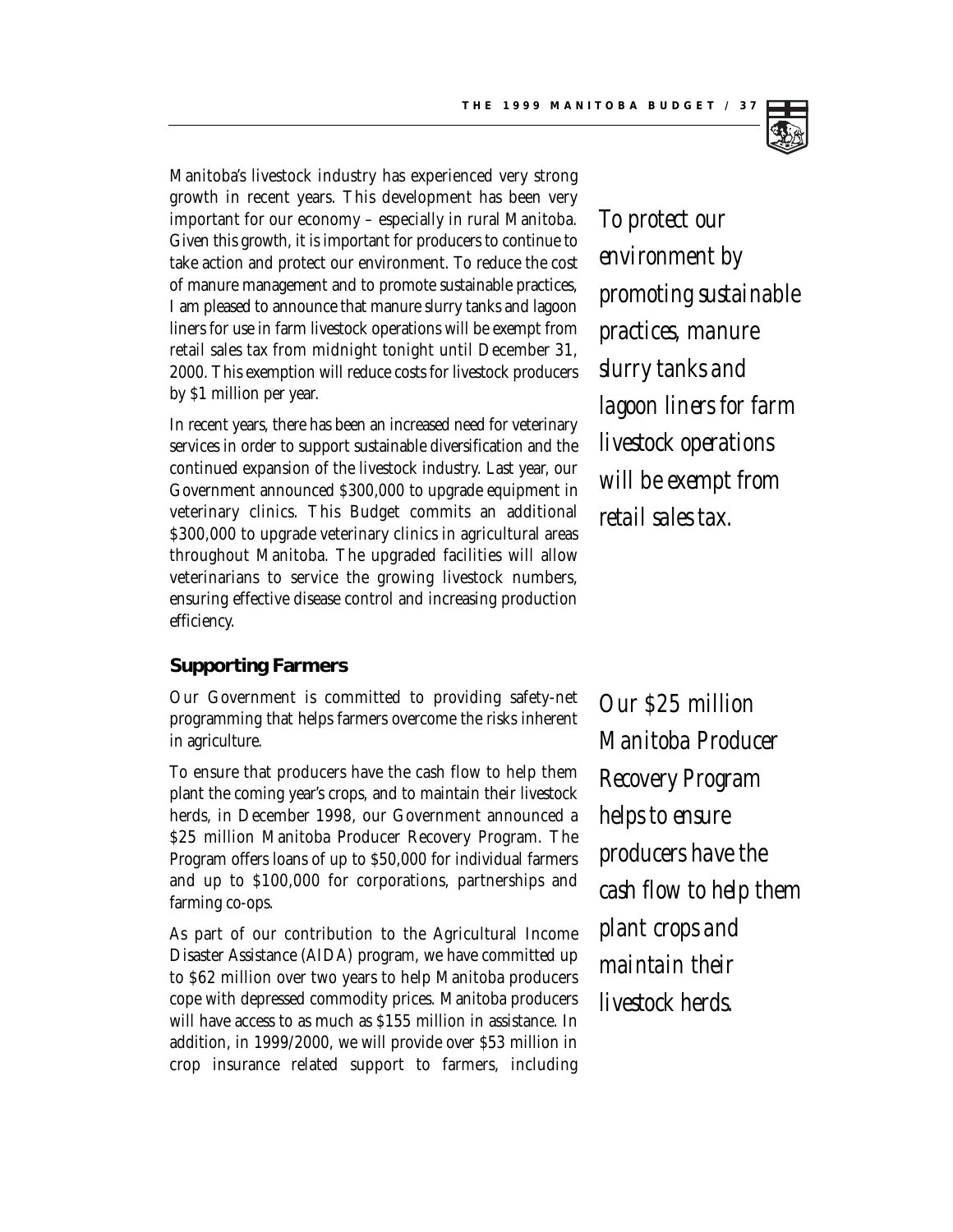

*To ensure Manitoba's mining sector remains attractive to developers, the mining tax rate will be reduced from 20% to 18%.*

*Our Government will provide over \$9 million to encourage mining investment and exploration.*

Enhanced Crop Insurance and the Net Income Stabilization Account (NISA).

### **Mining, Oil and Gas**

The mining sector in Manitoba is a major employer throughout the province, and especially in the North. The industry has suffered from low world mineral prices this past year. To maintain Manitoba's mineral extraction sector, and to ensure that it remains attractive to developers, I am pleased to announce that the mining tax rate will be reduced from 20% to 18% of mining profits, effective for taxation years commencing after December 31, 1998. As commodity prices improve over the next five years, this tax cut is expected to save the industry approximately \$1 million per year.

I am pleased to note that a high level of exploration activity continues in Manitoba. To help ensure that our province continues to have a healthy mining industry for many years to come, our Government will provide over \$9 million to encourage mining investment and exploration in Manitoba. Three years of additional funding, up to \$8.2 million beginning this spring, has been approved for the Mineral Exploration Assistance Program. An industry survey has shown that this Program has played a significant role in companies selecting Manitoba for exploration investment.

The Manitoba oil and gas industry employs a work force of 400 to 450, primarily in Southwestern Manitoba. Our Government has announced a two-year extension to the Manitoba Drilling Incentive Program, which allows a tax holiday on production from new wells and qualifying wells where a major workover has been completed. The extension ensures that the Program will remain in effect until at least January 1, 2004.

## ■ Manitoba's Savings Account – **The Fiscal Stabilization Fund**

Our Government established the Fiscal Stabilization Fund in 1989 to act as a savings account for Manitoba's future. During this year's Budget consultations, Manitobans told us that the Fund must remain to provide protection against unforeseen developments. However, they also told us that they placed a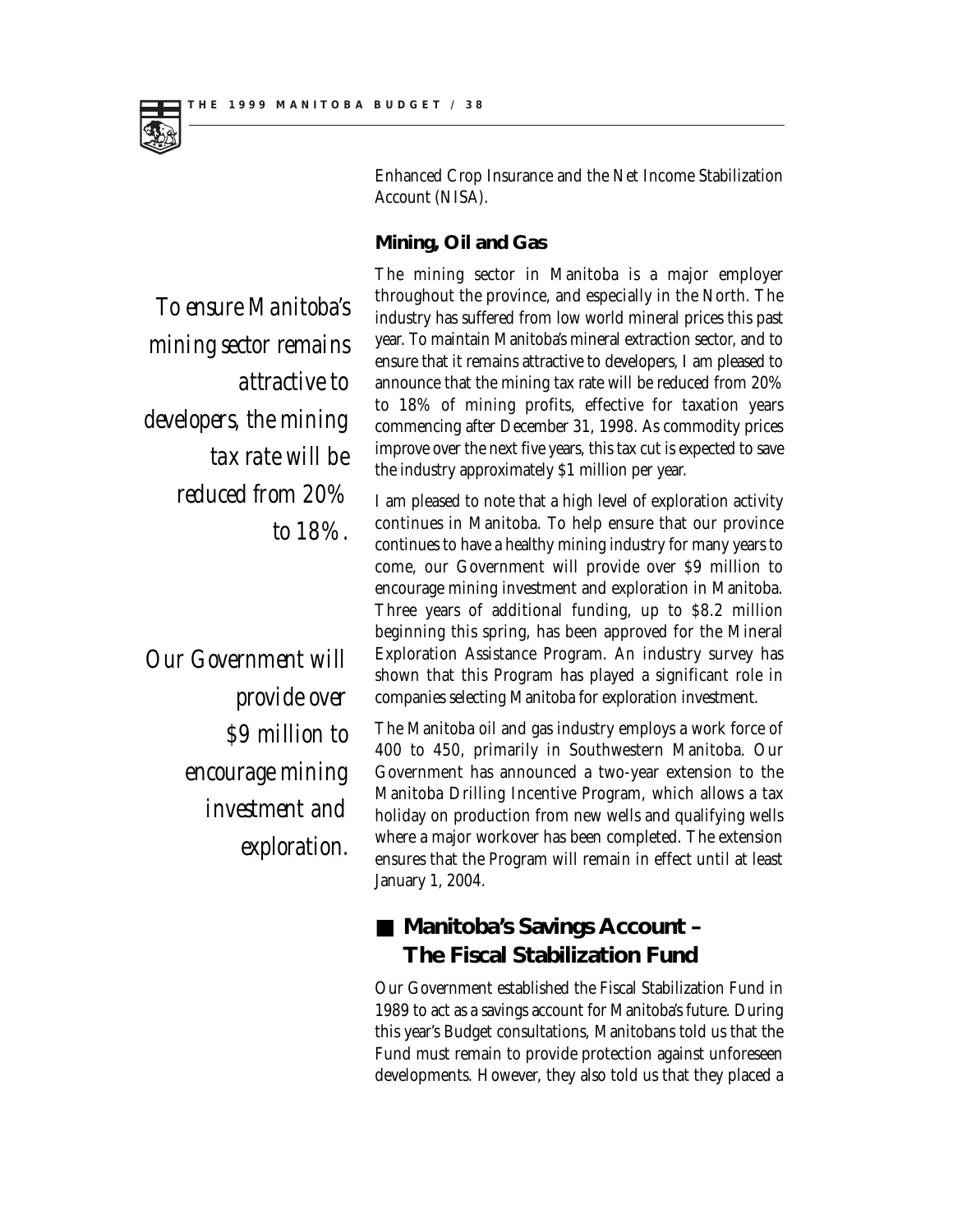

higher priority on increased spending on health care and education, on cutting taxes and on reducing the debt, than on increasing the balance of the Province's savings account.

In 1999/2000, a \$184.7 million transfer will be made from the Fiscal Stabilization Fund to finance a number of priority initiatives including:

- \$75 million to support social programs.
- \$37.2 million to cover the Province's 1999/2000 share of costs for the 1997 flood and the flood proofing program.
- \$12 million for farm income disaster assistance.
- \$4 million for Millennium Projects that will result in enduring benefits, such as capital initiatives, endowments or trusts.
- \$55 million to support capital initiatives. Some of the projects that will be funded this year include:
	- \$10 million for highway construction;
	- \$5 million for residential street repair in Winnipeg;
	- \$5 million for health equipment purchases;
	- \$7 million toward the Manitoba Innovations Fund;
	- \$4.5 million for school divisions and universities; and
	- \$14.9 million for water, sewer and infrastructure development projects in rural and Northern Manitoba.

The transfer from the Fiscal Stabilization Fund will bring the balance of the Fund to approximately \$226.1 million as of March 31, 2000. Manitoba's savings account continues to be one of the key features of our fiscal strength, providing welcome insurance that we will be able to sustain public services in the event of unforeseen difficulties.

*We will devote \$55 million for capital initiatives.*

*The Fiscal Stabilization Fund continues to act as the Province's savings account.*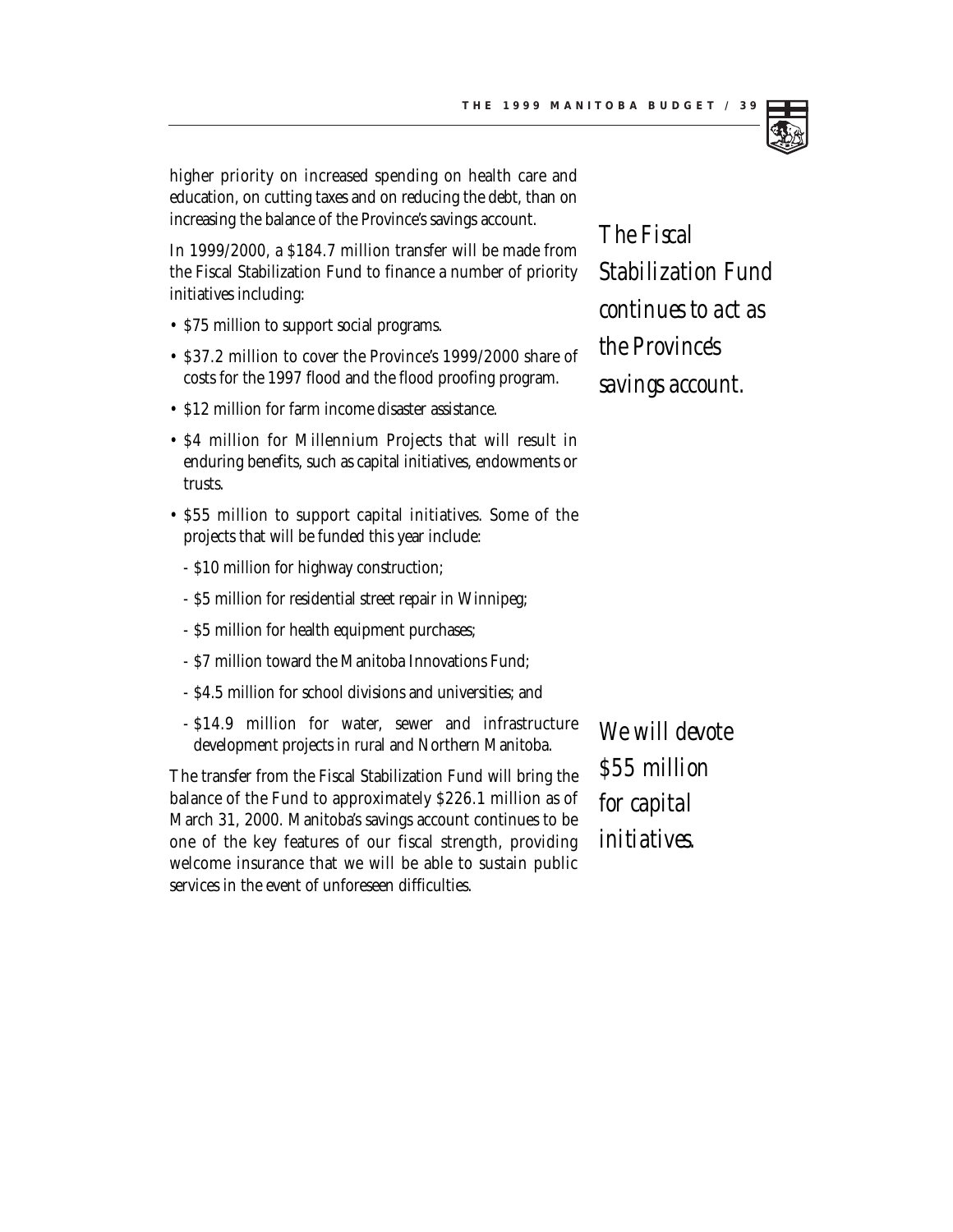

*Our Government has assumed delivery of income assistance and public health services from the City of Winnipeg. These changes will improve administrative efficiency and reduce program overlap and duplication between governments.*

*Our Year 2000 project will ensure that our systems are prepared for Y2K.*

## ■ Better Government – Better Service

Our Government and our employees work diligently to ensure that Manitobans receive the best possible public services. We will continue to spend taxpayers' money wisely while providing Manitobans with high-quality programs and services.

As part of our commitment to provide efficient and effective services, our Government has assumed from the City of Winnipeg responsibility for delivery of income assistance and public health services. These changes will improve services and administrative efficiency, and reduce program overlap and duplication between governments.

As of April 1, 1999, we introduced a one-tier welfare system for the delivery of income assistance in Winnipeg. This change expands our income assistance program to include all clients formerly served by the City of Winnipeg, and transfers City staff and related costs to the Province.

As a further step toward integrating community health service delivery and co-ordinating services, the delivery of public health services in Winnipeg has been transferred from the City to the Winnipeg Community and Long Term Care Authority. As part of this amalgamation, public health staff and related costs have been transferred to the Province.

In recognition of the reduced expenditures by the City of Winnipeg, and to ensure that these transfers are completed on a cost-neutral basis, provincial grant funding to the City has been adjusted to offset the additional costs to the Province.

We continue to look for the most effective and efficient ways of serving Manitobans. In many instances, our Special Operating Agency (SOA) initiative has improved the quality of public services while implementing innovative management practices. There are 17 SOAs now operating in various government departments.

Public sector reform and renewal activities are well under way. Service First and its component initiatives, Better Methods and Better Systems, along with Manitoba Measures, are developing ways to improve public services. Through our Year 2000 project, our systems will be prepared for 2000. In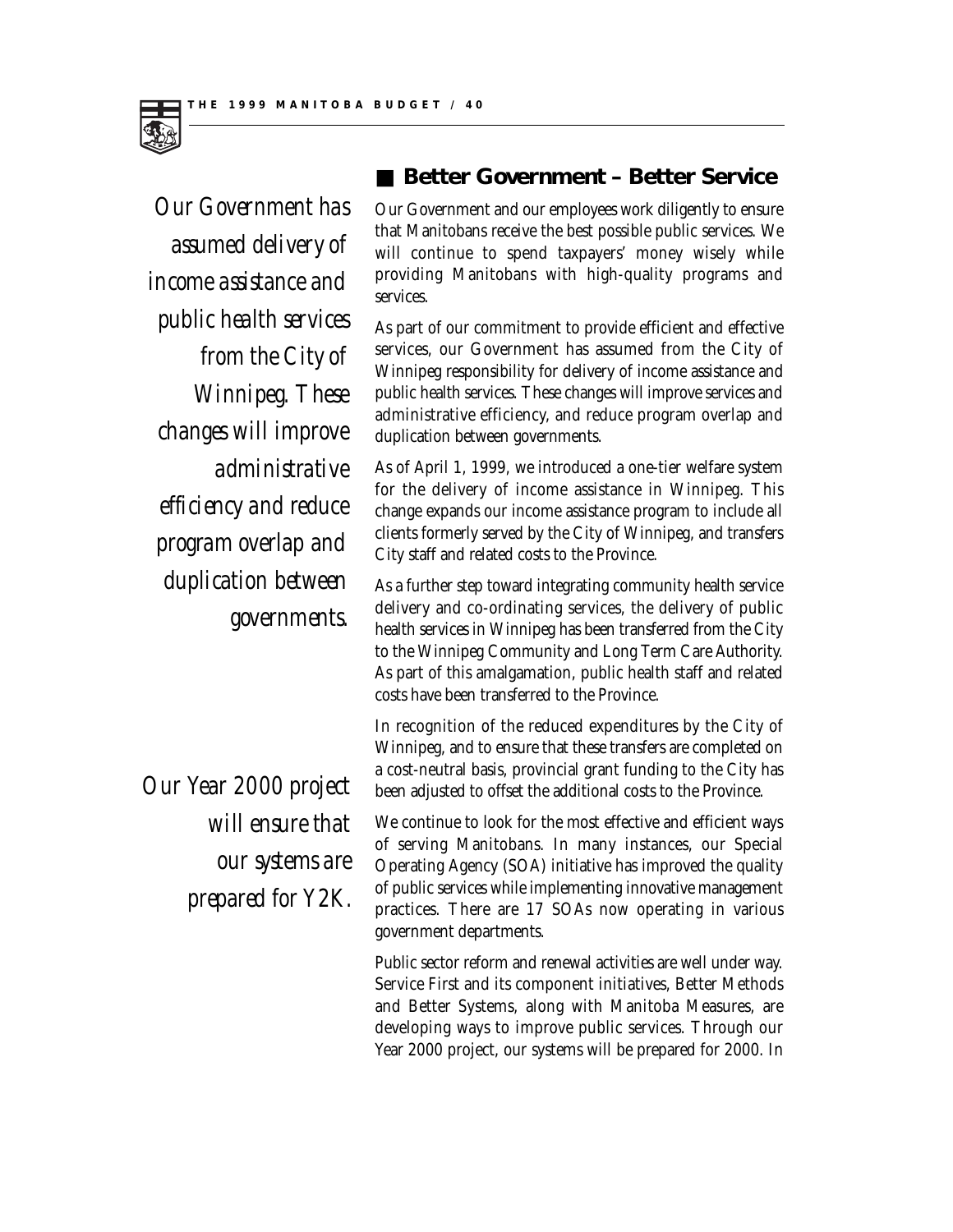

Over the next five years, almost 25% of provincial employees will be eligible to retire. This presents our Government with a unique opportunity to reorganize to better serve our citizens. We believe we can achieve this with a smaller government. In the Throne Speech, we set a goal of reducing, through attrition, the size of the civil service by 10% over this period.

We will continue to examine opportunities to provide lowercost government while we strive to offer better services to Manitobans. By spending smarter, eliminating duplication, and increasing accountability, Manitobans will be better served.

## ■ Let the Games Begin – **Celebrating the Spirit of Manitoba**

This year, and in the years to come, we celebrate the spirit of Manitoba as we play host to numerous sporting events and activities. Because of our enormous success with recent events, such as the 1997 Canada Summer Games in Brandon, and the 1999 World Junior Hockey Championship, Manitoba has proven to be a choice location for hosting national and international sporting events.

Manitobans are proud to host the Pan American Games this summer. With 5,000 athletes and thousands more in visitors from 42 participating countries, the 1999 Games will be the largest celebration of sport and culture ever staged in Canada, and the third-largest multi-event athletic competition ever held in North America. The international exposure the Games will provide is an opportunity for Manitoba to promote new economic and cultural relationships.

Over the next few years, Manitoba will host other sporting events. Next year, our province welcomes the Senior Softball World Championships. This is the first time ever that this

*We continue to look for the most effective and efficient ways to provide public services.*

*Manitoba's success in hosting world-class sporting events is due to the dedication of thousands of volunteers.*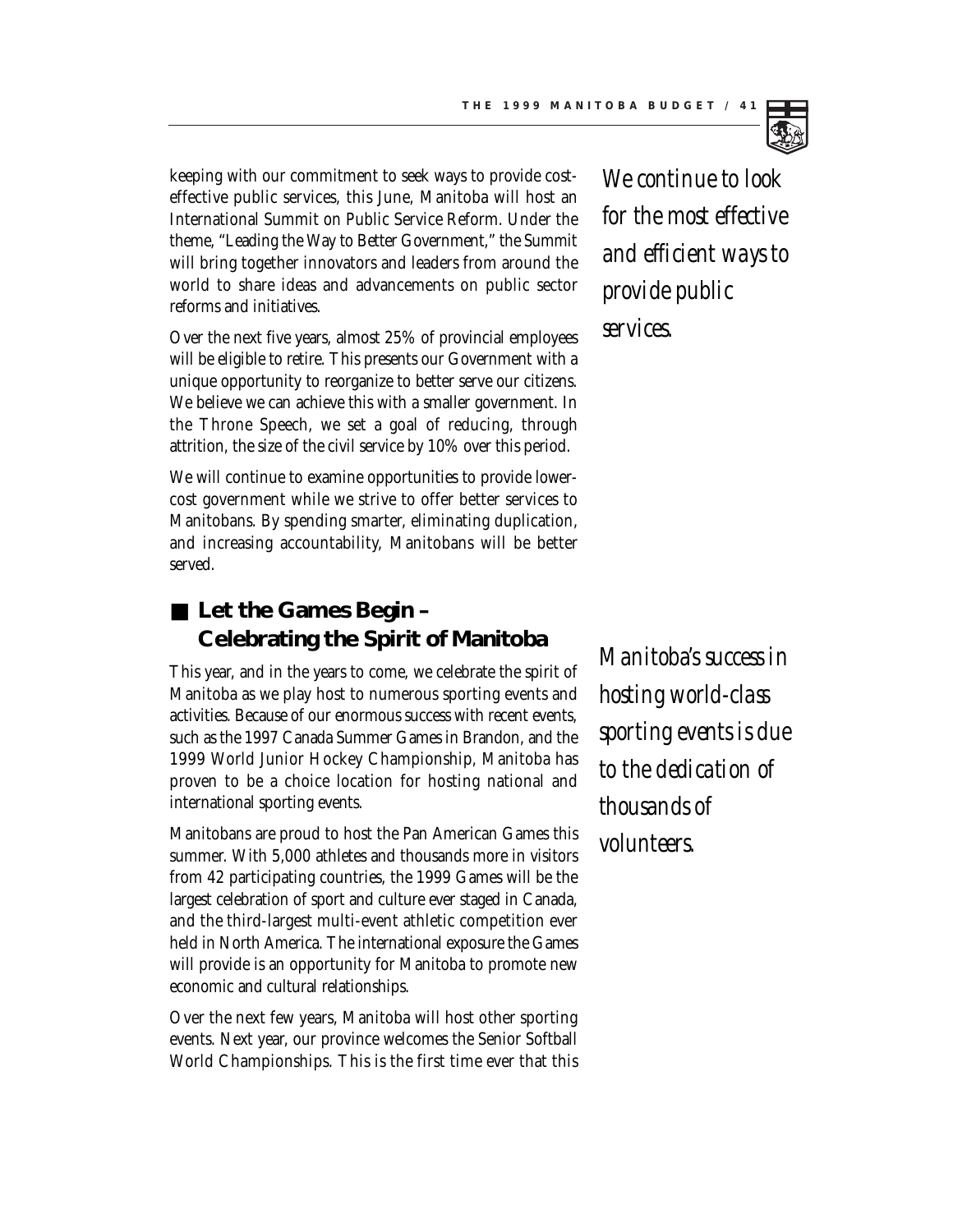

*In the coming months and years, Manitoba will be showcased as the best place to live, work, invest and raise a family.*

event will be held in Canada. 150 teams will arrive in Manitoba between August 26 and September 6, 2000.

Through the efforts of our Aboriginal leaders, the North American Indigenous Games will come to Manitoba in 2002. Our province will welcome as many as 10,000 participants to this cultural and sporting event.

Manitoba's success in hosting world-class sporting events is due in large part to the dedication and commitment of thousands of volunteers. I would like to take this opportunity to thank these Manitobans for their time, commitment and enthusiasm.

As Manitoba prepares to welcome athletes, officials and visitors from around the world, we do so with great pride and confidence because it gives us the opportunity to showcase our province as the best place in the world to live, work, invest and raise a family.

## ■ 1998/99 Fiscal Results

The projections for the 1998/99 fiscal year confirm that Manitoba's economy continues to demonstrate remarkable economic strength and vitality. In each of the last three years, Manitoba's economy has grown faster than Canada's.

In 1998/99, we will achieve a fourth consecutive budgetary surplus. The 1998/99 surplus is now projected to be \$20.7 million.

Our Government made a \$150 million payment to the Debt Retirement Fund in 1998/99, double what was required under *The Balanced Budget, Debt Repayment and Taxpayer Protection Act.*

## ■ **1999/2000 Budget Plan**

The 1999 Budget meets the priorities of Manitobans. This Budget provides sustainable personal income tax and small business tax reductions which will make our economy even more competitive. It directs significantly more resources for health care, education, and services to children and families. It makes a deposit to the Debt Retirement Fund.

Balanced budgets allow more resources for a quality health care system, a modern and responsive education system, and

**Reducing Manitoba's debt is short-term pain for long-term gain. Just Do It! Winnipeg Budget Consultation**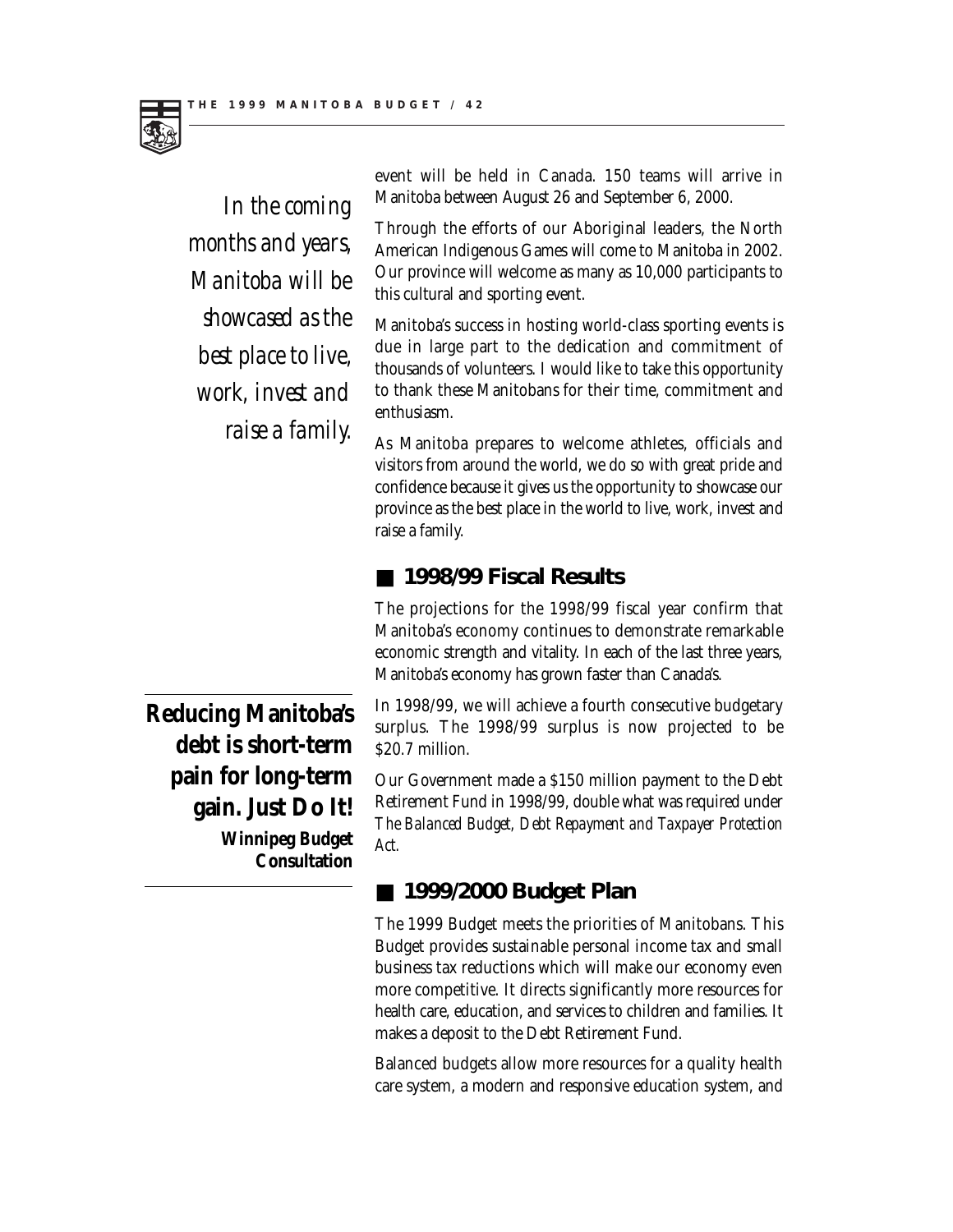## **Comparative Statement of Budgetary Revenue, Expenditure and Surplus**

1999/2000 and 1998/99

|                                                                                       | <b>Budget</b><br>1999/2000 | <b>Budget</b><br>Adjusted*<br>1998/99 |                       | 1999/2000<br>Change from<br>1998/99 Budget |
|---------------------------------------------------------------------------------------|----------------------------|---------------------------------------|-----------------------|--------------------------------------------|
|                                                                                       |                            | (Millions of Dollars)                 | (Millions of Dollars) | %                                          |
| Revenue                                                                               |                            |                                       |                       |                                            |
| Own-Source Revenue                                                                    | 4,320                      | 4,058                                 | 262                   | 6.4                                        |
| Government of Canada                                                                  | 1,693                      | 1,646                                 | 47                    | 2.9                                        |
| <b>Total Revenue</b>                                                                  | 6,013                      | 5,704                                 | 309                   | 5.4                                        |
| Expenditure                                                                           |                            |                                       |                       |                                            |
| Program Expenditure                                                                   | 5,436                      | 5,085                                 | 351                   | 6.9                                        |
| <b>Debt Servicing Costs</b>                                                           | 481                        | 515                                   | (34)                  | (6.6)                                      |
| <b>Total Expenditure</b>                                                              | 5,917                      | 5,600                                 | 317                   | 5.7                                        |
|                                                                                       | 96                         | 104                                   | (8)                   | (7.7)                                      |
| Debt Retirement Fund Allocation<br>Less: Transfer from Fiscal Stabilization Fund      | 75                         | 150                                   | (75)                  | (50.0)                                     |
| for Debt Retirement                                                                   |                            | 75                                    | (75)                  | (100.0)                                    |
|                                                                                       | 75                         | 75                                    |                       |                                            |
| <b>Budgetary Surplus Before</b>                                                       |                            |                                       |                       |                                            |
| <b>Extraordinary Item</b>                                                             | 21                         | 29                                    | (8)                   | (27.6)                                     |
| <b>Extraordinary Item</b>                                                             |                            |                                       |                       |                                            |
| Flood Disaster Assistance and flood proofing<br>Less: Recoveries from other levels of | 69                         | 130                                   | (61)                  | (46.9)                                     |
| government and Fiscal Stabilization Fund                                              | 69                         | 130                                   | (61)                  | (46.9)                                     |
|                                                                                       |                            |                                       |                       |                                            |
| <b>Budgetary Surplus</b>                                                              | 21                         | 29                                    | (8)                   | (27.6)                                     |

\* As a result of the change in capital assets accounting policy, the 1998/99 Budget has been restated to provide comparability with the 1999/2000 Budget. Adjustments are as follows:

|                                                   | Program<br>Expenditure | Surplus |  |
|---------------------------------------------------|------------------------|---------|--|
|                                                   | (Millions of Dollars)  |         |  |
| 1998/99 Budget                                    | 5.091                  | 23      |  |
| Net Adjustment for Change<br>in Accounting policy | (6)                    | 6       |  |
| 1998/99 Budget Adjusted                           | 5.085                  | 29      |  |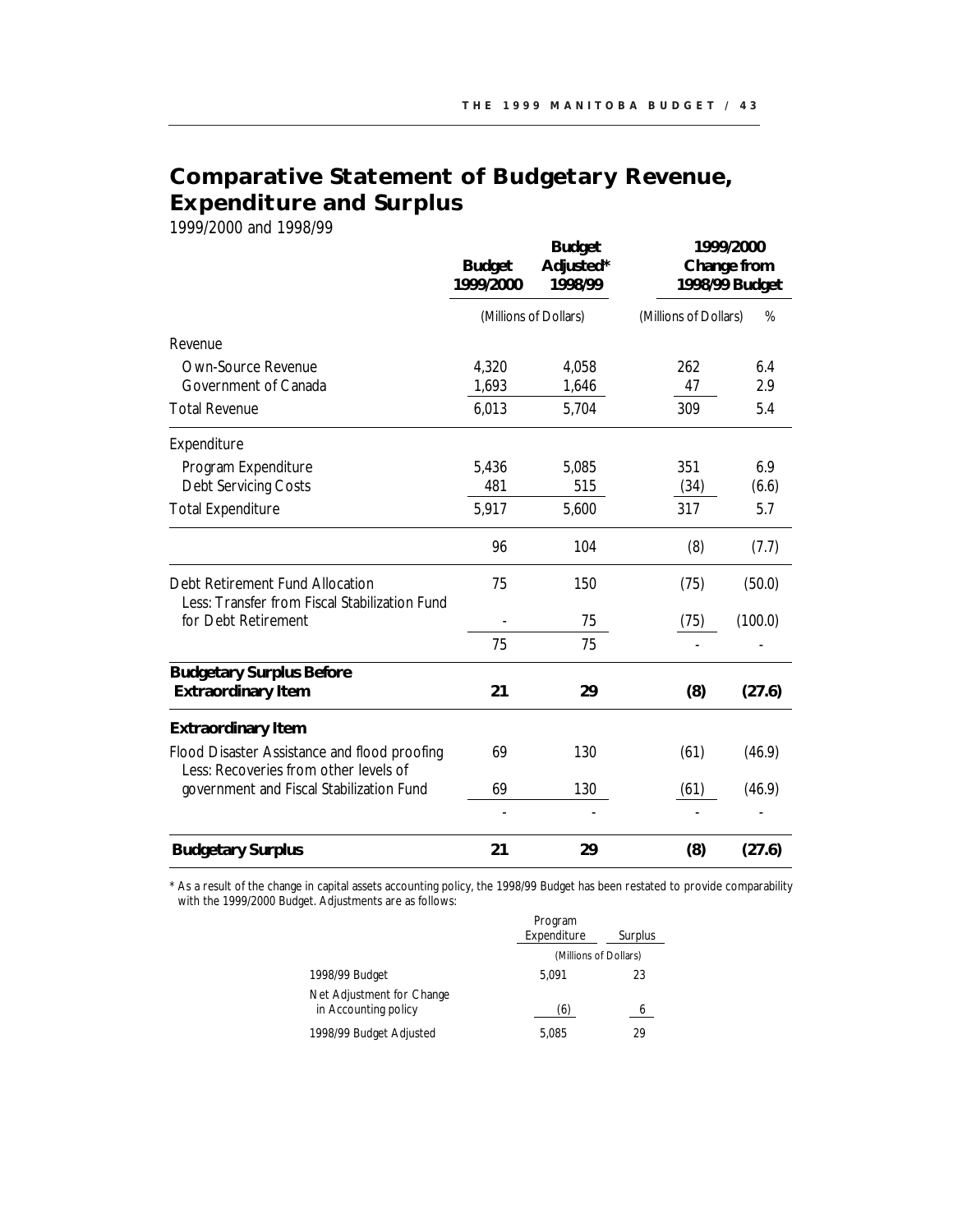

*This Budget cuts personal income tax, directs significantly more resources for health care, education, and services to children and families, and makes a further payment toward the debt.*

forward-looking programs for children and families. This Budget provides an additional \$194 million for health care, and invests in Manitoba's future by targeting more resources to education and services to children and families.

Declining debt service costs free up resources for future tax reductions and priority program initiatives. This Budget is helping to relieve the next generation of the burden of Manitoba's general purpose debt by making a \$75 million debt retirement payment. This payment, combined with money already set aside in the Debt Retirement Fund, was used earlier this month to pay off \$305 million of Manitoba's debt. Consecutive balanced budgets, debt repayment, and favourable interest rates have resulted in reduced debt servicing costs. Interest costs on the debt are expected to drop again – from \$515 million in 1998/99 to \$481 million in 1999/2000. This represents a \$34 million savings over last year.

## **Five-Year Comparison of Debt Interest Charges**



*Our plan to pay down the debt reduces debt service costs and frees up resources for the future.*

As announced last year, the Province of Manitoba's accounting policy for tangible capital assets changed effective April 1, 1999, in accordance with new Canadian Institute of Chartered Accountants standards. Under the new accounting policy, expenditure on tangible assets is now amortized on an expense basis over the useful life of the asset.

Total regular expenditure in this Budget is \$5,917 million. This is a \$317 million, or 5.7% increase over last year. Almost two-thirds of this increase is allocated for health.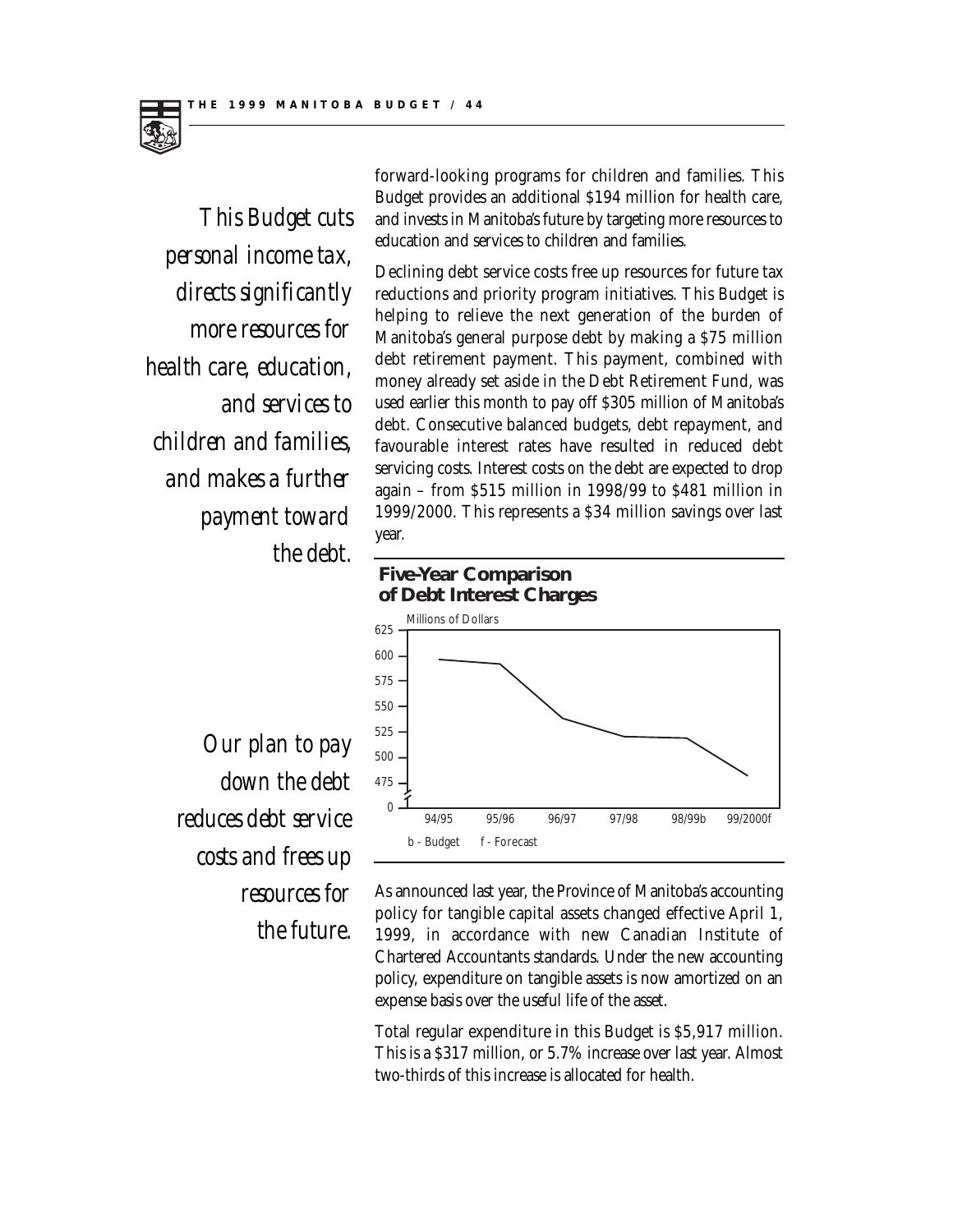

The 1999 federal Budget announced a one-time \$3.5 billion federal health care supplement. In recognition of the urgency of acting immediately to implement the next steps in our plan to change health care for the better, our Government has decided to draw the maximum available funding in 1999/2000, approximately \$131 million. In addition, Manitoba will receive \$499 million in CHST payments.

The federal government renewed the Equalization Program from April 1, 1999 to March 31, 2004. Equalization changes resulted in a reduction in entitlements to Manitoba of \$37 million annually. The effects of the technical changes will be phased in over five years.

Manitoba's own-source revenue is projected to grow by \$262 million, or 6.4%. This growth is after our tax cuts, and results from Manitoba's strong economic performance in the past year.

Manitoba's total revenue is expected to be up \$309 million, or 5.4% higher than last year's Budget.

This Budget invests significantly in Manitoba's future and projects a surplus of \$21 million. Our Government has provided Manitobans with five balanced budgets in a row.

## ■ The Medium-Term Plan

The Medium-Term Plan charts the fiscal course of our Government over the next four years. In doing so, it:

- extends the string of consecutive balanced budgets to eight;
- provides resources to continue paying down Manitoba's debt; and
- continues support for priority social programs.

Over the medium term, tax and transfer revenues are expected to grow at an average annual rate of 2.6% from 1999/2000 – a rate consistent with the Conference Board of Canada's forecasts for the Canadian and Manitoba economies.

*The 1999 Budget invests significantly in Manitoba's future and projects a surplus of \$21 million.*

*The Medium-Term Plan extends our string of consecutive balanced budgets to eight.*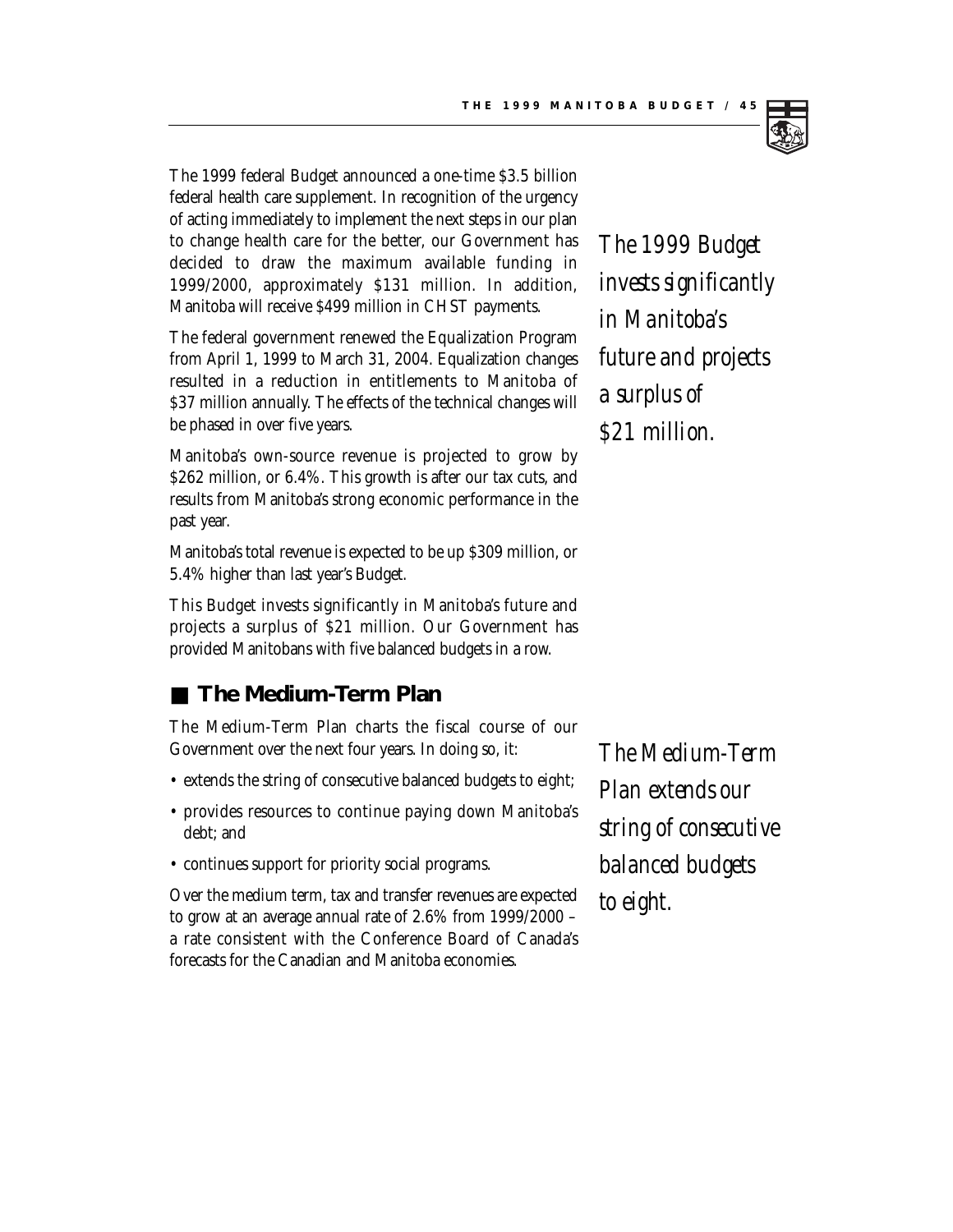

|                                  | 1999/2000             | 2000/01     | 2001/02 | 2002/03 |  |  |
|----------------------------------|-----------------------|-------------|---------|---------|--|--|
|                                  | (Millions of Dollars) |             |         |         |  |  |
| Revenue                          | 5,882                 | 6.040       | 6,154   | 6,362   |  |  |
| <b>Federal Health Supplement</b> | 131                   |             |         |         |  |  |
| 1997 Flood Related Revenue       | 69                    | 49<br>6,089 | 6,154   | 6,362   |  |  |
| <b>Total Revenue</b>             | 6,082                 |             |         |         |  |  |
| Program Expenditure              | 5,436                 | 5.454       | 5,517   | 5,583   |  |  |
| 1997 Flood Related Expenditure   | 69                    | 49          |         |         |  |  |
| <b>Public Debt Costs</b>         | 481                   | 480         | 479     | 478     |  |  |
| <b>Total Expenditure</b>         | 5,986                 | 5,983       | 5,996   | 6,061   |  |  |
| Debt Retirement Fund Deposit     | 75                    | 96          | 96      | 96      |  |  |
| <b>Budgetary Surplus</b>         | 21                    | 10          | 62      | 205     |  |  |

## **Medium-Term Fiscal Plan**

Excluding one-time initiatives, underlying program expenditures are projected to grow at an annual average rate of 1.2% after 1999/2000. This rate reflects anticipated savings as more efficient ways of delivering public services are implemented.

**Focus on priorities – strategic spending positions our province for future growth. Winnipeg Budget Consultation**

The Plan envisions surpluses over the medium term. Continued surpluses give Manitobans options for the future.

## ■ **Building Our Vision for the New Century**

On certain occasions, people naturally pause to reflect on their achievements and their goals. The last Budget of a century – Manitoba's first full century – surely is such an occasion.

In a young province like ours, many of us have met the pioneers whose dreams led them to our beautiful province, and whose hard work built the foundations of the Manitoba we enjoy today.

I am sure those early pioneers did not foresee all the advances in knowledge we have at our disposal today. They could not have imagined the technologies we now use in our day-to-day activities. They probably had only the vaguest notion of how rapidly the world would shrink and change for their successors. In short, I am sure that they would be amazed at the way we live our lives today.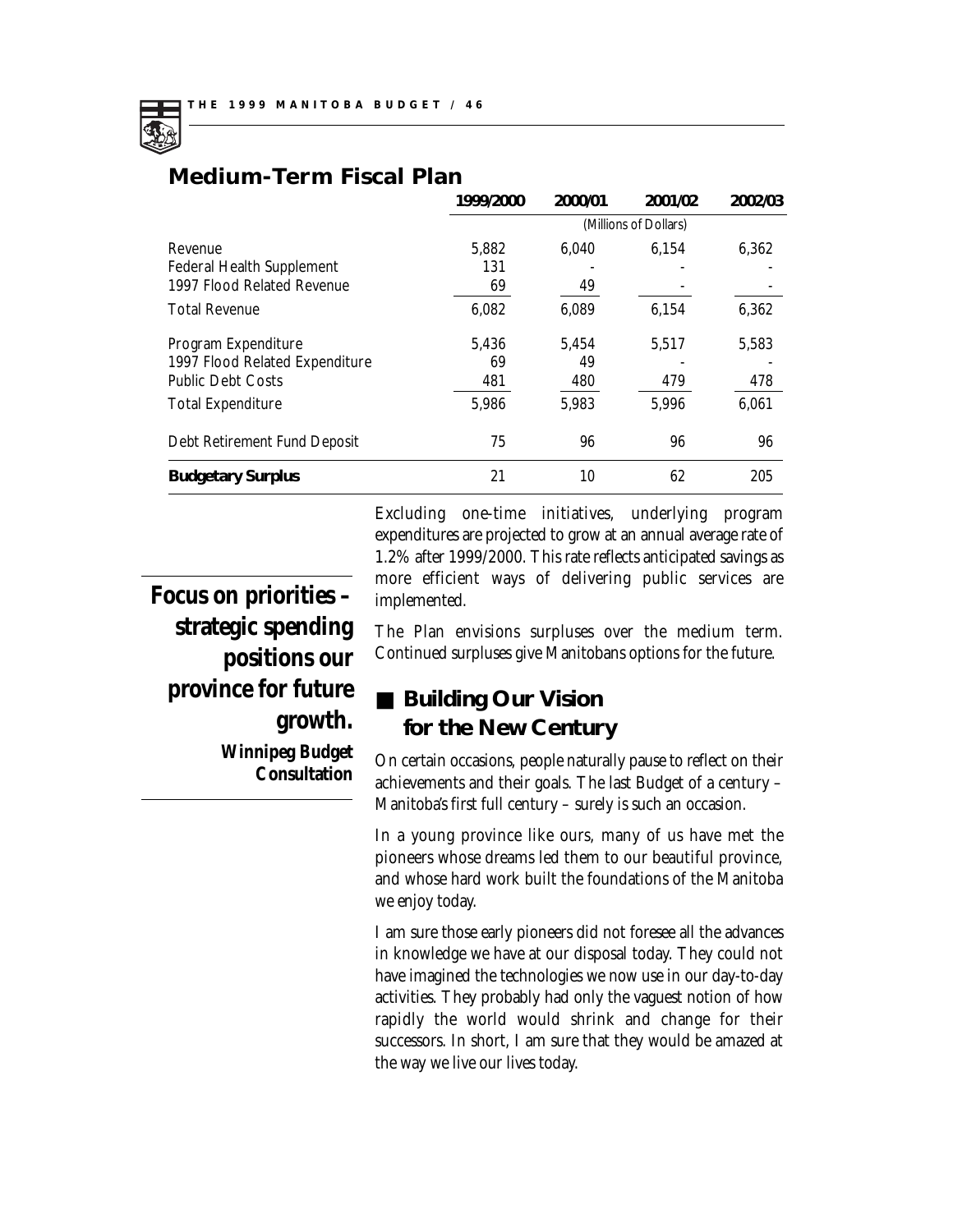

They would not be surprised, however, that Manitobans now enjoy all the advantages and amenities of the most advanced societies in the world. They also would not be surprised that Manitoba's farms, businesses, schools, universities, and hospitals compare favourably with their counterparts anywhere. This was their goal, and they were confident it would be achieved.

In the 20th century, Manitoba took its place with the best in the world. And with our vision and hard work, and with the support of Manitobans, in the 21st century, we will take the lead.

From 1988 on, our Government's primary purpose was to renew confidence in Manitoba and its future. We cannot predict which technologies will be used by our children, much less our grandchildren. But we do know that our children and grandchildren will be at the forefront of inventing, developing, and producing the services and products that will characterize life at the end of the next century.

Our Government's vision for Manitoba has been instrumental in building the confidence and the social and economic momentum to make our children's future better and brighter than we can imagine today. We have brought the finances of our Province under control, and we are lifting the burden of debt from the next generation.

As I said before, there is no room for complacency. As new challenges arise, we must act decisively to meet them. This Budget takes another important step to meet the challenges of keeping our taxes competitive, improving health care for Manitobans, and preparing our children for future opportunities.

Our plan for Manitoba reflects an important message: "Live in Manitoba" – "Work in Manitoba" – "Raise a family in Manitoba." There is no better place.

*In the 20th century, Manitoba took its place among the best in the world. In the 21stcentury, we will take the lead.*

*This Budget takes another important step to meet the challenge of keeping our taxes competitive, improving health care for Manitobans, and preparing our children for future opportunities.*